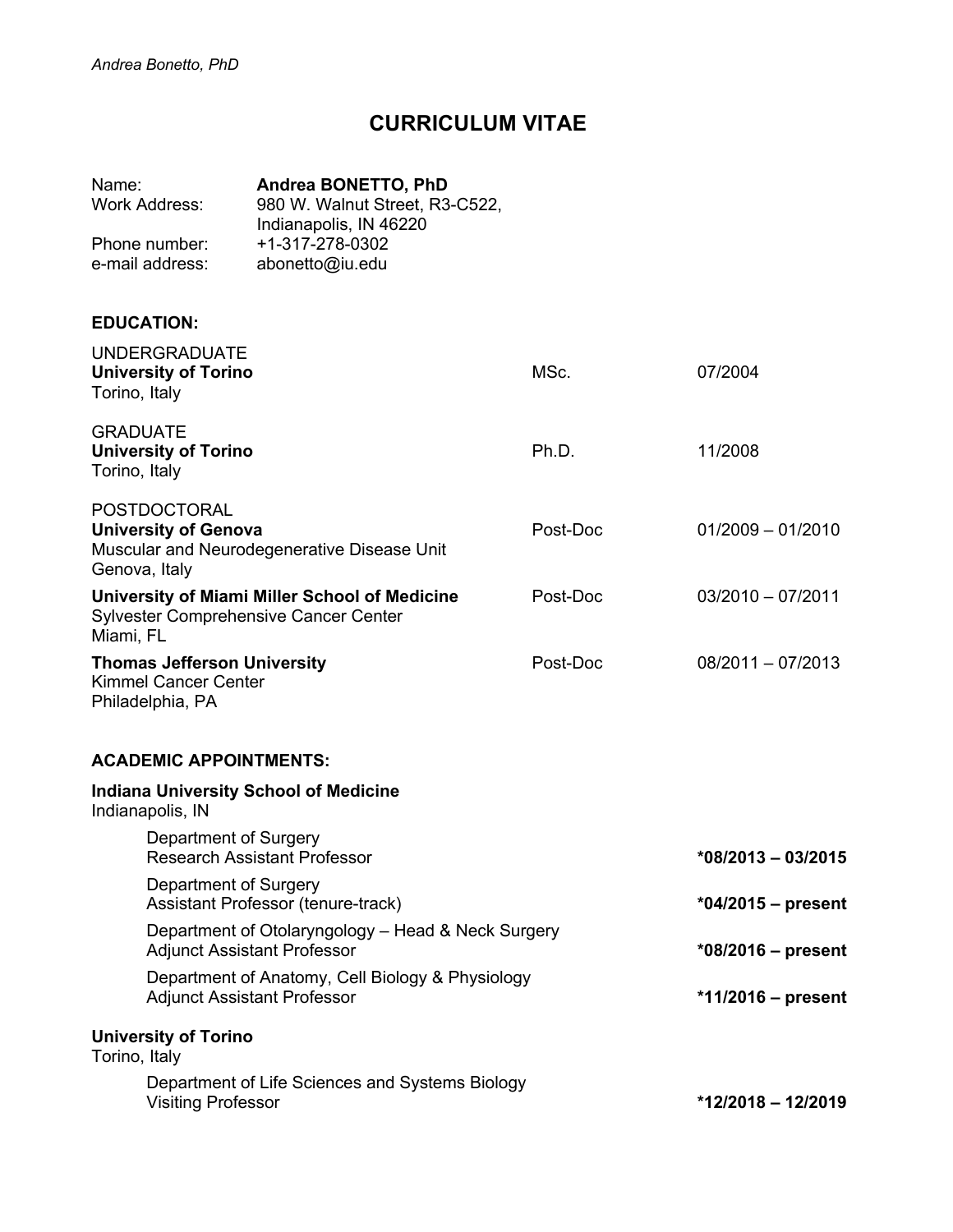# **PROFESSIONAL ORGANIZATIONS AND MEMBERSHIPS:**

| <b>ACADEMIC</b><br><b>IU Simon Cancer Center</b>                                                                      |                      |
|-----------------------------------------------------------------------------------------------------------------------|----------------------|
| <b>Associate Member</b>                                                                                               | $*12/2014 - 04/2018$ |
| <b>Full Member</b>                                                                                                    | $*04/2018 - present$ |
| <b>Indiana University School of Medicine</b><br>Center for Cachexia Research Innovation and Therapy (CCRIT)<br>Member | *08/2015 - present   |
| Indiana Center for Musculoskeletal Health<br>Muscle Bone Crosstalk Research Team (MBCRT)<br>Member                    | $*02/2017 - present$ |
| Muscle Bone Crosstalk Research Team (MBCRT)<br>Co-Leader (with Uma Sankar)                                            | *05/2020 - present   |
| NON-ACADEMIC                                                                                                          |                      |
| <b>SCWD</b>                                                                                                           | $*05/2011 - present$ |
| Society on Cachexia, Sarcopenia and Wasting Disorders<br>Member                                                       |                      |
| <b>AACR</b>                                                                                                           | $*06/2012 - 2019$    |
| American Association for Cancer Research<br><b>Active Member</b>                                                      |                      |
| <b>APS</b>                                                                                                            | $*06/2012 - present$ |
| <b>American Physiological Society</b><br><b>Regular Member</b>                                                        |                      |
| <b>ASBMR</b>                                                                                                          | $*07/2017 - present$ |
| American Society for Bone and Mineral Research<br>Regular Member                                                      |                      |
| <b>ISSNAF</b>                                                                                                         | *11/2017 – present   |
| Italian Scientists and Scholars of North America Foundation<br>Affiliate                                              |                      |
| <b>AHA</b>                                                                                                            | *01/2020 - present   |
| <b>American Heart Association</b><br>Member                                                                           |                      |
| <b>CCS</b>                                                                                                            | $*08/2020 - present$ |
| <b>Cancer Cachexia Society</b><br>Member                                                                              |                      |
| <b>PROFESSIONAL HONORS AND AWARDS:</b>                                                                                |                      |
| <b>RESEARCH</b>                                                                                                       |                      |
| <b>Best Basic Science Poster</b><br>6 <sup>th</sup> Cachexia Conference                                               | 12/2011              |
| Milan, Italy<br><b>Best Poster</b>                                                                                    | 09/2012              |
|                                                                                                                       |                      |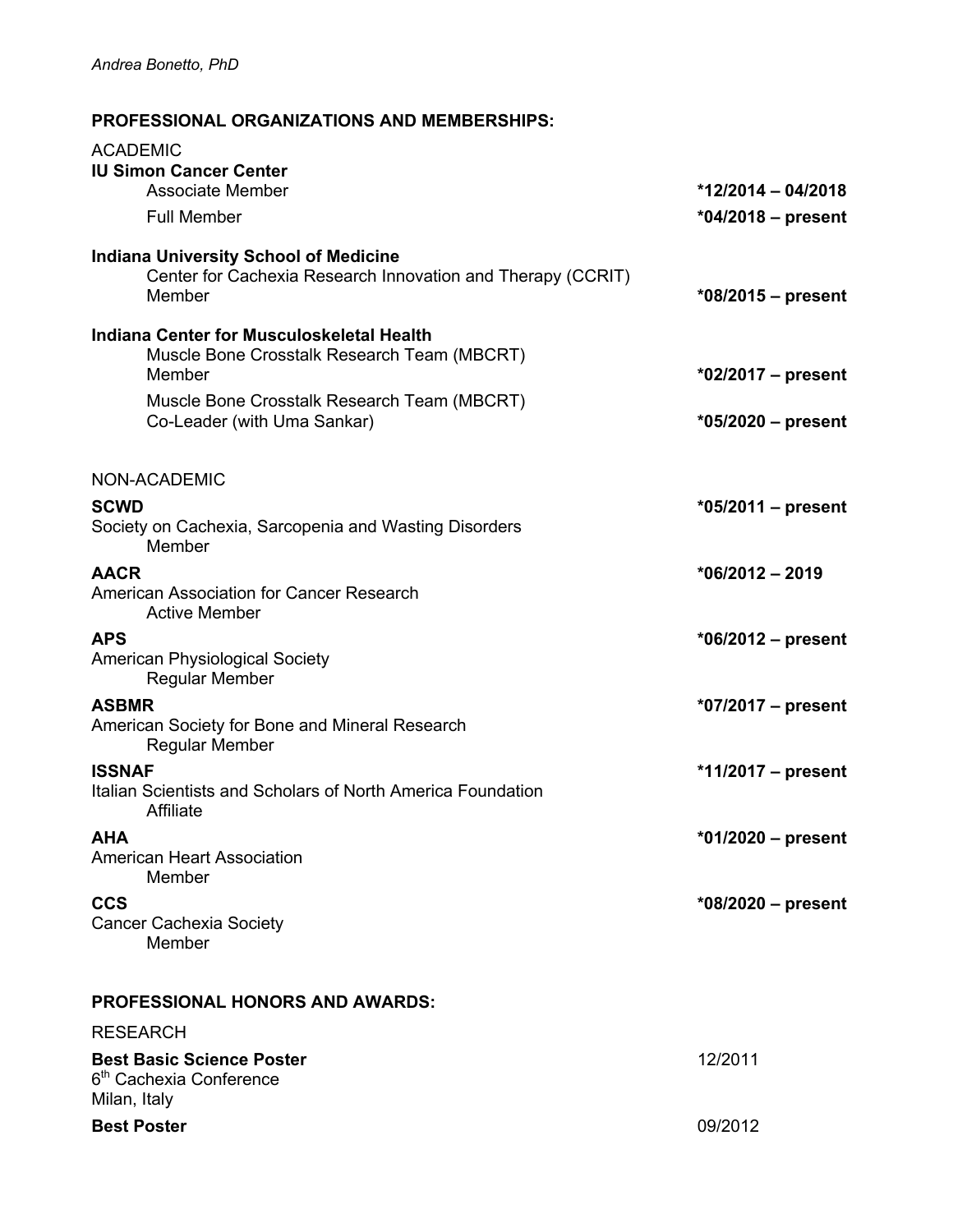| Cancer Cachexia Conference: Molecular Mechanisms and Therapeutic<br>Approaches<br>Boston, MA                                                                         |                    |
|----------------------------------------------------------------------------------------------------------------------------------------------------------------------|--------------------|
| <b>Best Poster</b><br>Postdoctoral Research Symposium, Thomas Jefferson University<br>Philadelphia, PA                                                               | 06/2013            |
| <b>Best Poster</b><br>2 <sup>nd</sup> Cancer Cachexia Conference: Evolving mechanisms and therapies<br>Montreal, Canada                                              | *09/2014           |
| <b>Best Basic Science Poster</b><br>8 <sup>th</sup> Cachexia Conference<br>Paris, France                                                                             | *12/2015           |
| <b>Research Scholar</b><br>V Foundation for Cancer Research<br>Cary, NC                                                                                              | *12/2017           |
| <b>Research Scholar</b><br><b>Showalter Trust</b><br>Indianapolis, IN                                                                                                | *07/2018           |
| <b>Research Scholar</b><br><b>American Cancer Society</b><br>Atlanta, GE                                                                                             | *07/2018           |
| <b>Excellence in Research</b><br>4 <sup>th</sup> Cancer Cachexia Conference<br>Philadelphia, PA                                                                      | *09/2018           |
| PROFESSIONAL DEVELOPMENT                                                                                                                                             |                    |
| <b>Foundations of Translational Science Bootcamp</b><br>University of Miami, Miami, FL                                                                               | 09/2010            |
| <b>Bone and Skeletal Muscle Interactions Workshop</b><br>Kansas City, MO                                                                                             | 07/2012            |
| Responsible Conduct of Research Series - Authorship and Publications<br>Indiana University - Office of Research Ethics, Education and Policy<br>Indianapolis, IN     | *10/2013           |
| Responsible Conduct of Research Series - Collaborative Science<br>Indiana University – Office of Research Ethics, Education and Policy<br>Indianapolis, IN           | *11/2013           |
| <b>Responsible Conduct of Research Series - Research Misconduct</b><br>Indiana University – Office of Research Ethics, Education and Policy<br>Indianapolis, IN      | *02/2014           |
| <b>Write winning Grant Proposals Workshop</b><br>Indiana University School of Medicine, Indianapolis, IN                                                             | *09/2014           |
| <b>Assistant Professor Faculty Development/Mentoring Program</b><br><b>Effective Teaching Skills</b><br>Office of Research in Surgical Education, Indiana University | *12/2014           |
| Independent Investigator Incubator (I <sup>3</sup> ) Program                                                                                                         | *12/2014 – present |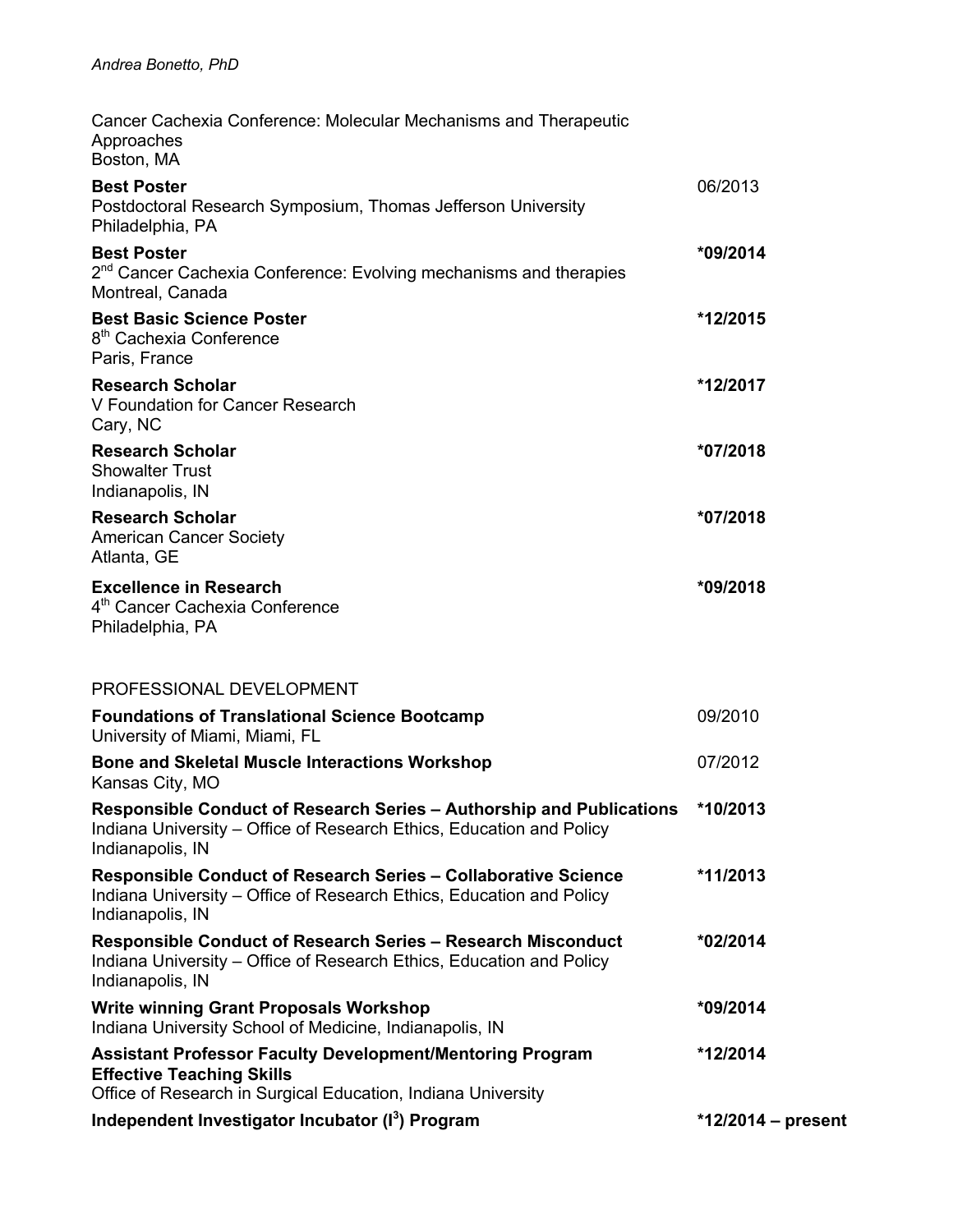| Indiana University - CTSI, Indianapolis, IN                                                                                                                                                                                                                                              |                  |
|------------------------------------------------------------------------------------------------------------------------------------------------------------------------------------------------------------------------------------------------------------------------------------------|------------------|
| <b>Assistant Professor Faculty Development/Mentoring Program</b><br><b>Designing an Academic Career</b><br>Office of Research in Surgical Education, Indiana University                                                                                                                  | *02/2015         |
| <b>Assistant Professor Faculty Development/Mentoring Program</b><br><b>Promotion and Tenure Guidance</b><br>Office of Research in Surgical Education, Indiana University                                                                                                                 | *05/2015         |
| <b>IUPUI Promotion and Tenure Program - Excellence in Research</b><br>Indianapolis, IN                                                                                                                                                                                                   | *10/2016         |
| <b>Communicating Science Session 1: Connecting with your Audience</b><br>Office of Faculty Affairs and Professional Development, IUSM                                                                                                                                                    | *08/2017         |
| <b>Communicating Science Session 2: Distilling Your Message</b><br>Office of Faculty Affairs and Professional Development, IUSM                                                                                                                                                          | *09/2017         |
| <b>Communicating Science Session 3: Media Training</b><br>Office of Faculty Affairs and Professional Development, IUSM                                                                                                                                                                   | *09/2017         |
| <b>IUPUI Promotion and Tenure Program - Personal Statement</b><br>Indianapolis, IN                                                                                                                                                                                                       | *02/2018         |
| Enhancing your scientific career: unlocking your inner mentor<br>Office of Faculty Affairs and Professional Development, IUSM                                                                                                                                                            | *03/2018-06/2018 |
| <b>Communicating Science Workshop</b><br>Alan Alda Center at V Foundation Scholar Summit 2019                                                                                                                                                                                            | *04/2019         |
| <b>TEACHING:</b>                                                                                                                                                                                                                                                                         |                  |
| <b>TEACHING ASSIGNMENTS</b>                                                                                                                                                                                                                                                              |                  |
| Undergraduate:                                                                                                                                                                                                                                                                           |                  |
| <b>B8526 Immunology</b><br>Department of Biological Sciences<br>University of Torino, Italy<br>18 hours<br>Format: Lecture<br>Enrollment: 30 undergraduate students of Biological Sciences were in<br>attendance<br>Role: Lecturer                                                       | $2005 - 2007$    |
| S8923 Laboratory of Biological Chemistry and Pathology<br>Department of Biological Sciences<br>University of Torino, Italy<br>47 hours<br>Format: Laboratory<br>Enrollment: 30 undergraduate students of Biological Sciences were in<br>attendance<br>Role: Technical Support and Mentor | $2005 - 2008$    |
| <b>Continuing Education:</b>                                                                                                                                                                                                                                                             |                  |
| <b>Physiology and Physiopathology</b>                                                                                                                                                                                                                                                    | 09/2007          |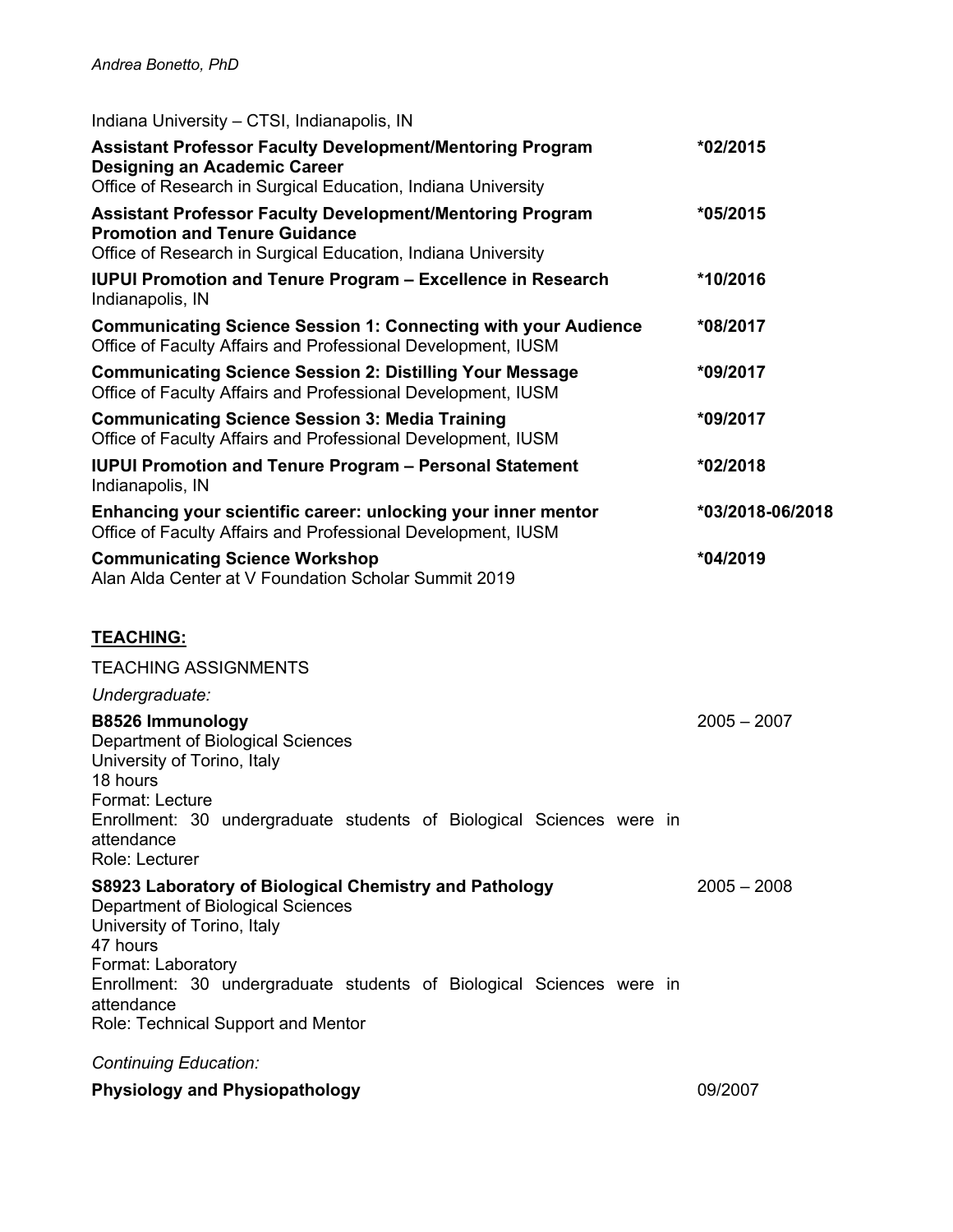'Tecniche della Prevenzione nell'ambiente e nei luoghi di lavoro' for employees of S.S.R. Regione Piemonte (ASL 5), University of Torino, Polytechnic School of Torino 18 hours Format: Lecture Enrollment: 30 Veterinarians were in attendance. Role: Lecturer *Graduate:* **P531 Physiology, Pathophysiology, and Pharmacology \*04/2017** School of Health and Rehabilitation Sciences Indiana University, Indianapolis, IN 2 hours Format: Lecture Enrollment: 40 Doctor of Physical Therapy students were in attendance. Role: Lecturer **MEDX-750 Musculoskeletal and Dermatology \*01/2018** School of Medicine Indiana University, Indianapolis, IN 2 hours Format: Lecture and Team-Based Learning Enrollment: 40 medical students were in attendance. Role: Lecturer **G819 Basic Bone Biology \*04/2018** School of Medicine Indiana University, Indianapolis, IN 2 hours Format: Lecture Enrollment: 40 graduate students were in attendance. Role: Lecturer **TIC08\_DIP\_BIOS Oncology and Molecular Pathology \*12/2018** Department of Life Sciences and Systems Biology University of Torino, Italy 16 hours Format: Lecture, Laboratory and Team-based learning Enrollment: 60 graduate students in attendance. Role: Visiting Professor **SABS II Muscle Physiology \*11/2019** School of Dentistry Indiana University, Indianapolis, IN 1 hour Format: Lecture Enrollment: 40 graduate students were in attendance. Role: Lecturer **TIC14\_DIP\_BIOS Oncology and Molecular Pathology \*12/2019** Department of Life Sciences and Systems Biology University of Torino, Italy 16 hours

Format: Lecture, Laboratory and Team-based learning Enrollment: 60 graduate students in attendance.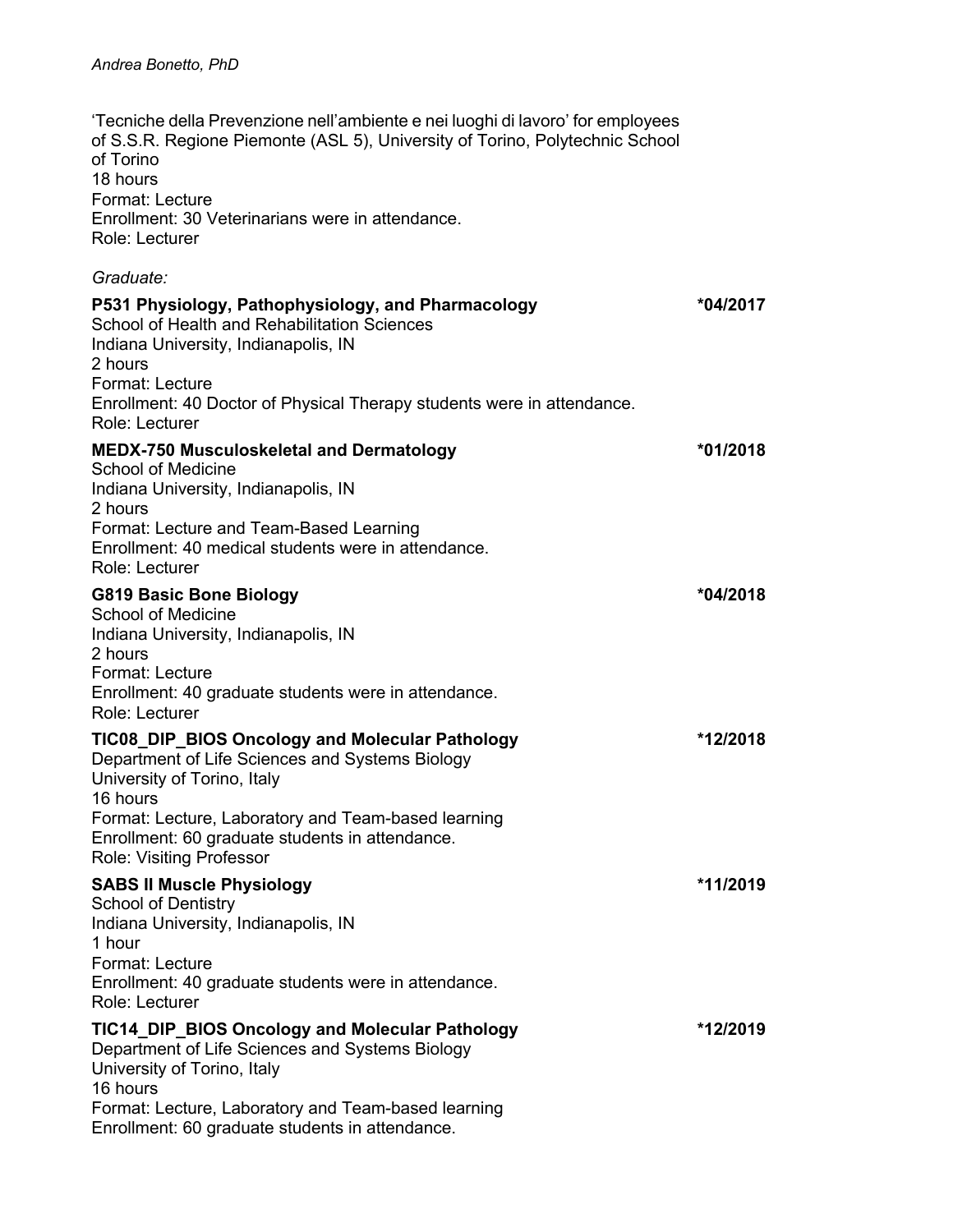| <b>Role: Visiting Professor</b>                                                                                                                                                                                               |                      |
|-------------------------------------------------------------------------------------------------------------------------------------------------------------------------------------------------------------------------------|----------------------|
| G801 Neuromusculoskeletal Cell Biology<br>Indiana Center for Musculoskeletal Health<br>Indiana University, Indianapolis, IN<br>Format: Video-lecture<br>Enrollment: 9 graduate students were in attendance.<br>Role: Lecturer | *07/2020             |
| <b>D615-SABS II Muscle Physiology</b><br><b>School of Dentistry</b><br>Indiana University, Indianapolis, IN<br>1 hour<br>Format: Video-lecture<br>Enrollment: 40 graduate students were in attendance.<br>Role: Lecturer      | *10/2020             |
| Laboratory Instruction of Learners/Mentees:                                                                                                                                                                                   |                      |
| <b>Indianapolis Project STEM</b><br>IUPUI - Indiana University, Indianapolis, IN<br>8 weeks<br>Format: Laboratory (full time)<br>Enrollment: 2 high school students were in attendance.<br>Role: Laboratory                   | *06/2017 - 08/2017   |
| <b>Indianapolis Project STEM</b><br>IUPUI - Indiana University, Indianapolis, IN<br>8 weeks<br>Format: Laboratory (full time)<br>Enrollment: 1 high school student was in attendance.<br>Role: Laboratory                     | $*06/2018 - 08/2018$ |
| <b>IUSCC – Summer Research Program (SRP)</b><br>IU Simon Cancer Center, Indianapolis, IN<br>8 weeks<br>Format: Laboratory (full time)<br>Enrollment: 1 college student was in attendance.<br>Role: Laboratory                 | *06/2018 - 08/2018   |
| <b>Indianapolis Project STEM</b><br>IUPUI - Indiana University, Indianapolis, IN<br>8 weeks<br>Format: Laboratory (full time)<br>Enrollment: 1 high school student was in attendance.<br>Role: Laboratory                     | *06/2019 - 08/2019   |
| <b>IUSCC - Future Scientist Program (FSP)</b><br>IU Simon Cancer Center, Indianapolis, IN<br>6 weeks<br>Format: Laboratory (full time)<br>Enrollment: 1 high school student was in attendance.<br>Role: Laboratory            | *06/2019 - 08/2019   |
| <b>IMPRS Program</b><br>Indiana University School of Medicine, Indianapolis, IN<br>10 weeks                                                                                                                                   | $*05/2020 - 07/2020$ |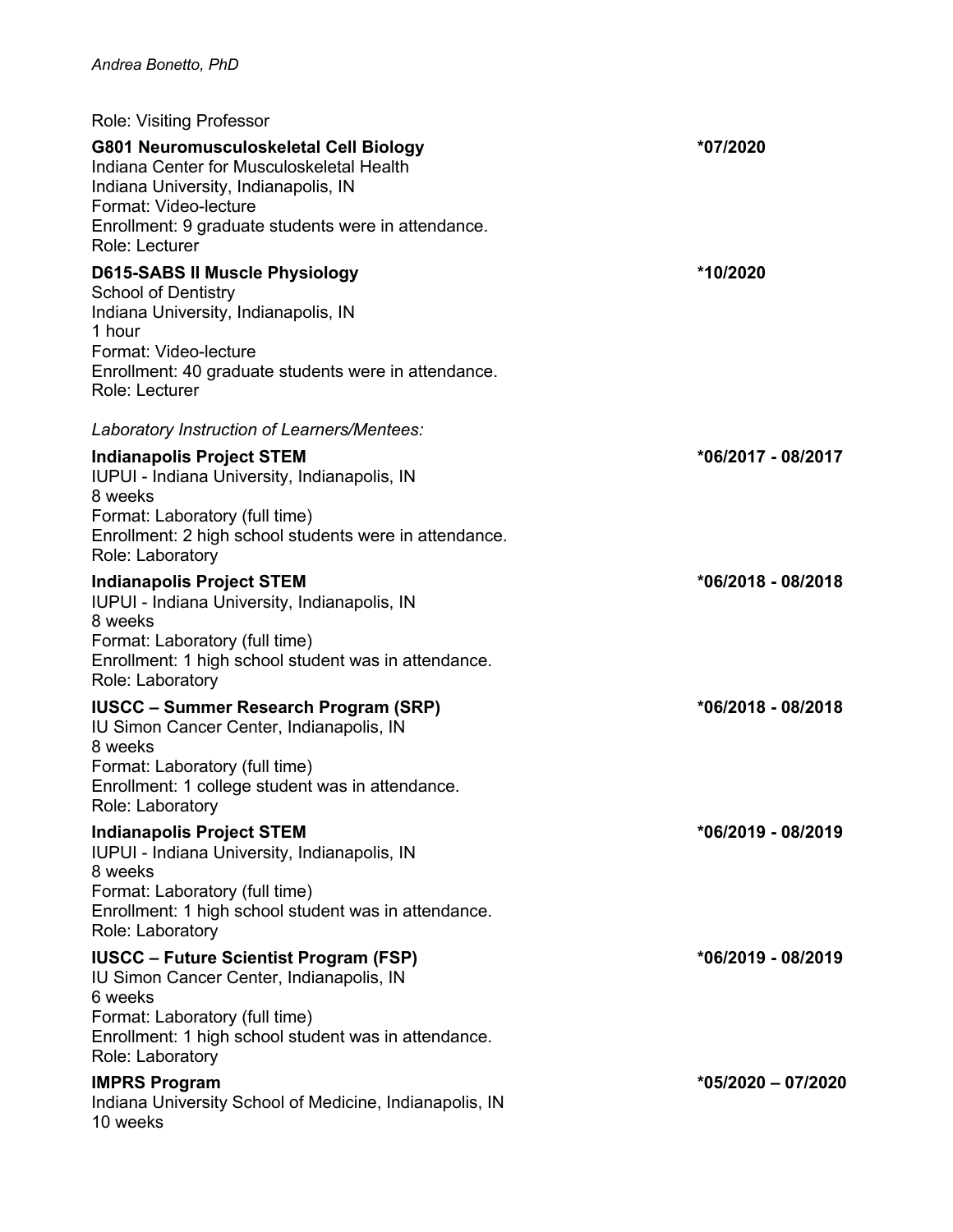Format: Analysis of clinical datasets (remotely) Enrollment: 2 med students were mentored. Role: The students were involved in data analysis and mentored remotely

#### MENTORING

| Ho Lam (Candy) Chan<br><b>Research Associate</b><br>University of Miami School of Medicine<br>Role: Supervisor (in Teresa Zimmers' lab)                                                                          | 05/2010 - 07/2011  |
|------------------------------------------------------------------------------------------------------------------------------------------------------------------------------------------------------------------|--------------------|
| <b>Ryan Santos</b><br>Student enrolled in the STEP-UP Program, NIH/NIDDK<br>University of Miami School of Medicine<br>Role: Mentor and Supervisor (in Teresa Zimmers' lab)                                       | 06/2010 - 08/2010  |
| Felipe E. Pedroso, MD<br>Medical school graduate trained in his pre-residency research fellowship<br>University of Miami and Thomas Jefferson University<br>Role: Mentor and Supervisor (in Teresa Zimmers' lab) | 08/2010 - 08/2012  |
| Briaira Geiger<br>Student enrolled in the STEP-UP Program, NIH/NIDDK<br><b>Thomas Jefferson University</b><br>Role: Supervisor (in Teresa Zimmers' lab)                                                          | 06/2012 - 08/2012  |
| Andrea Camperi, PhD<br>Visiting graduate student<br>Thomas Jefferson University and Indiana University<br>Role: Supervisor (in Teresa Zimmers' lab)                                                              | 09/2012 - 02/2013  |
| Ernie D. Au<br>Graduate student<br>Biochemistry and Molecular Biology PhD Program, Indiana University.<br>Role: Supervisor (in Teresa Zimmers' lab)                                                              | 04/2013 - 04/2015  |
| Crystal Goodwin<br>Undergraduate student enrolled in the IUPUI Women in Science Program<br>Role: Supervisor (in Teresa Zimmers' lab)                                                                             | *05/2014 - 08/2014 |
| Valorie A. Parker<br><b>Ryan R. Matthews</b><br>Medical students performing elective summer research<br>Indiana University<br>Role: Supervisor (in Teresa Zimmers' lab)                                          | *06/2014 - 08/2014 |
| <b>Rafael Barreto</b><br><b>Research Technician Trainee</b><br>Indiana University<br>Role: Primary Mentor and Supervisor                                                                                         | *05/2015 - 08/2017 |
| <b>Christopher Schneble</b><br>Medical student performing elective summer research<br>Indiana University<br>Role: Supervisor (in Teresa Zimmers' lab)                                                            | *06/2015 - 08/2015 |
| <b>Katherine E. Couch</b>                                                                                                                                                                                        | *05/2017 - 08/2017 |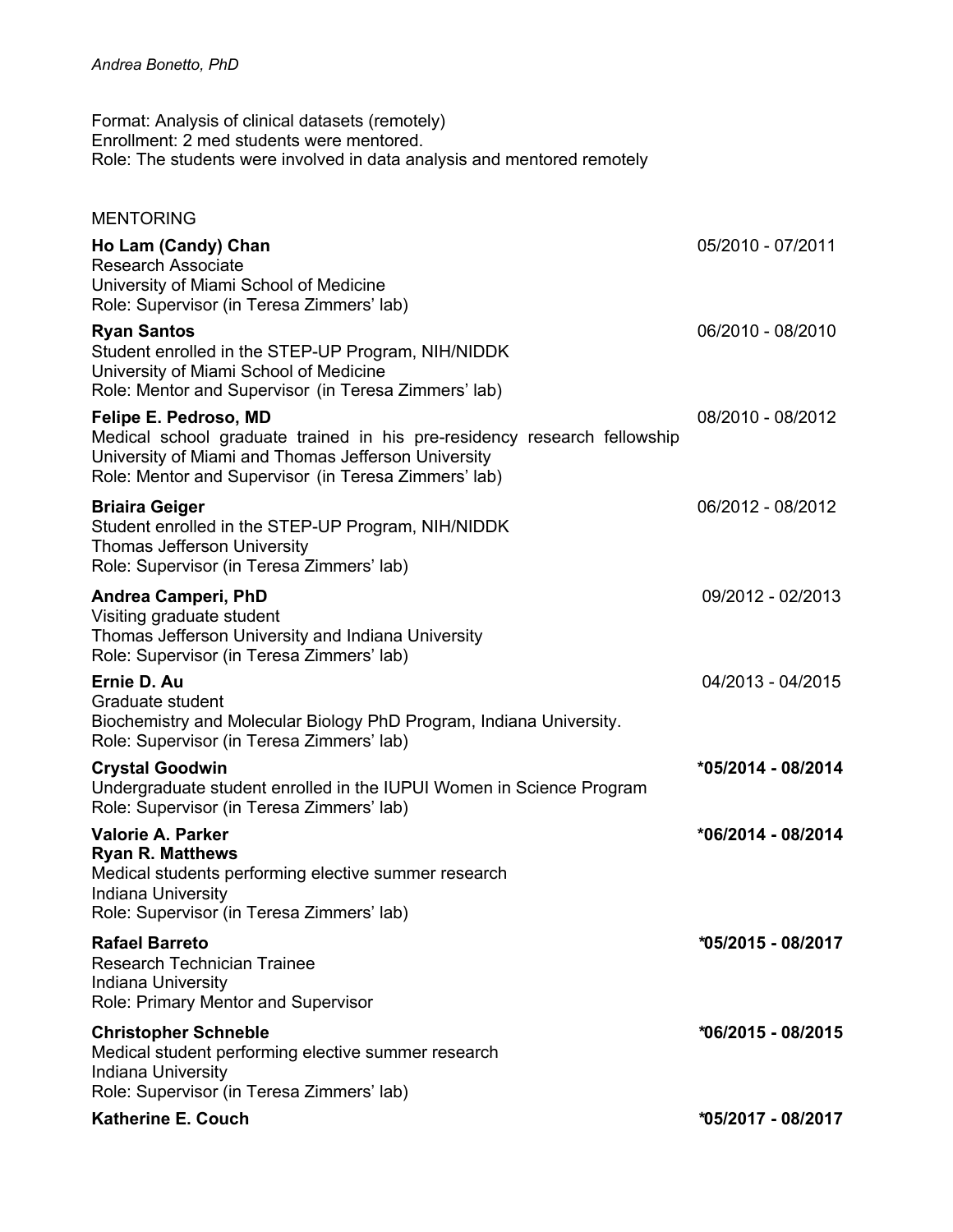| Student enrolled in the Indiana CTSI Project STEM Internship Program<br><b>Indiana University</b><br>Role: Primary Mentor and Supervisor                                         |                    |
|----------------------------------------------------------------------------------------------------------------------------------------------------------------------------------|--------------------|
| Kyra C. Colston<br>Student enrolled in the Indiana CTSI Project STEM Internship Program<br><b>Indiana University</b><br>Role: Primary Mentor and Supervisor                      | *05/2017 - 08/2017 |
| Fabrizio Pin, PhD,<br>Postdoctoral fellow<br><b>Indiana University</b>                                                                                                           | *05/2017 - present |
| <b>Carlie E. Erne</b><br><b>Research Technician Trainee</b><br>Indiana University<br>Role: Primary Mentor and Supervisor                                                         | *10/2017 - 03/2018 |
| <b>Vershawna Barnes</b><br>Student enrolled in the IUSCC SRP Program<br>Indiana University<br>Role: Primary Mentor and Supervisor                                                | *06/2018 - 08/2018 |
| Alexander J. Jones, MD<br>Third-year medical student performing elective research training in my lab<br><b>Indiana University</b><br>Role: Mentor and Supervisor                 | *05/2018 - 09/2018 |
| <b>Alyson L. Essex</b><br>Graduate student<br>Indiana University<br>Role: Mentor (with Lilian Plotkin, PhD)                                                                      | *05/2018 - present |
| <b>Maya Gutierrez</b><br>Student enrolled in the Indiana CTSI Project STEM Research Program<br>Indiana University<br>Role: Primary Mentor and Supervisor                         | *06/2018 - 08/2018 |
| Leah J. Novinger, MD, PhD<br>Second-year ENT medical resident performing elective research in my lab<br>Indiana University<br>Role: Co-Mentor (with Marion Couch) and Supervisor | *07/2018 - 02/2019 |
| Joshua R. Huot, PhD<br><b>Postdoctoral Fellow</b><br>Indiana University<br>Role: Primary Mentor and Supervisor                                                                   | *11/2018 - present |
| <b>Austin Keith</b><br>Student enrolled in the Indiana CTSI Project STEM Research Program<br>Indiana University<br>Role: Primary Mentor and Supervisor                           | *06/2019 - 08/2019 |
| <b>Thang Cin Uap</b><br>Student enrolled in the IUSCC FSP Program<br>Indiana University<br>Role: Primary Mentor and Supervisor                                                   | *06/2019 - 08/2019 |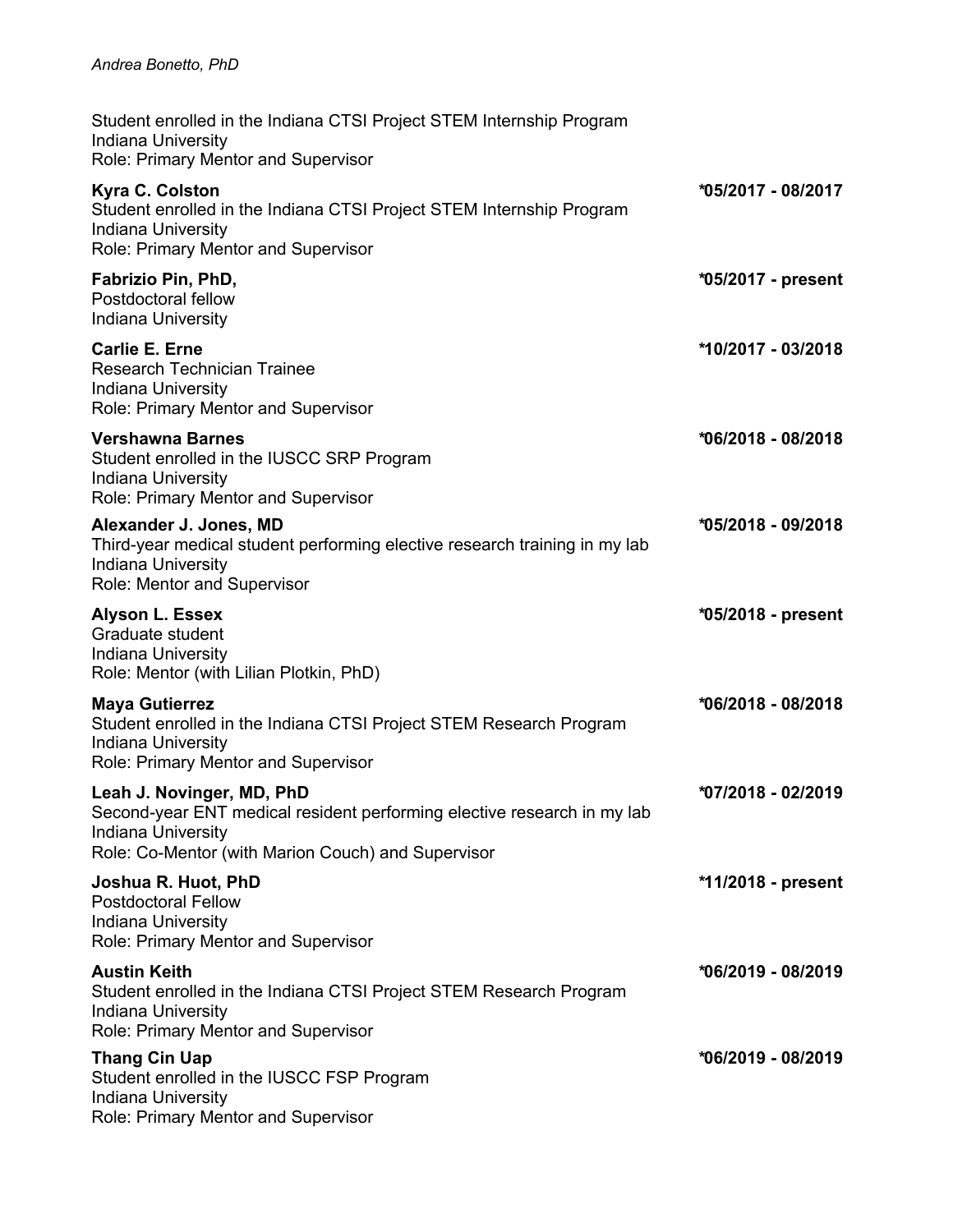| <b>Marelle M. Rukes</b><br>Medical student enrolled in the IMPRS Program<br><b>Indiana University</b><br>Role: Primary Mentor and Supervisor           | *06/2020 - 08/2020 |
|--------------------------------------------------------------------------------------------------------------------------------------------------------|--------------------|
| <b>Faisal S. Shariff</b><br>Medical student enrolled in the IMPRS Program<br>Indiana University<br>Role: Primary Mentor and Supervisor                 | *06/2020 - 08/2020 |
| <b>MENTORED AWARDEES</b>                                                                                                                               |                    |
| <b>Rafael Barreto</b><br>Basic Science Poster (3rd place)<br><b>IUSCC Research Day 2016</b><br>Indianapolis, IN                                        | *05/2016           |
| <b>Fabrizio Pin, PhD</b><br>Best Poster Presentation (2 <sup>nd</sup> place)<br><b>IUSM Postdoc Symposium</b><br>Indianapolis, IN                      | *10/2017           |
| <b>Best Oral Presentation</b><br><b>IUSM Postdoc Symposium</b><br>Indianapolis, IN                                                                     | *10/2018           |
| <b>CTSI Postdoc Challenge Grant</b><br>(\$5,000)<br>Indiana University School of Medicine<br>Indianapolis, IN                                          | *04/2019 - 03/2020 |
| Young Investigator Travel Grant<br>American Society for Bone and Mineral Research (ASBMR)<br>ASBMR 2019 Symposium - Orlando, FL                        | *08/2019           |
| Young Investigator Award<br>12 <sup>th</sup> International Conference on Cachexia Sarcopenia and<br><b>Wasting Disorders (SCWD)</b><br>Berlin, Germany | *12/2019           |
| <b>Best Oral Presentation</b><br><b>IUSM Postdoc Symposium</b><br>Indianapolis, IN                                                                     | *10/2020           |
| <b>Alyson L. Essex</b><br>Recipient of Graduate NIH Training Fellowship<br>T32-AR065971 (PI: Robling)                                                  | *2018-2024         |
| Young Investigator Travel Grant<br>American Society for Bone and Mineral Research (ASBMR)<br>ASBMR 2019 Symposium - Orlando, FL                        | *08/2019           |
| <b>Research Grant</b><br><b>Beckman-Coulter</b>                                                                                                        | *12/2019           |
| <b>ASBMR Young Investigator Award</b><br>ASBMR, 2020 ECTS Digital Masterclass                                                                          | *06/2020           |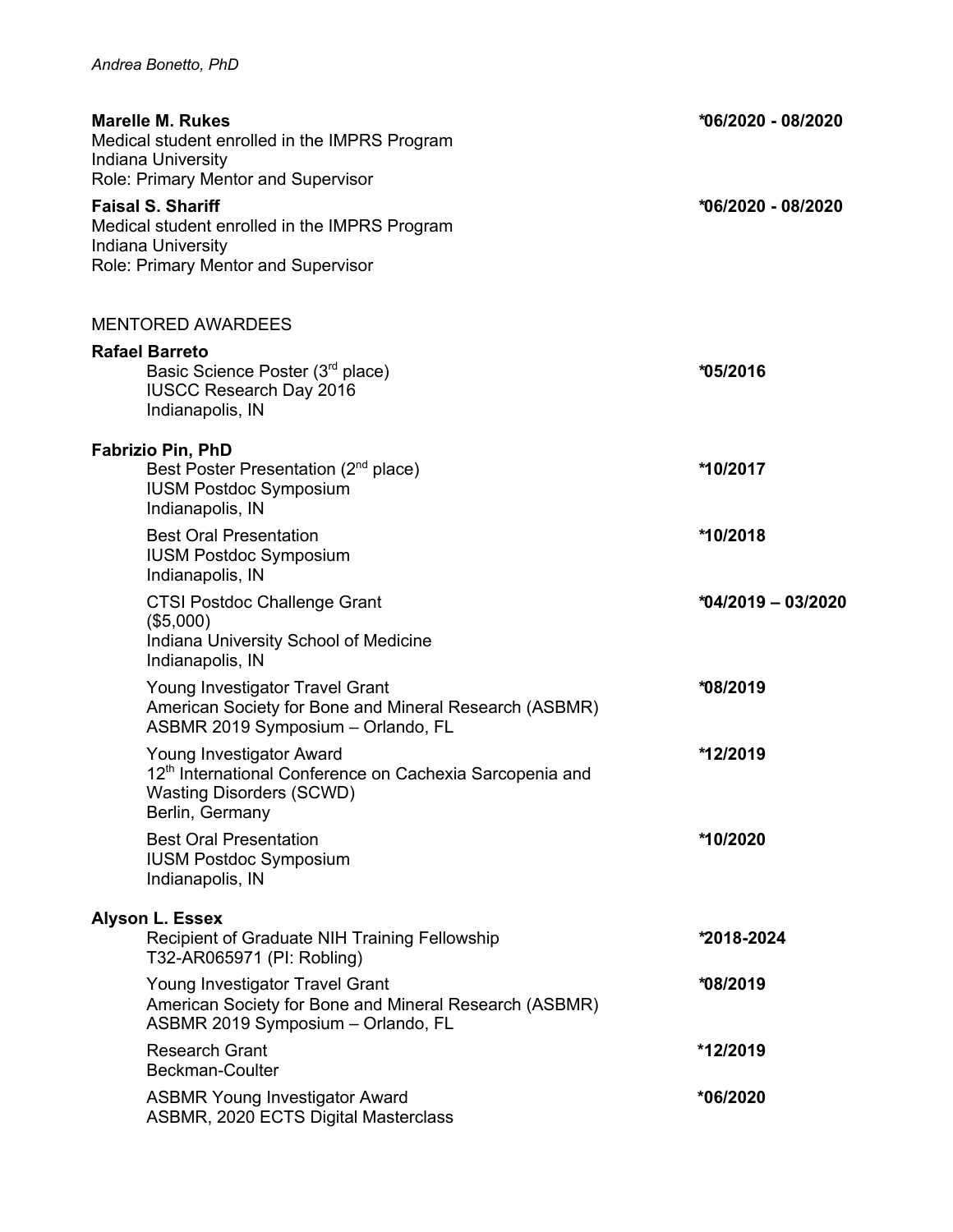| Selected talk<br>ASBMR, 2020 Annual Meeting Virtual Event                                                                                                                     | *09/2020   |
|-------------------------------------------------------------------------------------------------------------------------------------------------------------------------------|------------|
| <b>Travel Grant</b><br>Graduate Student Representative and Travel Committee - IUSM                                                                                            | *08/2020   |
| Joshua R. Huot, PhD<br><b>Recipient of IUSM Travel Award</b><br>Indiana University School of Medicine<br>Indianapolis, IN                                                     | *02/2018   |
| Selected talk at IUSCC Research Day 2019<br><b>IUSCC Research Day 2019</b><br>Indianapolis, IN                                                                                | *05/2019   |
| Basic Science Research Poster (2 <sup>nd</sup> place)<br>Category: Post-Doctoral Fellows<br><b>IUSCC Research Day 2019</b><br>Indianapolis, IN                                | *05/2019   |
| <b>Best Oral Presentation</b><br><b>IUSM Postdoc Symposium</b><br>Indianapolis, IN                                                                                            | *10/2019   |
| Recipient of NIH Comprehensive Musculoskeletal Training Fellowship<br>T32-AR065971 (PI: Alexander G. Robling)                                                                 | *2019-2021 |
| Recipient of 2020-2021 David B. Burr Musculoskeletal Fellow Award<br>Indiana Center for Musculoskeletal Health, IUSM<br>Indianapolis, IN                                      | *2020-2021 |
| Selected talk, Next Generation Researcher in Cancer Cachexia<br>Virtual Cancer Cachexia Conference 2020                                                                       | *08/2020   |
| <b>Best Poster</b><br><b>IUSM Postdoc Symposium</b><br>Indianapolis, IN                                                                                                       | *10/2020   |
| Leah J. Novinger, MD, PhD<br>Translational/Clinical Research Poster (3 <sup>rd</sup> place)<br>Category: Residents<br><b>IUSCC Research Day 2019</b><br>Indianapolis, IN      | *05/2019   |
| Recipient of ICMH Pilot Funding grant (Co-PI, with Andrea Bonetto)<br><b>Indiana University</b><br>Indianapolis, IN                                                           | *2020-2021 |
| Alexander J. Jones, MD<br>Translational/Clinical Research Poster (1 <sup>st</sup> place)<br>Category: Graduate Students<br><b>IUSCC Research Day 2019</b><br>Indianapolis, IN | *05/2019   |
| Marelle M. Rukes, MD<br>Recipient of William H. and Fern L. Hardiman Scholarship<br><b>IMPRS-IUSM</b><br>Indianapolis, IN                                                     | *08/2020   |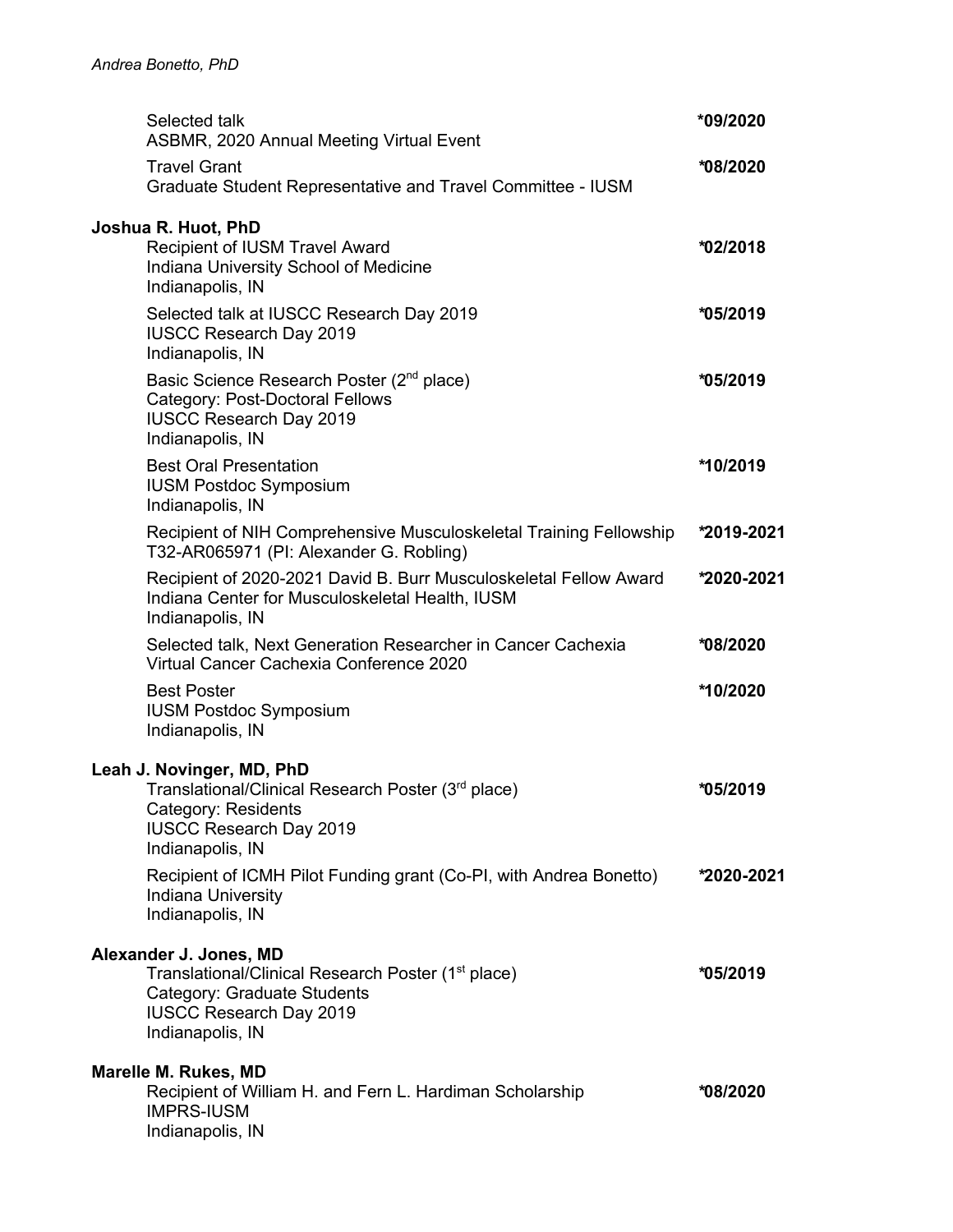# **RESEARCH:**

| <b>ACTIVE RESEARCH GRANTS/FELLOWSHIPS</b>                                                                                                                                                                            |                                        |
|----------------------------------------------------------------------------------------------------------------------------------------------------------------------------------------------------------------------|----------------------------------------|
| Mechanisms of chemotherapy-induced muscle weakness and fatigue<br>American Cancer Society (132013-RSG-18-010-01-CCG)<br>Principal Investigator<br>4.0 calendar months<br>Direct: \$165,000/yr                        | *07/2018 - 06/2022                     |
| Functional and molecular analysis of muscle in patients with and without<br>head and neck cancer cachexia<br><b>ICMH Pilot Funding</b><br>Principal Investigator<br>0.0 calendar month<br>Direct: \$47,000           | $*01/2020 - 12/2020$<br>(NCE: 12/2021) |
| Effects of FDY-5301 on the preservation of muscle mass and function in<br>cachexia<br>Faraday Pharmaceuticals, Inc.<br>Principal Investigator<br>0.15 calendar month<br>Direct: \$43,468                             | $*07/2020 - 06/2021$                   |
| FGF10 and the skeletal muscle consequences of osteocytic miR21<br>deletion<br><b>Bridge Funding Grant Application (IUPUI OVCR)</b><br>Co-Investigator (PI: Lilian Plotkin)<br>0.0 calendar month<br>Direct: \$45,000 | *07/2020 - 06/2021                     |
| RANKL is a new target for the treatment of musculoskeletal abnormalities<br>in ovarian cancer cachexia<br>OC200152 - W81XWH-20-OCRP-IIRA (DOD)<br>Principal Investigator<br>2.4 calendar months                      | *02/2021 - 01/2025                     |
| PENDING RESEARCH SUPPORT                                                                                                                                                                                             |                                        |
| Targeting RANKL for the treatment of muscle and bone defects in<br>cachexia<br>R01 AR079379 (NIH/NIAMS)<br>Principal Investigator<br>6.0 calendar months                                                             | *09/2021 - 08/2026                     |
| Musculoskeletal complications of TREM2 mutations associated with<br><b>Alzheimer's Disease</b><br>VA Merit Award (1l01BX005154-02)<br>Co-Investigator (PI: Lilian Plotkin)<br>1.8 calendar month                     | *02/2021 - 01/2025                     |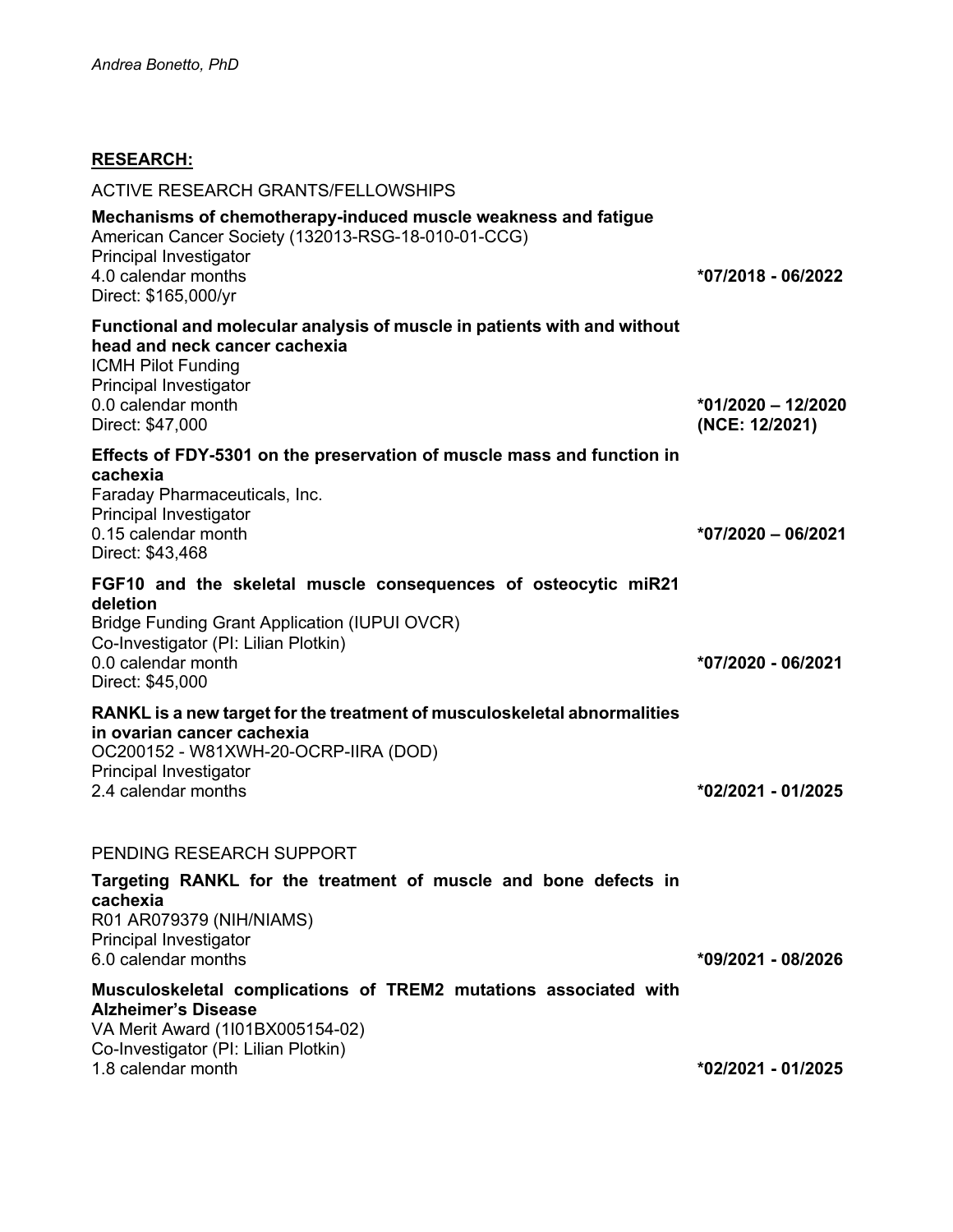# COMPLETED RESEARCH GRANTS/FELLOWSHIPS

| (PQB-3) Roles of skeletal muscle mass in chemotherapy-associated<br>cachexia<br>R21 CA190028-01 (NIH/NCI)<br>Principal Investigator<br>6.0 calendar months                                                                                                  | *09/2014 - 08/2016                   |
|-------------------------------------------------------------------------------------------------------------------------------------------------------------------------------------------------------------------------------------------------------------|--------------------------------------|
| <b>PQB3: Mechanisms &amp; Targeting of Sonic Hedgehog Signaling in Muscle</b><br><b>Wasting of Cancer Cachexia</b><br>NIH/NCI 1 R01 CA194593-01<br>Co-Investigator (PI: Teresa A. Zimmers)<br>4.2 calendar months                                           | *09/2014 - 04/2015                   |
| Synthesis of JAK1/2 inhibitors for pre-clinical testing in models of<br>pancreatic cancer cachexia<br><b>IUSCC Medicinal and Synthetic Chemistry Core - IU Simon Cancer Center</b><br>Co-Principal Investigator (with Teresa Zimmers)<br>0.0 calendar month | *05/2015 - 04/2017                   |
| Proteomic profiling of skeletal muscle in chemotherapy-associated<br>cachexia<br>CTSI Core Pilot Proposal (UL1TR001108)<br><b>Principal Investigator</b><br>0.0 calendar month                                                                              | *09/2015 - 08/2017                   |
| Metabolic analysis of chemotherapy-induced cachexia with extracellular<br>flux analysis<br>CTSI Core Pilot Proposal (UL1TR001108)<br>Co-Principal Investigator (with Thomas O'Connell, PhD)<br>0.0 calendar month                                           | *03/2017 - 02/2019                   |
| Direct: \$5,000<br><b>Consequences of TREM2 mutations in bone and muscle</b><br><b>ICMH Collaborative Pilot Project</b><br>Co-Principal Investigator (with Lilian Plotkin, PhD)<br>0.0 calendar month<br>Direct: \$20,000                                   | *07/2018 - 06/2019                   |
| Novel role for PDK4 in the pathogenesis of cancer- and chemotherapy-<br>associated cachexia<br>Pilot Project Proposal for IUSCC Associate Members<br>Principal Investigator<br>0.0 calendar months<br>Direct: \$50,000                                      | *12/2017 - 11/2018                   |
| Muscle derangements in Alzheimer's disease: the role of TREM2<br>mutations<br>Research Support Funds Grant Application (RSFG) - IUPUI OVCR<br>Principal Investigator<br>0.0 calendar months<br>Direct: \$35,000                                             | (NCE: 12/2019)<br>*06/2019 - 05/2020 |
| Mechanisms and treatment of chemotherapy-induced cachexia and<br>muscle weakness<br>V Foundation Scholar Grant (V2017-021)<br>Principal Investigator                                                                                                        |                                      |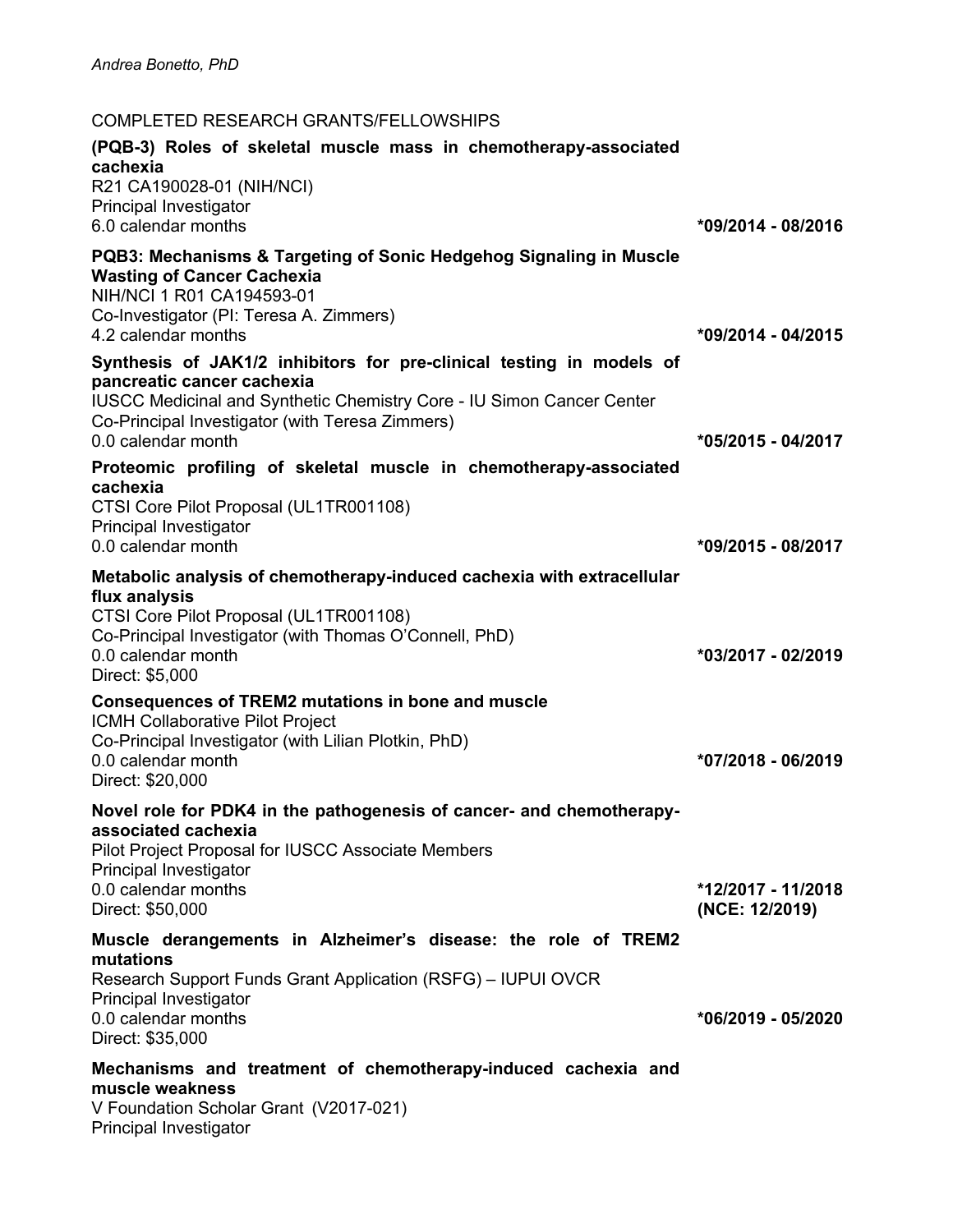| 2.4 calendar months<br>Direct: \$100,000/yr                                                                                                                                                        | *11/2017 - 10/2019<br>(NCE: 10/2020) |
|----------------------------------------------------------------------------------------------------------------------------------------------------------------------------------------------------|--------------------------------------|
| Face and construct validity of new preclinical models of metastatic<br>colorectal cancer<br>Showalter Young Investigator Award (Showalter Trust)<br>Principal Investigator<br>0.24 calendar months | *07/2018 - 06/2019                   |
| Direct: \$50,000                                                                                                                                                                                   | (NCE: 06/2020)                       |
| SUBMITTED BUT NOT FUNDED RESEARCH GRANTS/FELLOWSHIPS                                                                                                                                               |                                      |
| Investigating the pathogenesis of cachexia in ovarian cancer: IL-6 versus<br>$IL-11$                                                                                                               |                                      |
| NIH/NCI 1K99CA187924-01<br>Principal Investigator<br>9.0 calendar months                                                                                                                           | $*07/2014 - 06/2019$                 |
| (PQB-3) New models of cancer cachexia                                                                                                                                                              |                                      |
| NIH/NCI 1R21CA194472-01<br>Principal Investigator                                                                                                                                                  |                                      |
| 6.0 calendar months                                                                                                                                                                                | $*04/2015 - 03/2017$                 |
| New strategies to treat chemotherapy-related cachexia in platinum-<br>resistant ovarian cancer<br>DOD - Ovarian Cancer Academy - Early-Career Investigator Award<br>#OC150326                      |                                      |
| Principal Investigator<br>3.6 calendar months                                                                                                                                                      | *07/2016 - 06/2021                   |
| Use of MEK inhibitors for the treatment of chemotherapy-related                                                                                                                                    |                                      |
| cachexia in colorectal cancer<br>CTSI - Young Investigator Award in Clinical - Translational Research<br>Principal Investigator                                                                    |                                      |
| 9.0 calendar months                                                                                                                                                                                | $*07/2016 - 06/2019$                 |
| Characterization of cachexia in high-grade serous ovarian cancer<br>American Cancer Society-Research Scholar Grant<br>Principal Investigator                                                       |                                      |
| 6.0 calendar months                                                                                                                                                                                | *01/2017 - 12/2020                   |
| A Multi-Systems Approach to Defining Mechanisms Underlying Cachexia<br>in Pancreatic Cancer Patients<br>Carle-Illinois Collaborative Research Seed Program                                         |                                      |
| Co-Investigator (PI: Michael De Lisio, University of Illinois)<br>0.0 calendar months                                                                                                              | *07/2016 - 06/2017                   |
| Face and construct validity of new preclinical models of metastatic<br>colorectal cancer cachexia<br><b>Pardee Foundation Grant</b><br>Principal Investigator<br>0.0 calendar months               | *10/2016 - 09/2017                   |
| Face and construct validity of new preclinical models of high-grade<br>serous ovarian cancer cachexia                                                                                              |                                      |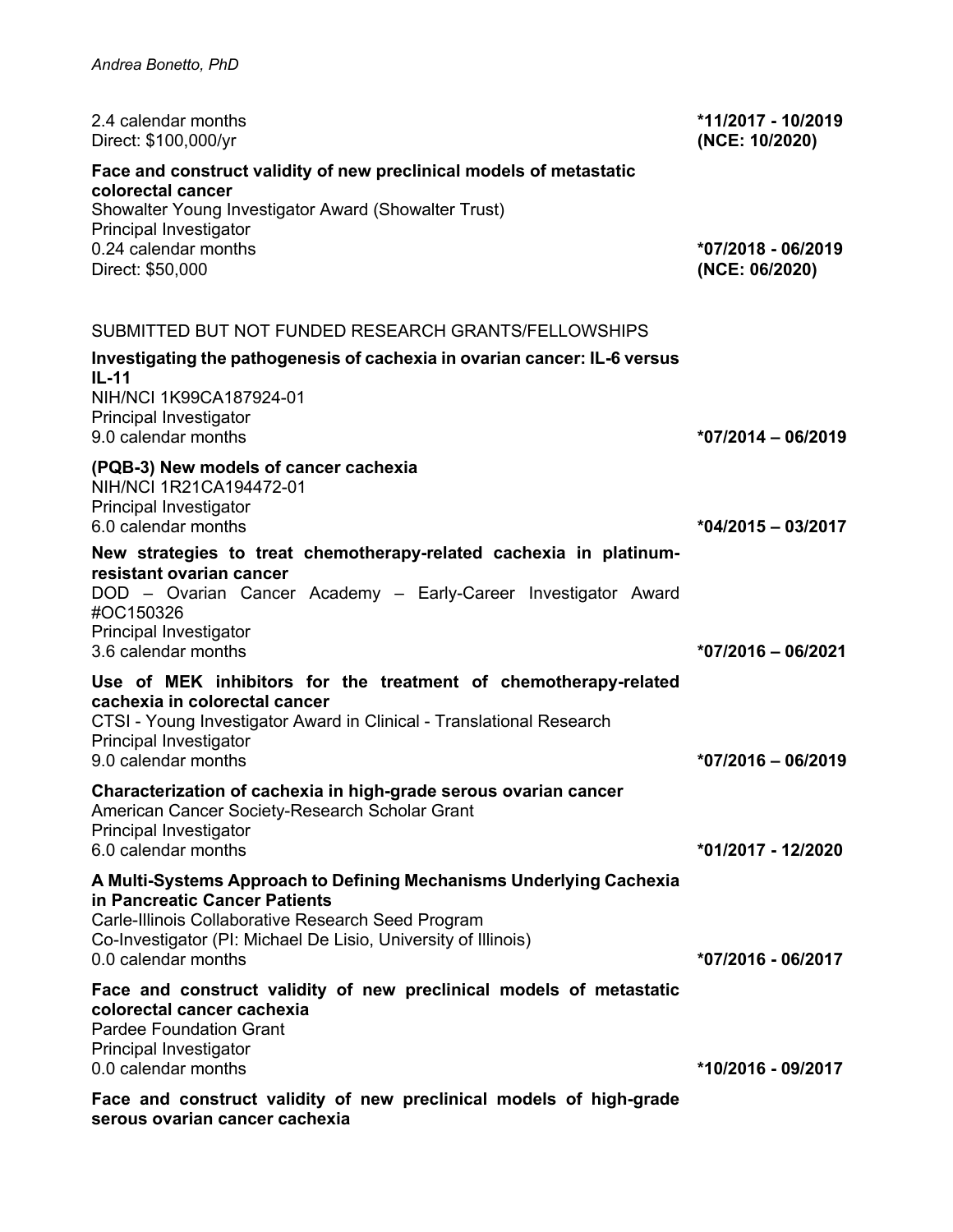| <b>Rivkin Center - Pilot Grant</b><br>Principal Investigator<br>0.0 calendar months                                                                                 | *04/2017 - 03/2018 |
|---------------------------------------------------------------------------------------------------------------------------------------------------------------------|--------------------|
| Mechanisms of chemotherapy-induced muscle weakness and fatigue<br>(A0)<br>American Cancer Society-Research Scholar Grant                                            |                    |
| Principal Investigator<br>6.0 calendar months                                                                                                                       | *07/2017 - 06/2021 |
| Characterization of new preclinical models of metastatic colorectal<br>cancer                                                                                       |                    |
| American Cancer Society-Institutional Research Grant<br>Principal Investigator<br>0.0 calendar months                                                               | *07/2017 - 06/2019 |
| Face and construct validity of new preclinical models of metastatic<br>colorectal cancer<br>NIH/NCI R03-CA223689<br>Principal Investigator                          |                    |
| 0.6 calendar months                                                                                                                                                 | *12/2017 - 11/2019 |
| Mechanisms and treatment of chemotherapy-induced cachexia and<br>muscle weakness<br><b>NIH/NCI R01-CA221909</b><br>Principal Investigator<br>3.0 calendar months    | *09/2017 - 08/2021 |
| Mechanisms of chemotherapy-induced muscle weakness and fatigue                                                                                                      |                    |
| (A1)<br>American Cancer Society-Research Scholar Grant<br>Principal Investigator<br>6.0 calendar months                                                             | *01/2018 - 12/2021 |
| Biomarkers of the metabolic axes of cachexia for diagnosis and<br>stratification<br><b>NINR R21NR017703</b>                                                         |                    |
| Co-Principal Investigator (with Thomas O'Connell)<br>1.2 calendar months                                                                                            | *01/2018 - 12/2019 |
| Symptoms science in cancer<br><b>MultiCenter Pilot Grant</b><br>Co-Investigator (PI: Teresa Zimmers, PhD)<br>0.0 calendar months                                    | *12/2017 - 11/2018 |
| Consequence of TREM2 mutations in brain and bone<br><b>MultiCenter Pilot Grant</b><br>Co-Investigator (PI: Lilian Plotkin, PhD)<br>0.0 calendar months              | *12/2017 - 11/2018 |
| Consequences of TREM2 mutations in brain and bone<br><b>IU Collaborative Research Grants (IUCRG)</b><br>Co-Investigator (PI: Lilian Plotkin)<br>0.0 calendar months | *07/2018 - 06/2018 |
| (PQ12)<br>Mitochondria-targeting<br>agents for the<br>prevention<br>οf<br>chemotherapy-associated muscle weakness and cachexia                                      |                    |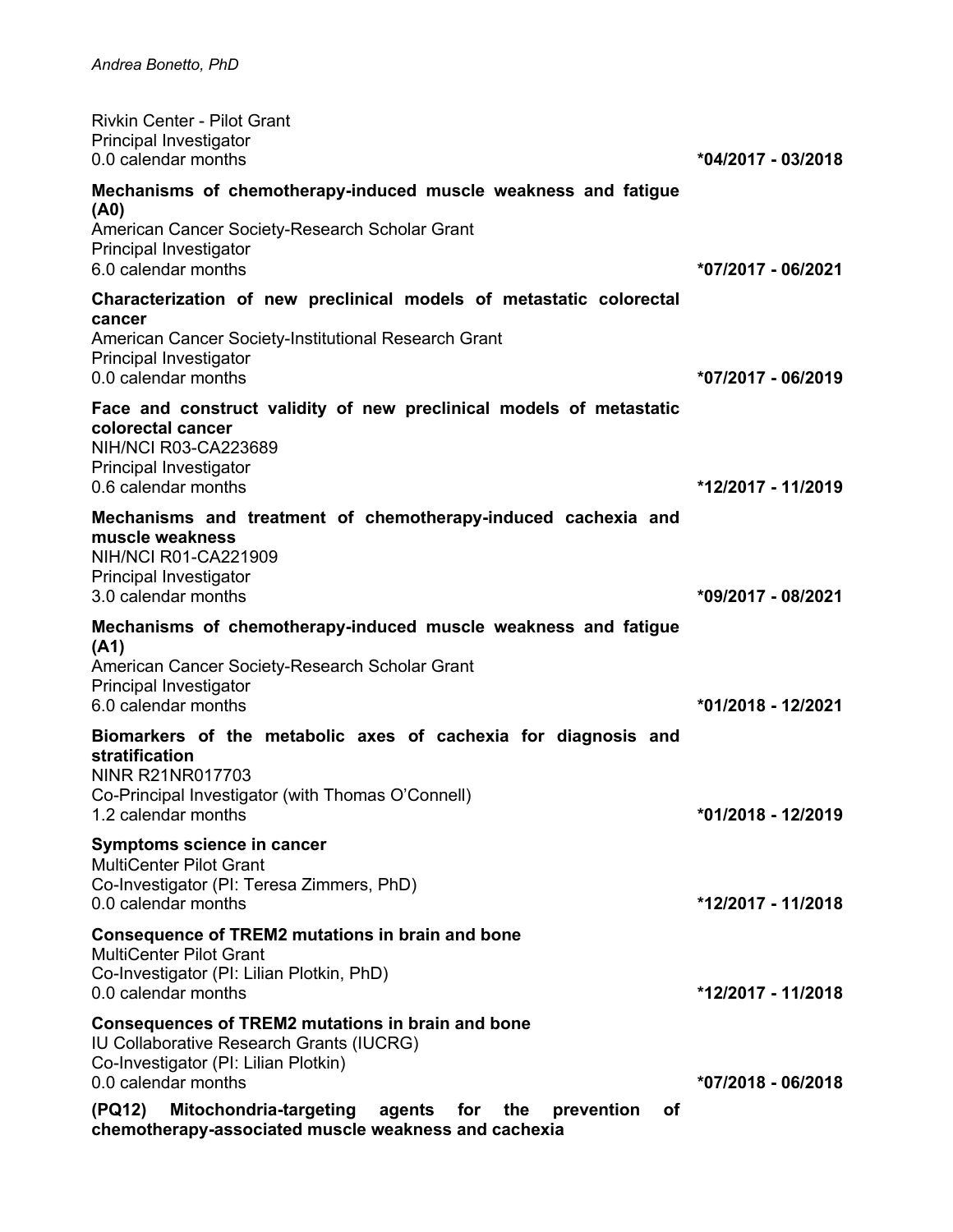| <b>NIH/NCI R01 CA231129</b><br>Principal Investigator<br>3.0 calendar months                                                                    | (Impact Score: 39)                                                                                                               | *09/2018 - 08/2023   |
|-------------------------------------------------------------------------------------------------------------------------------------------------|----------------------------------------------------------------------------------------------------------------------------------|----------------------|
| NIH/NCI (R21) (Impact score: 35. Percentile: 21)<br>Co-Investigator (PI: Thomas O'Connell)<br>1.2 calendar months                               | Rescue of Skeletal Muscle in Cancer Cachexia with Dichloroacetate                                                                | *07/2018 - 06/2019   |
| <b>TREM2 mutation in Alzheimer's disease</b><br>R21AG063017 (NIH/NIA)<br>Co-Principal Investigator (with Lilian Plotkin)<br>1.8 calendar months | Characterization and treatment of musculoskeletal consequences of                                                                | *04/2019 - 03/2021   |
| 2R01-AR067210-06 (NIH/NIAMS)<br>Co-Investigator (PI: Lilian Plotkin, PhD)<br>0.9 calendar months                                                | Osteocytic miR21 and the control of bone mass and strength                                                                       | *06/2019 - 05/2024   |
| free flap reconstruction<br>CTSI Core Pilot Proposal (UL1TR001108)<br>Principal Investigator<br>0.0 calendar month                              | Characterization of cachexia in head and neck cancer patients receiving                                                          | *02/2019 - 01/2021   |
| by Cancer and Chemotherapy<br>R01 CA242146-01 (NIH/NCI)<br>Principal Investigator (with Thomas O'Connell, PhD)<br>2.4 calendar months           | Targeting Pyruvate Dehydrogenase Kinase to Mitigate Cachexia Induced                                                             | *07/2019 - 06/2024   |
| Resident Research Award (AAO-HNSF)<br>Co-Investigator (Leah Novinger, PI)<br>0.0 calendar months                                                | Features of Cachexia in Tissue of Head and Neck Cancer Patients                                                                  | $*07/2019 - 06/2020$ |
| ICMH Collaborative Pilot Project<br>Robling, Nakshatri)<br>0.0 calendar month                                                                   | Sex Matters in the Musculoskeletal Effects of Cancer<br>Co-Principal Investigator (with Zimmers, Plotkin, Guise, Willis, Sankar, | *07/2019 - 06/2020   |
| R01 AR067210-06 (NIH)<br>Co-Investigator (PI: Lilian Plotkin)<br>0.9 calendar months                                                            | Osteocytic miR21 and the control of bone mass and strength                                                                       | *04/2020 - 03/2025   |
| abnormalities in cachexia<br>R01 AR077062-01 (NIH)<br>Principal Investigator<br>6.0 calendar months                                             | RANKL as a new target for the treatment of muscle and bone                                                                       | *04/2020 - 03/2025   |
| CTSI Core Pilot Proposal (UL1TR001108)<br>Principal Investigator                                                                                | Detection of bone resorption in non-bone metastatic cancer patients                                                              |                      |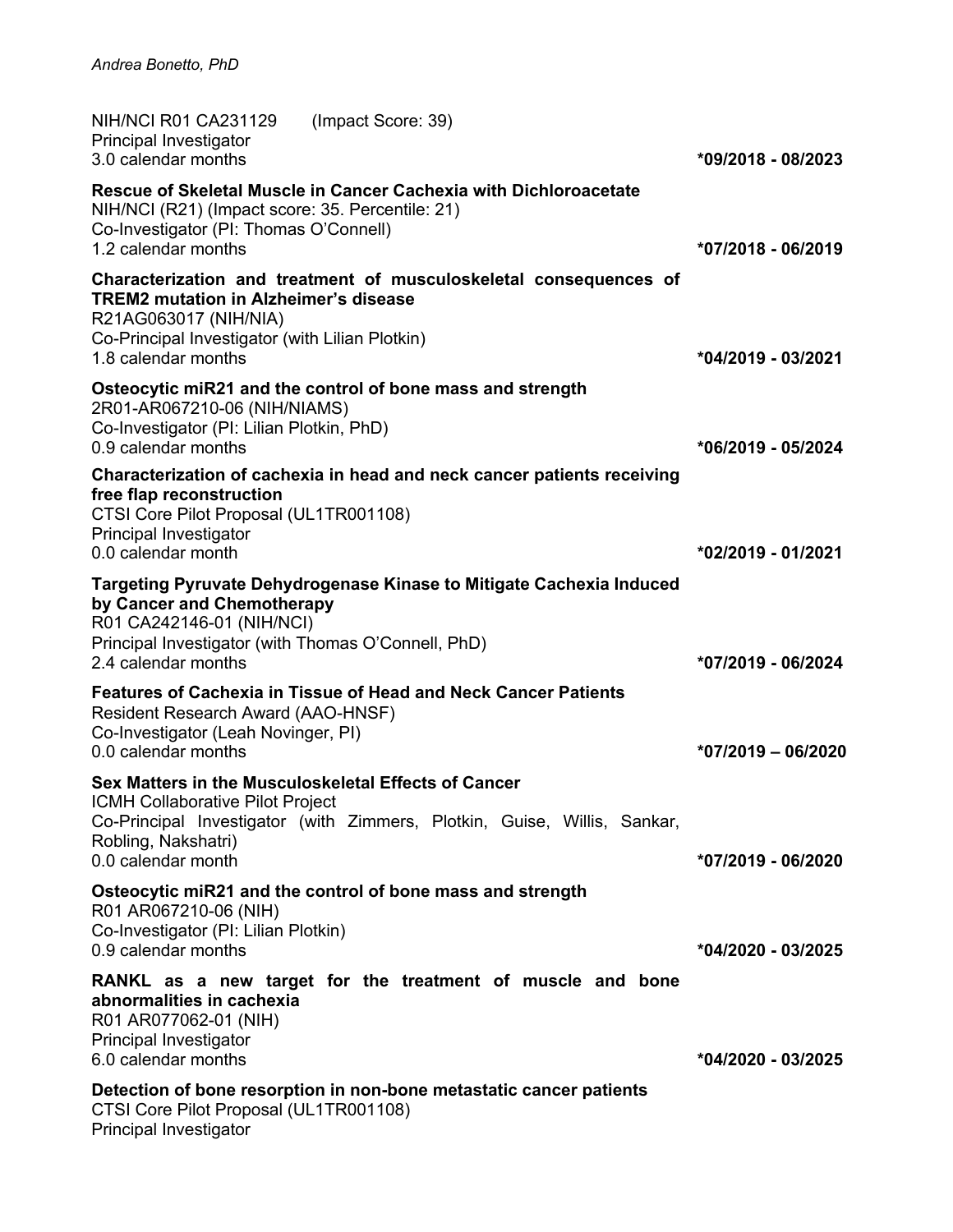| 0.0 calendar month                                                                                                                                                                                                                | *01/2020 - 12/2020   |
|-----------------------------------------------------------------------------------------------------------------------------------------------------------------------------------------------------------------------------------|----------------------|
| Musculoskeletal complications of TREM2 mutations associated<br>with Alzheimer's Disease<br>VA Merit Award (GRANT 12934546)<br>Co-Investigator (PI: Lilian Plotkin)<br>3.0 calendar month                                          | *04/2020 - 03/2024   |
| Musculoskeletal defects in Alzheimer's Disease and their contributions<br>to primary brain disease<br><b>R01 (NIH)</b><br>Co-Investigator (PI: Monte Willis)<br>1.2 calendar month                                                | *04/2020 - 03/2024   |
| Preservation of skeletal and cardiac muscle function in metastatic<br>colorectal cancer by pharmacologic blockade of ACVR2B<br>AHA Transformational Project Award (20TPA35490130)<br>Principal Investigator<br>0.6 calendar month | *07/2020 - 06/2023   |
| Musculoskeletal complications of TREM2 mutations associated with<br><b>Alzheimer's Disease</b><br>VA Merit Award (1l01BX005154-02)<br>Co-Investigator (PI: Lilian Plotkin)<br>1.8 calendar month                                  | *10/2020 - 09/2024   |
| Targeting the Pyruvate Dehydrogenase Complex to Prevent or Reverse<br><b>Cachexia Induced by Cancer and Chemotherapy</b><br>R01 CA258041 (NIH/NCI)<br>Principal Investigator (with Thomas O'Connell)<br>3.0 calendar months       | $*04/2021 - 03/2026$ |
| RANKL as a new target for the treatment of muscle and bone<br>abnormalities in cachexia<br>R01 AR077062-01A1 (NIH/NIAMS)<br>Principal Investigator<br>6.0 calendar months                                                         | *09/2020 - 08/2025   |
| <b>INVITED PRESENTATIONS/RESEARCH</b>                                                                                                                                                                                             |                      |
| Local:                                                                                                                                                                                                                            |                      |
| Muscle wasting in ovarian cancer cachexia: role of IL-6 versus IL-11<br>Indiana University Department of Surgery - Research Seminar Series<br>Indianapolis, IN                                                                    | *05/2014             |
| Muscle wasting in ovarian cancer cachexia: role of IL-6 versus IL-11<br>Ovarian Cancer Working Group - Seminar Series<br>Indianapolis, IN                                                                                         | *06/2014             |
| Depletion of stromal cells expressing fibroblast activation protein- $\alpha$<br>from skeletal muscle and bone marrow results in cachexia and anemia<br>Bone Journal Club - Research Seminar Series<br>Indianapolis, IN           | *07/2015             |
| <b>Cachexia Working Group Update</b><br><b>IU Simon Cancer Center - TMM Retreat</b>                                                                                                                                               | *08/2015             |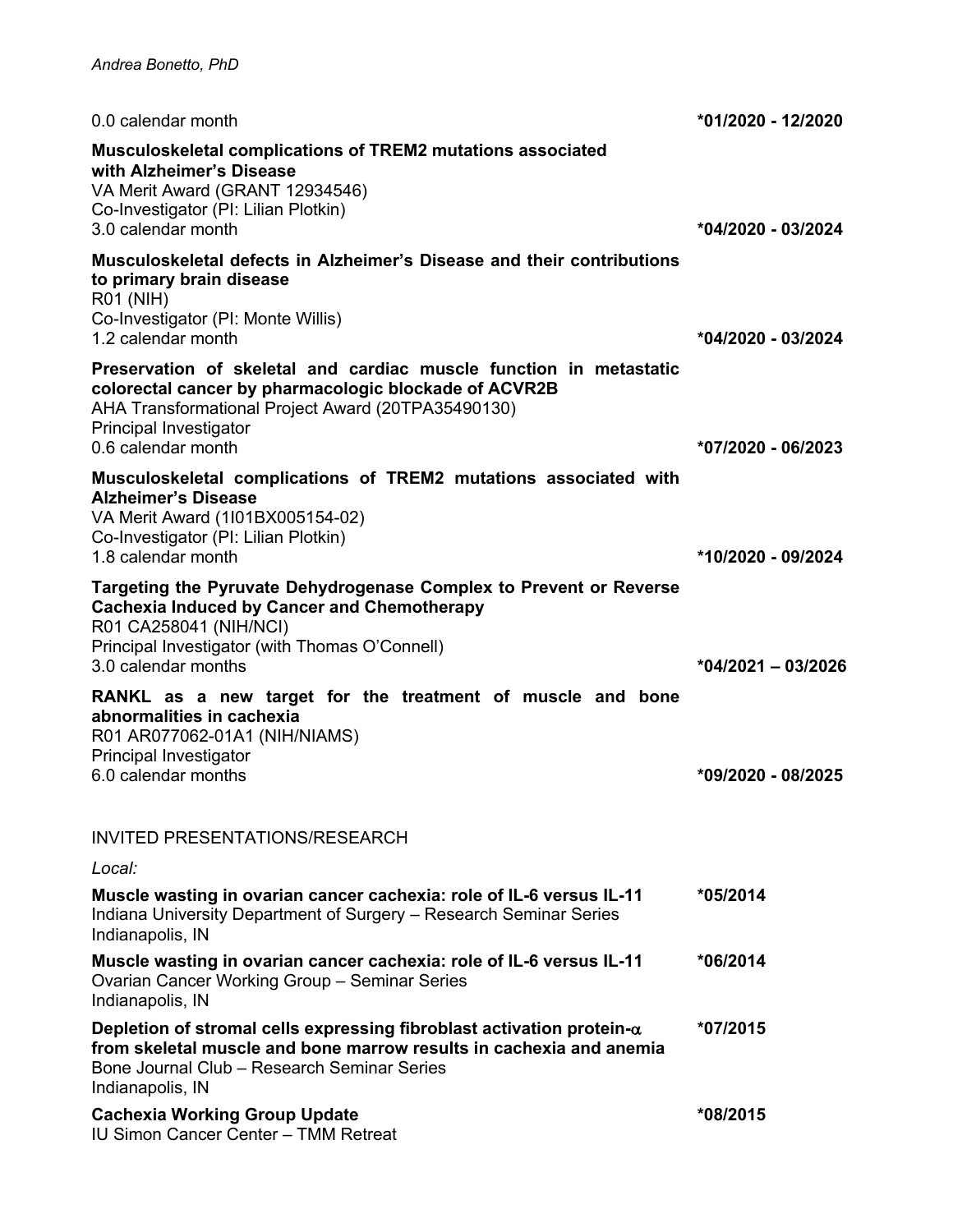Indianapolis, IN

| New insights into chemotherapy-associated cachexia<br>IU Cancer Research Club - Research Seminar Series<br>Indianapolis, IN                                                                         | *11/2015   |
|-----------------------------------------------------------------------------------------------------------------------------------------------------------------------------------------------------|------------|
| Understanding the pathogenesis of chemotherapy-associated cachexia<br><b>IUSCC Cancer Research Day 2016</b><br>Indianapolis, IN                                                                     | *05/2016   |
| Cancer cachexia vs. chemotherapy-associated cachexia:<br>two sides of the same coin?<br>Medical Sciences Seminars in Cancer Biology<br>Bloomington, IN                                              | *10/2016   |
| Mechanisms of chemotherapy-induced muscle weakness and fatigue<br>Anatomy & Cell Biology Fall Retreat<br>Indianapolis, IN                                                                           | *10/2016   |
| New Insights into chemotherapy-derived cachexia and muscle weakness *11/2016<br>Grand Rounds-Department of Otolaryngology<br>Indianapolis, IN                                                       |            |
| Understanding the mechanisms associated with chemotherapy-derived<br>cachexia and muscle weakness<br><b>IUSCC Tumor Microenvironment &amp; Metastasis (TMM) program meeting</b><br>Indianapolis, IN | $*01/2017$ |
| Mechanobiology/Muscle-Bone Crosstalk subteam: Muscle & Cachexia<br>1 <sup>st</sup> ICMH Annual Retreat<br>Indianapolis, IN                                                                          | *09/2017   |
| Ovarian cancer causes loss of muscle and bone mass:<br>a new model for the study of cancer cachexia<br>Grand Rounds - Department of Surgery, IU<br>Indianapolis, IN                                 | *06/2018   |
| Mechanisms of chemotherapy-induced muscle weakness and fatigue<br>American Cancer Society - Research Breakfast<br>Indianapolis, IN                                                                  | *08/2018   |
| Mechanisms of chemotherapy-induced muscle weakness and fatigue<br>American Cancer Society - Indiana Volunteer Leadership Conference<br>Brownsburg, IN                                               | *11/2018   |
| Mechanisms of cancer- and chemotherapy-induced cachexia<br><b>IUSCC Grand Rounds</b><br>Indianapolis, IN                                                                                            | $*02/2019$ |
| I have a faculty job offer: now what?<br>Office of Postdoctoral Affair, IUSM<br>Indianapolis, IN                                                                                                    | *07/2019   |
| Muscle/bone crosstalk in cancer cachexia: the role of RANKL<br>Grand Rounds - Otolaryngology, Head and Neck Surgery, IU<br>Indianapolis, IN                                                         | *07/2019   |
| Mechanisms of chemotherapy-induced muscle weakness and fatigue<br>American Cancer Society - Indiana Volunteer Leadership Conference<br>Brownsburg, IN                                               | *02/2020   |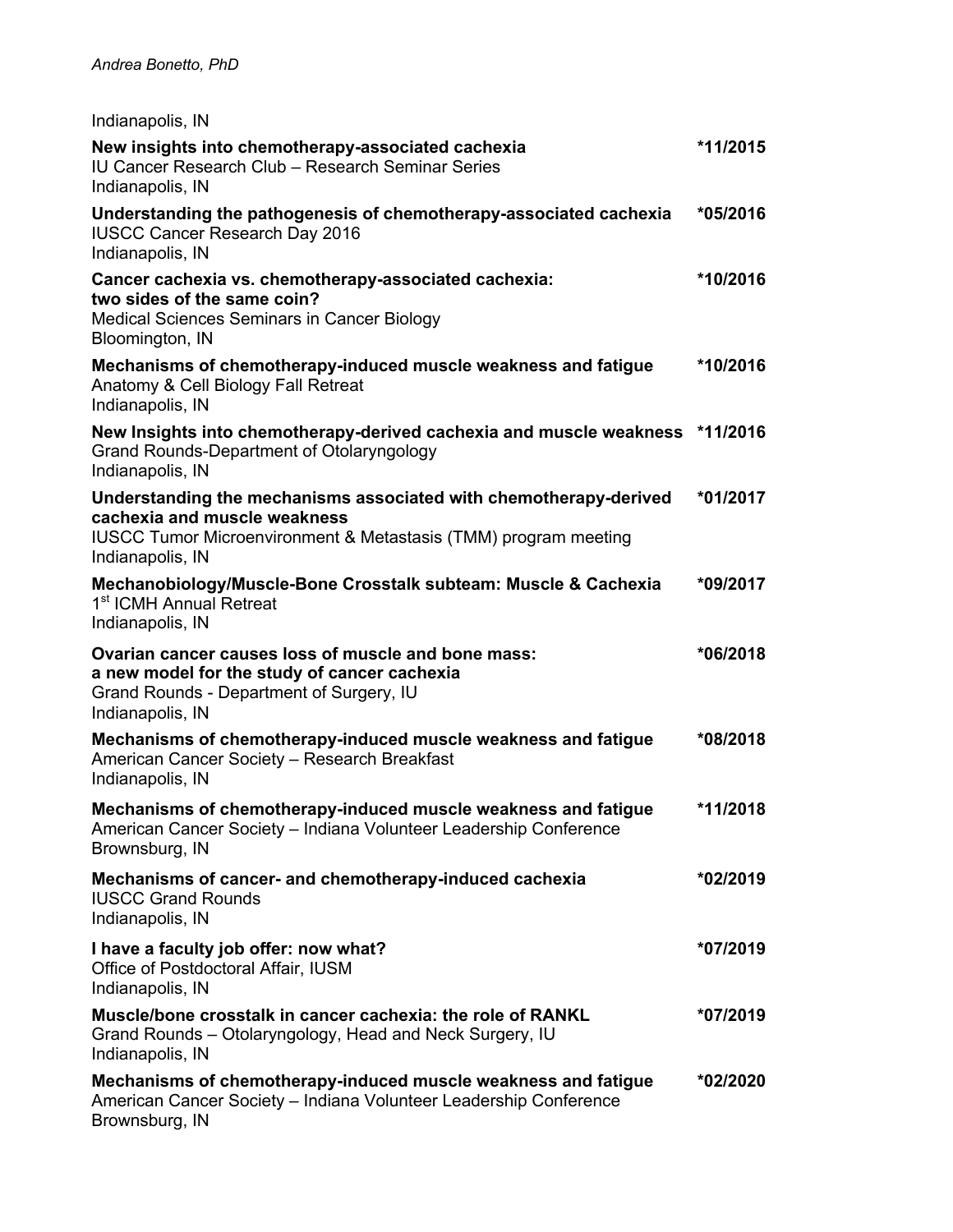| Musculoskeletal deficits induced by cancer and its treatments<br><b>IUSCCC Seminar Series</b><br>Indianapolis, IN                                                                                                                    | *06/2020   |
|--------------------------------------------------------------------------------------------------------------------------------------------------------------------------------------------------------------------------------------|------------|
| Tumor- and host-derived mediators trigger muscle and bone<br>loss in experimental cancer cachexia<br><b>IUSCCC TMM/ICMH Lecture</b><br>Indianapolis, IN                                                                              | *08/2020   |
| <b>Update on Muscle and Bone Crosstalk Research Team</b><br><b>ICMH EAB Meeting</b><br>Indianapolis, IN                                                                                                                              | *08/2020   |
| Functional and molecular analysis of muscle in patients with<br>and without head and neck cancer cachexia<br><b>ICMH EAB Meeting</b><br>Indianapolis, IN                                                                             | *08/2020   |
| Consequences of TREM2 mutations in bone and muscle<br><b>ICMH EAB Meeting</b><br>Indianapolis, IN                                                                                                                                    | *08/2020   |
| Tumor- and host-derived mediators trigger muscle and bone loss<br>in experimental cachexia<br><b>IUSCCC Colorectal Cancer Working Group</b><br>Indianapolis, IN                                                                      | *10/2020   |
| National/International:                                                                                                                                                                                                              |            |
| Mitochondrial depletion and MAPKs activation are associated with<br>the occurrence of muscle loss and fatigue: a potential mechanism<br>for chemotherapy-associated cachexia<br>8 <sup>th</sup> Cachexia Conference<br>Paris, France | *12/2015   |
| New insights into chemotherapy-related muscle atrophy and fatigue<br>Advances in skeletal muscle biology in health and disease<br>Gainesville, FL                                                                                    | $*01/2016$ |
| Cancer cachexia vs. chemotherapy-associated cachexia:<br>two sides of the same coin?<br>3 <sup>rd</sup> Cancer Cachexia Conference<br>Washington, DC                                                                                 | *09/2016   |
| Modeling cachexia: the impact of anti-neoplastic therapy<br>10 <sup>th</sup> Cachexia Conference<br>Rome, Italy                                                                                                                      | *12/2017   |
| Understanding the mechanisms associated with<br>chemotherapy-derived cachexia and muscle weakness<br>Doctoral School in Life and Health Sciences<br>University of Torino<br>Torino, Italy                                            | *12/2017   |
| Understanding the mechanisms responsible for<br>cancer- and chemotherapy-derived cachexia<br>Department of Clinical Laboratory Sciences                                                                                              | *05/2018   |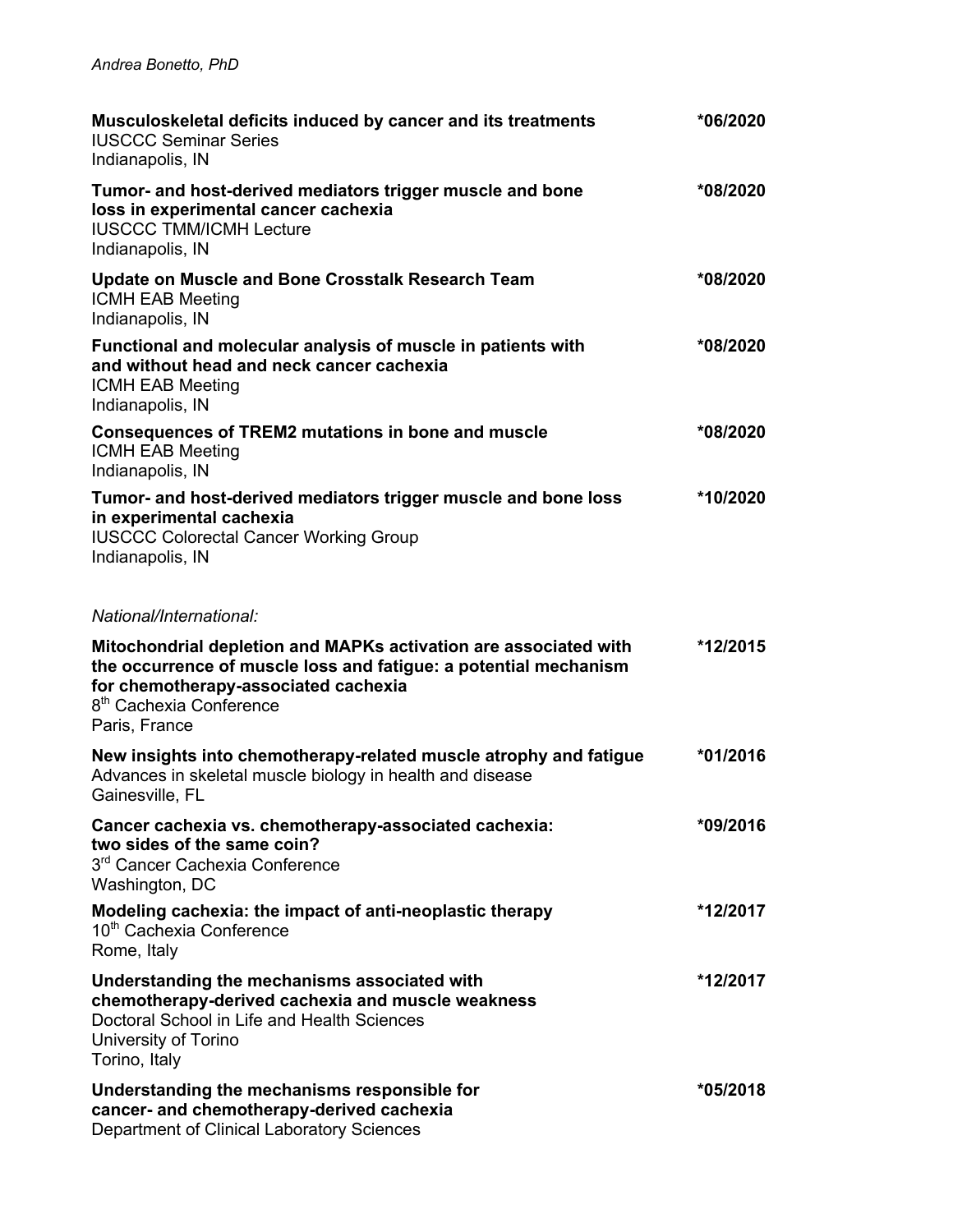| University of Tennessee Health Science Center<br>Memphis, TN                                                                                                                                     |            |
|--------------------------------------------------------------------------------------------------------------------------------------------------------------------------------------------------|------------|
| Understanding the mechanisms associated with<br>chemotherapy-derived cachexia and muscle weakness<br>Department of Cancer Biology<br>Loyola University Stritch School of Medicine<br>Chicago, IL | *09/2018   |
| PDK4 drives metabolic alterations and skeletal muscle atrophy<br>in cancer cachexia<br>4 <sup>th</sup> Cancer Cachexia Conference<br>Philadelphia, PA                                            | $*09/2018$ |
| PDK4 drives metabolic alterations and skeletal muscle atrophy<br>in cancer cachexia<br>11 <sup>th</sup> Cachexia Conference<br>Maastricht, Netherlands                                           | *12/2018   |
| Metabolic abnormalities in cancer cachexia<br>Doctoral School in Life and Health Sciences<br>University of Torino<br>Torino, Italy                                                               | *12/2018   |
| Cancer- and chemotherapy-induced musculoskeletal complications<br>Pennsylvania State University<br>State College, PA                                                                             | *11/2019   |
| <b>Musculoskeletal complications of cancer and its treatments</b><br>12 <sup>th</sup> Cachexia Conference<br>Berlin, Germany                                                                     | *12/2019   |

# **SERVICE:**

#### UNIVERSITY SERVICE

| Grant Review:                                                                                                                          |            |
|----------------------------------------------------------------------------------------------------------------------------------------|------------|
| <b>Indiana University Simon Cancer Center (IUSCC)</b><br>Review of pre-proposals for the V Foundation Scholar<br>RFA final submission. | $*03/2015$ |
| Review of applications for AACR Travel Awards.                                                                                         | *03/2016   |
| Review of applications for IUSCC Assistant Professor Pilot Proposals.                                                                  | $*06/2018$ |
| Review of applications for 2018 Hester Scholarship Applications.                                                                       | $*06/2018$ |
| Review of applications for AACR Travel Awards.                                                                                         | $*03/2019$ |
| Review of Pilot Projects for Cancer Prevention and Control (CPC)                                                                       | $*04/2019$ |
| Review of Breast Cancer Drug Discovery Pilot Proposal                                                                                  | *05/2020   |
| Review of applications for 2020 Deutsch Scholarships                                                                                   | *05/2020   |
| <b>CTSI Core Pilot Grants</b>                                                                                                          |            |
| Review of proposals for the CTSI Core Pilot Grants.                                                                                    | *11/2015   |
| <b>Indiana University Wells Center for Pediatric Research</b><br>Review of applications for Simmons Clinical and Translation awards.   | $*01/2016$ |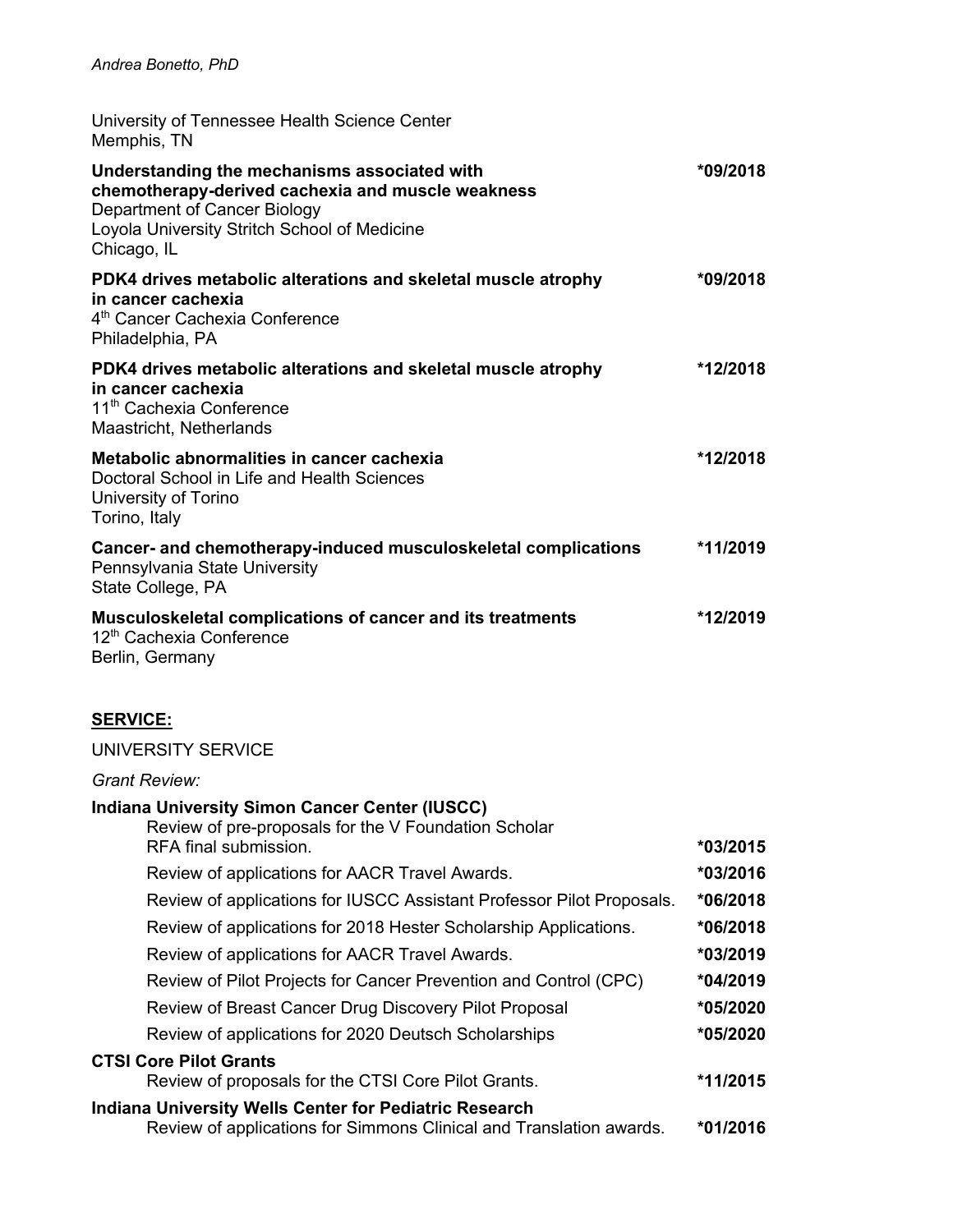| <b>Research Support Funds Grants (IUPUI)</b><br>Review of applications for Research Support Funds supported<br>by the IUPUI Office of the Vice Chancellor for Research. | *10/2018           |
|-------------------------------------------------------------------------------------------------------------------------------------------------------------------------|--------------------|
| <b>IUSM Multi-Center Pilot Grants</b><br>Review of two Multi-Center Pilot Grants.                                                                                       | *05/2019           |
| <b>Dissertation Reviews:</b>                                                                                                                                            |                    |
| <b>University of Torino, Italy</b><br><b>PhD School in Life Sciences</b><br>Review of Dr. Marc Beltra's dissertation.                                                   | *10/2019           |
| University of Jyväskylä, Finland<br><b>PhD School in Sport and Health Sciences</b><br>Review of Dr. Tuuli Nissinen's dissertation.                                      | *09/2020           |
| Committees:                                                                                                                                                             |                    |
| <b>Indiana University Cancer Center</b><br><b>Poster Awards</b>                                                                                                         |                    |
| <b>IUSCC Cancer Research day 2016</b>                                                                                                                                   | *05/2016           |
| <b>Poster Awards</b><br><b>IUSCC Cancer Research day 2017</b>                                                                                                           | *05/2017           |
| <b>Poster Awards</b><br><b>IUSCC Cancer Research day 2018</b>                                                                                                           | *05/2018           |
| <b>Poster Awards</b><br><b>IUSCC Cancer Research day 2019</b>                                                                                                           | *05/2019           |
| Indiana Center for Musculoskeletal Health                                                                                                                               |                    |
| <b>Pilot Grants</b><br>Establish the guidelines ICMH Pilot Grants                                                                                                       | *04/2017 - present |
| <b>External Speakers</b><br>Identify speakers for the ICMH Seminar Series                                                                                               | *04/2017 - present |
| <b>Multi-Center Pilot Grants</b><br>Establish the guidelines for Multi-Center Pilot Grants (IUPUI)                                                                      | *10/2017 - present |
| <b>Proposal Review Committee</b><br>Pre-review grant applications by ICMH members                                                                                       | *02/2018 - present |
| <b>Department of Biochemistry, IUSM</b>                                                                                                                                 |                    |
| Poster Award<br>Biochemistry Research Day 2017                                                                                                                          | *10/2017           |
| <b>Poster Awards</b><br><b>Biochemistry Research Day 2018</b>                                                                                                           | *10/2018           |
| <b>Office of Postdoctoral Affair, IUSM</b>                                                                                                                              |                    |
| <b>Poster Awards</b><br>Postdoc Symposium 2018                                                                                                                          | *10/2018           |
| <b>Oral Presentation Awards</b>                                                                                                                                         | *10/2019           |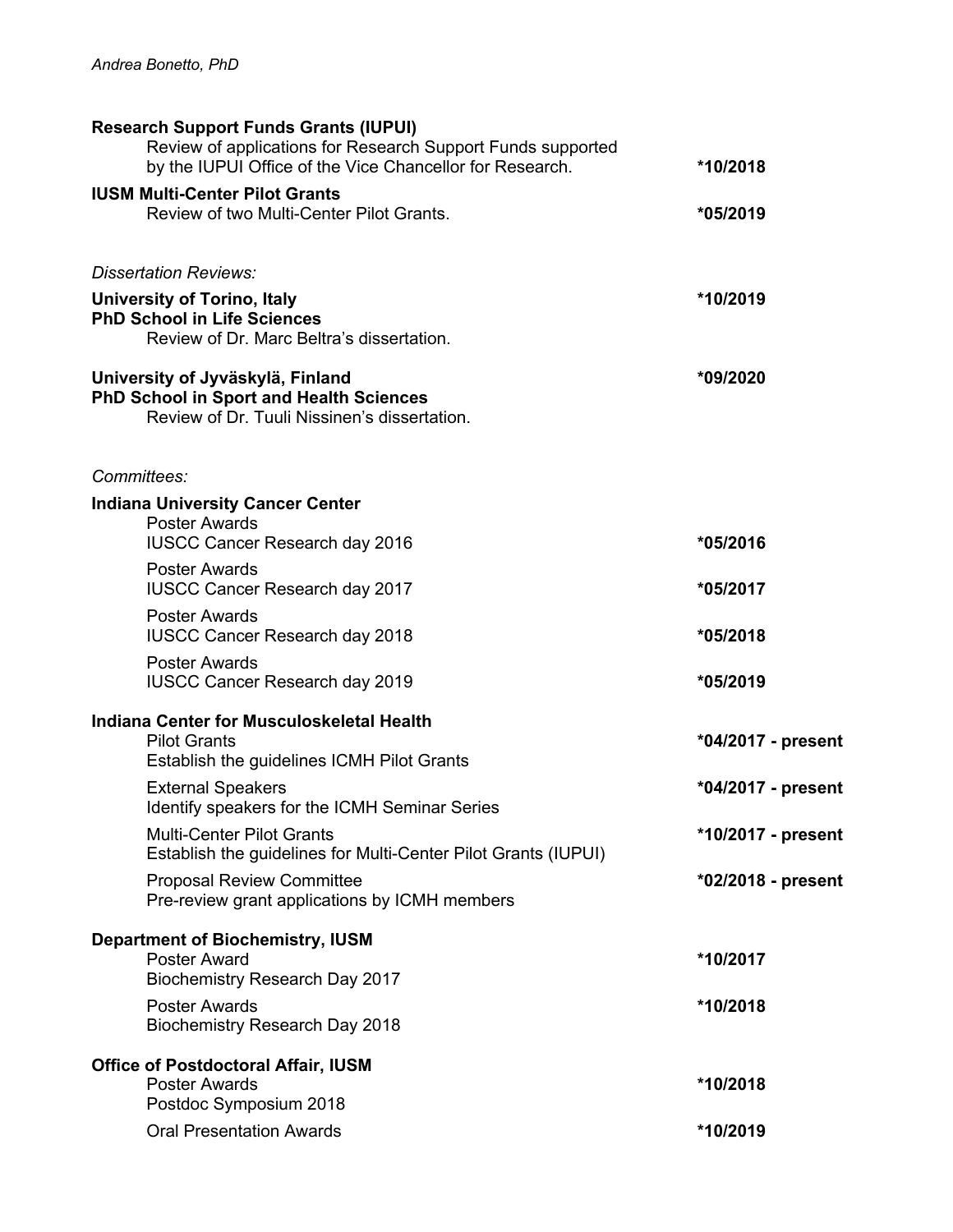Postdoc Symposium 2019

| <b>Gordon Research Conferences</b><br><b>Poster Awards</b><br>Gordon Research Conference "Myogenesis" in Lucca, Italy                                                                                                                                                                 | *06/2019           |
|---------------------------------------------------------------------------------------------------------------------------------------------------------------------------------------------------------------------------------------------------------------------------------------|--------------------|
| <b>Biomedical Research Committee, IUSM FAPDD</b><br>Review Committee, BRG, REG, Showalter Trust, and Charles FISCH<br>grants                                                                                                                                                          | *06/2019 - present |
| <b>Faculty Community Relations Committee, IUSM FAPDD</b><br>Promote the resources and the various educational, research and<br>clinical programs of the IU School of Medicine to enhance health and<br>quality of life in the community and on our campuses                           | *07/2020 - present |
| Lab Animal Resource Center (LARC) Advisory Committee, IUSM FAPDD<br>The mission of the committee is to facilitate information exchange<br>between the LARC staff and the IU School of Medicine faculty and to<br>provide advice on budgeting, infrastructure, regulation, and safety. | *08/2020 - present |
| PROFESSIONAL SERVICE                                                                                                                                                                                                                                                                  |                    |
| <b>Grant Review:</b>                                                                                                                                                                                                                                                                  |                    |
| <b>UK Medical Research Council (MRC)</b><br>Review grants under consideration at the Medical Research Council<br>(UK)                                                                                                                                                                 | *03/2015           |
| Poster Award Committee - 3 <sup>rd</sup> Cancer Cachexia Conference<br>Evaluate posters during the 3 <sup>rd</sup> Cancer cachexia<br>Conference in Washington, DC                                                                                                                    | *09/2016           |
| <b>Florida Department of Health</b><br>Review grants, Bankhead-Coley Cancer Research Program<br>and James and Esther King Biomedical Research Program                                                                                                                                 | *11/2016           |
| Review grants, Bankhead-Coley Cancer Research Program<br>and James and Esther King Biomedical Research Program                                                                                                                                                                        | *11/2017           |
| Evaluate progress reports, Bankhead-Coley Cancer Research<br>Program and James and Esther King Biomedical Research Program                                                                                                                                                            | *05/2018           |
| Review grants, Bankhead-Coley Cancer Research Program<br>and James and Esther King Biomedical Research Program                                                                                                                                                                        | *12/2018           |
| <b>Health Research Board of Ireland</b><br>Review grants under consideration for the Investigator-Led<br>Project Research Program                                                                                                                                                     | *03/2017           |
| <b>AFM-Telethon</b><br>Review grants under consideration in the 'Fundamental Myology'<br>Scientific Study Section at AFM-Telethon (France)                                                                                                                                            | *12/2017           |
| <b>Swiss Cancer League</b><br>Review grants under consideration at Swiss Cancer League<br>(Switzerland)                                                                                                                                                                               | *03/2018           |
| <b>NIH Early Career Review Program</b>                                                                                                                                                                                                                                                | *08/2018 - present |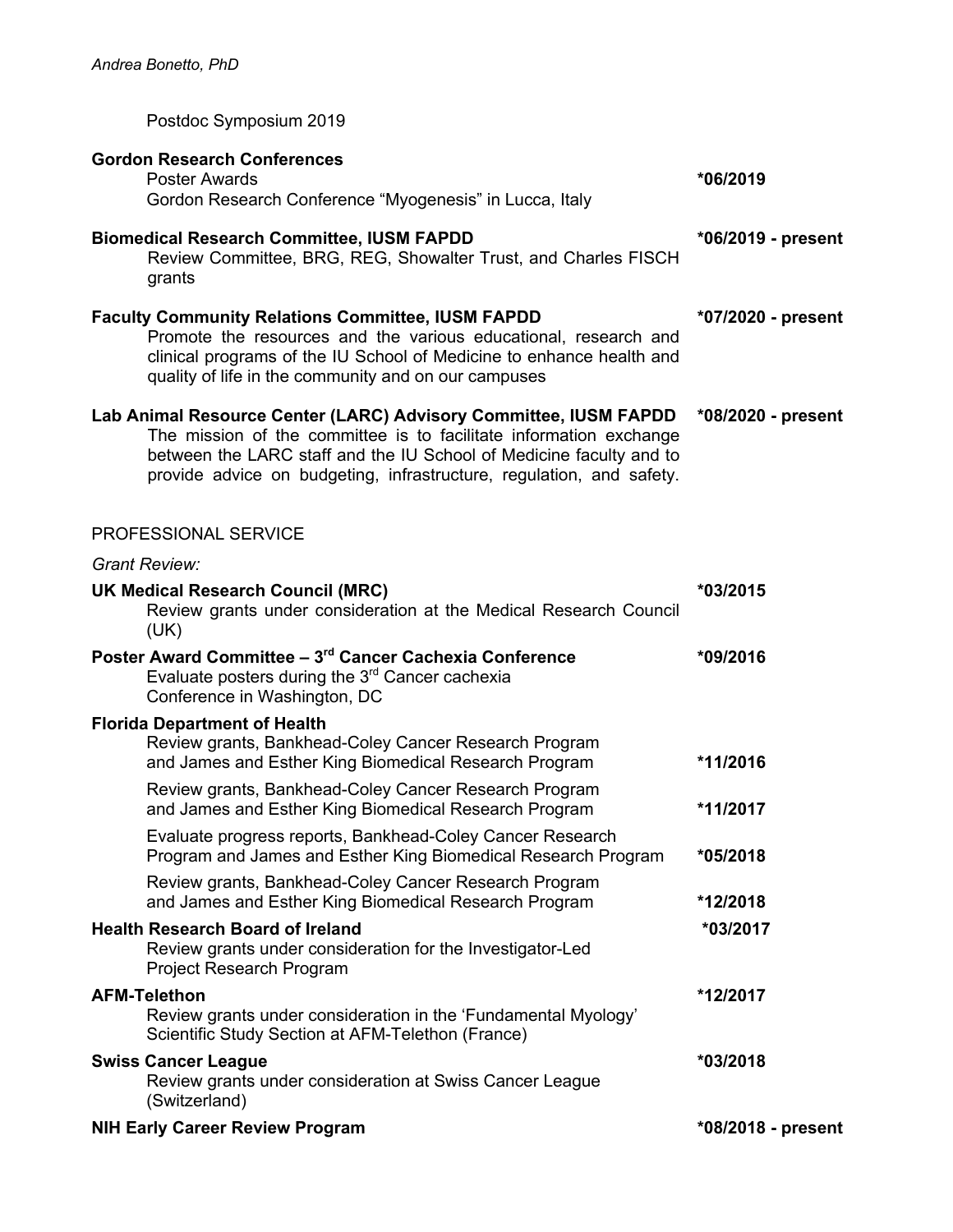| Center for Scientific Review, NIH                                                                                                                                                                                                                                                                                                                                                                                                                                                                                                                                                                                                                                                                                                                                                                                                                            |                                                                                                                                                                                                                                                                                                                                                                                                            |
|--------------------------------------------------------------------------------------------------------------------------------------------------------------------------------------------------------------------------------------------------------------------------------------------------------------------------------------------------------------------------------------------------------------------------------------------------------------------------------------------------------------------------------------------------------------------------------------------------------------------------------------------------------------------------------------------------------------------------------------------------------------------------------------------------------------------------------------------------------------|------------------------------------------------------------------------------------------------------------------------------------------------------------------------------------------------------------------------------------------------------------------------------------------------------------------------------------------------------------------------------------------------------------|
| <b>French Cancer Institute</b><br>Review multiple grants under consideration for the<br><b>French Cancer Institute</b>                                                                                                                                                                                                                                                                                                                                                                                                                                                                                                                                                                                                                                                                                                                                       | *04/2019 - present                                                                                                                                                                                                                                                                                                                                                                                         |
| <b>Congressionally Directed Medical Research Programs (CDMRP)</b><br>Panel Member, Spinal Cord Injury Research Program (SCIRP)<br>I was invited to review a grant submitted to the FY19 Spinal Cord Injury<br>Research Program (SCIRP) as ad hoc reviewer                                                                                                                                                                                                                                                                                                                                                                                                                                                                                                                                                                                                    | *11/2019                                                                                                                                                                                                                                                                                                                                                                                                   |
| <b>Research Foundation Flanders (FWO)</b><br>Review Junior and Senior Research Projects under consideration<br>at Research Foundation Flanders (FWO)                                                                                                                                                                                                                                                                                                                                                                                                                                                                                                                                                                                                                                                                                                         | *05/2020                                                                                                                                                                                                                                                                                                                                                                                                   |
| <b>BE-FOR-ERC</b><br>Review one project submitted to the BE-FOR-ERC call of the European<br><b>Research Council</b>                                                                                                                                                                                                                                                                                                                                                                                                                                                                                                                                                                                                                                                                                                                                          | *10/2020                                                                                                                                                                                                                                                                                                                                                                                                   |
| Committees                                                                                                                                                                                                                                                                                                                                                                                                                                                                                                                                                                                                                                                                                                                                                                                                                                                   |                                                                                                                                                                                                                                                                                                                                                                                                            |
| <b>Cancer Cachexia Society</b><br>Member, Education and Communications Committee                                                                                                                                                                                                                                                                                                                                                                                                                                                                                                                                                                                                                                                                                                                                                                             | *08/2020 - present                                                                                                                                                                                                                                                                                                                                                                                         |
| <b>Manuscript Peer-Review:</b>                                                                                                                                                                                                                                                                                                                                                                                                                                                                                                                                                                                                                                                                                                                                                                                                                               |                                                                                                                                                                                                                                                                                                                                                                                                            |
| Journal of Cellular and Molecular Medicine<br>$\bullet$<br>Muscle & Nerve<br>$\bullet$<br>Recent Patents on Regenerative Medicine<br>$\bullet$<br>American Journal of Physiology - Heart Circulatory Physiology<br>$\bullet$<br>The FASEB Journal<br>$\bullet$<br>Journal of Cachexia, Sarcopenia and Muscle<br>$\bullet$<br><b>Scientific Reports</b><br>$\bullet$<br><b>Biochemistry and Biophysics Reports</b><br>$\bullet$<br>Clinical and Experimental Pharmacology and Physiology<br>$\bullet$<br><b>British Journal of Cancer</b><br>$\bullet$<br>Mitochondrion<br>٠<br>Oncotarget<br>$\bullet$<br>PLoS One<br>$\bullet$<br>Biomedicine & Pharmacotherapy<br>٠<br>Disease Models & Mechanisms<br>$\bullet$<br><b>Annals of Translational Medicine</b><br><b>Bone</b><br>٠<br>Carcinogenesis<br>$\bullet$<br><b>Trends in Cancer</b><br>$\bullet$<br>٠ | 2010-present (6)<br>2011-present (5)<br>*2014-present (1)<br>*2014-present (1)<br>*2015-present (3)<br>*2015-present (25)<br>*2016-present (2)<br>*2016-present (1)<br>*2016-present (1)<br>*2017-present (1)<br>*2017-present (1)<br>*2017-present (4)<br>*2017-present (4)<br>*2017-present (1)<br>*2018-present (1)<br>*2018-present (1)<br>*2018-present (2)<br>*2018-present (1)<br>*2019-present (1) |
| Cancers (Basel)<br>Medicine & Science in Sports & Exercise<br>٠<br><b>Current Osteoporosis Reports</b><br>٠<br>Journal of Bone and Mineral Metabolism<br>$\bullet$<br>Journal of Applied Physiology<br>٠<br>Frontiers in Immunology<br>٠<br><b>JCSM Rapid Communications</b><br>٠                                                                                                                                                                                                                                                                                                                                                                                                                                                                                                                                                                            | *2019-present (4)<br>*2019-present (2)<br>*2019-present (4)<br>*2020-present (1)<br>*2020-present (1)<br>*2020-present (1)<br>*2020-present (1)                                                                                                                                                                                                                                                            |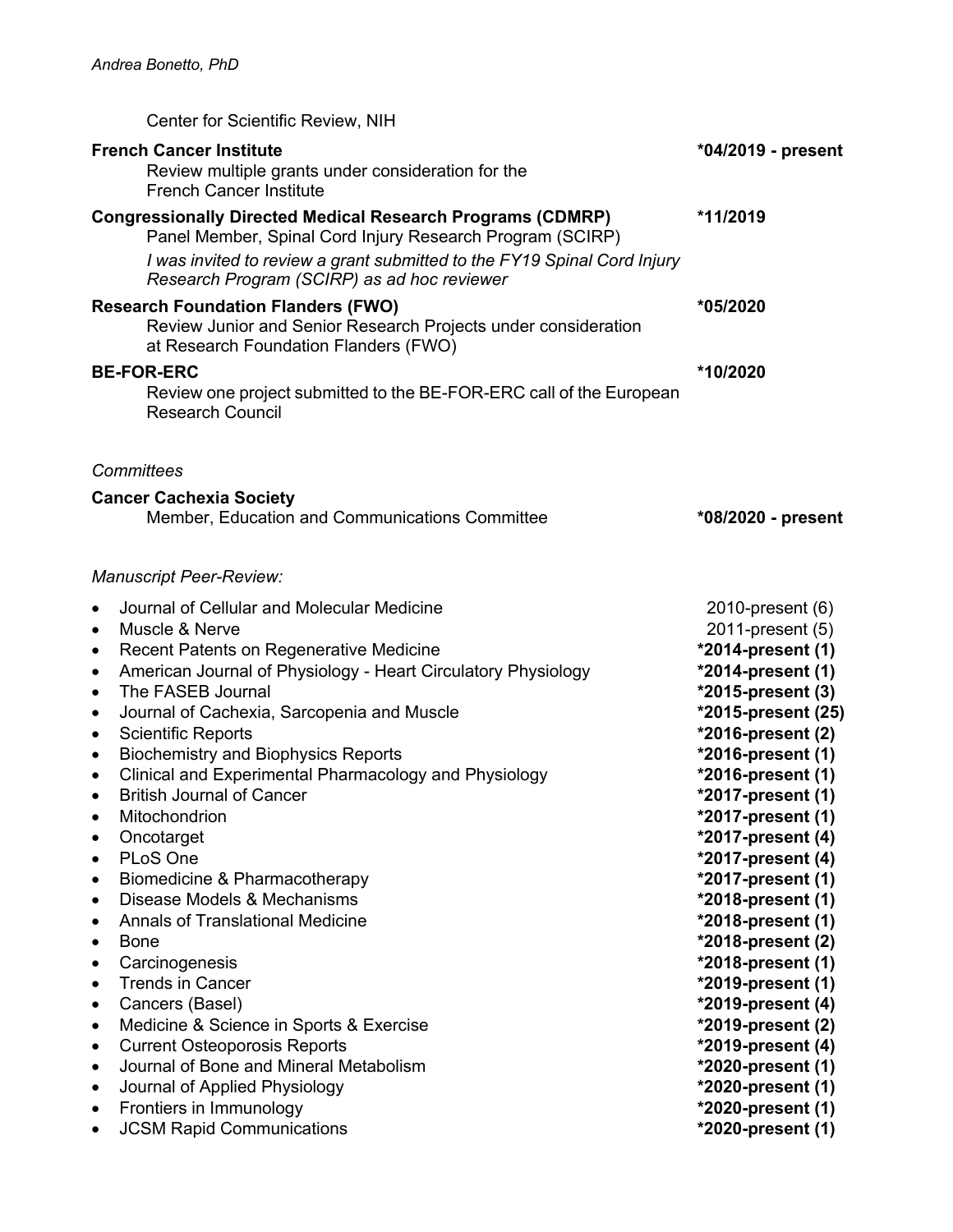| Frontiers in Physiology<br>$\bullet$<br><b>BMC Musculoskeletal Disorders</b><br>$\bullet$<br><b>Nature Communications</b>                                                                      | *2020-present (1)<br>*2020-present (1)<br>$*2020$ -present (1) |
|------------------------------------------------------------------------------------------------------------------------------------------------------------------------------------------------|----------------------------------------------------------------|
| Editorial Boards:                                                                                                                                                                              |                                                                |
| <b>JCSM Rapid Communications</b><br><b>Section Editor</b><br>Journal of Cachexia, Sarcopenia and Muscle - Rapid Communications<br>Society on Cachexia, Sarcopenia and Wasting Disorders (SCWD) | $*04/2017$ – present                                           |
| <b>Current Osteoporosis Reports</b><br>Section Editor - Muscle and Bone<br>Springer US                                                                                                         | $*07/2019$ – present                                           |
| Journal of Cachexia Sarcopenia and Muscle (JCSM)<br>Associate Editor<br>Wiley-Blackwell                                                                                                        | $*09/2019$ – present                                           |

## **PUBLICATIONS:**

#### RESEARCH

*Peer-Reviewed Articles (pre-Assistant Professor rank):*

- 1. Costelli P, Muscaritoli M, Bossola M, Penna F, Reffo P, **Bonetto A**, Busquets S, Bonelli G, Lopez-Soriano FJ, Doglietto GB, Argilés JM, Baccino FM, Rossi Fanelli F. IGF-1 is down-regulated in experimental cancer cachexia. Am J Physiol Regul Integr Comp Physiol, 291: 674-83 (2006)
- 2. Costelli P, Muscaritoli M, **Bonetto A**, Penna F, Reffo P, Bossola M, Bonelli G, Doglietto GB, Baccino FM, Rossi Fanelli F. Muscle myostatin signaling is enhanced in experimental cancer cachexia. Eur J Clin Invest, 38(7): 531-8 (2008)
- 3. Rossi S, Stoppani E, Martinet W, **Bonetto A**, Costelli P, Giuliani R, Colombo F, Preti A, Marchesini S, Fanzani A. The cytosolic sialidase Neu2 is degraded by autophagy during myoblast atrophy. Biochim Biophys Acta, 1790: 817-828 (2009)
- 4. \$ **Bonetto A**, \$ Penna F, Minero VG, Reffo P, Bonelli G, Baccino FM, Costelli P. Deacetylase inhibitors modulate the myostatin/follistatin axis without improving cachexia in tumor-bearing mice. Curr Cancer Drug Targets, 9(5):608-616, \$ co-authorship (2009)
- 5. \$ Penna F, \$ **Bonetto A**, Muscaritoli M, Costamagna D, Minero VG, Bonelli G, Fanelli FR, Baccino FM, Costelli P. Muscle atrophy in experimental cancer cachexia: Is the IGF-1 signaling pathway involved? Int J Cancer 2009, 127(7):1706-17, \$ co-authorship (2010)
- 6. Gazzerro E, Assereto S, **Bonetto A**, Sotgia F, Scarfì S, Pistorio A, Bonuccelli G, Cilli M, Bruno C, Zara F, Lisanti MP, Minetti C. Therapeutic potential of proteasome inhibition in Duchenne and Becker Muscular Dystrophies. Am J Pathol, 176(4):1863-77 (2010)
- 7. **Bonetto A**, Penna F, Minero VG, Reffo P, Costamagna D, Bonelli G, Baccino FM, Costelli P. Glutamine prevents myostatin hyperexpression and protein hypercatabolism induced in C2C12 myotubes by tumor necrosis factor-alpha. Amino Acids 40(2):585-94 (2010)
- 8. \$ Aversa Z, \$ **Bonetto A**, Costelli P, Minero VG, Penna F, Baccino FM, Lucia S, Rossi Fanelli F, Muscaritoli M. β-hydroxy-β-methylbutyrate (HMB) attenuates muscle and body weight loss in experimental cancer cachexia. Int J Oncol, 38(3):713-20, \$ co-authorship (2011)
- 9. <sup>\$</sup>Bonetto A, <sup>\$</sup>Aydogdu T, Kunzevitzky N, Guttridge DC, Khuri S, Koniaris LG, Zimmers TA. STAT3 activation in skeletal muscle links muscle wasting and the acute phase response in cancer cachexia. PLoS One,  $6(7)$ :e22538,  $$co-authorship$  (2011)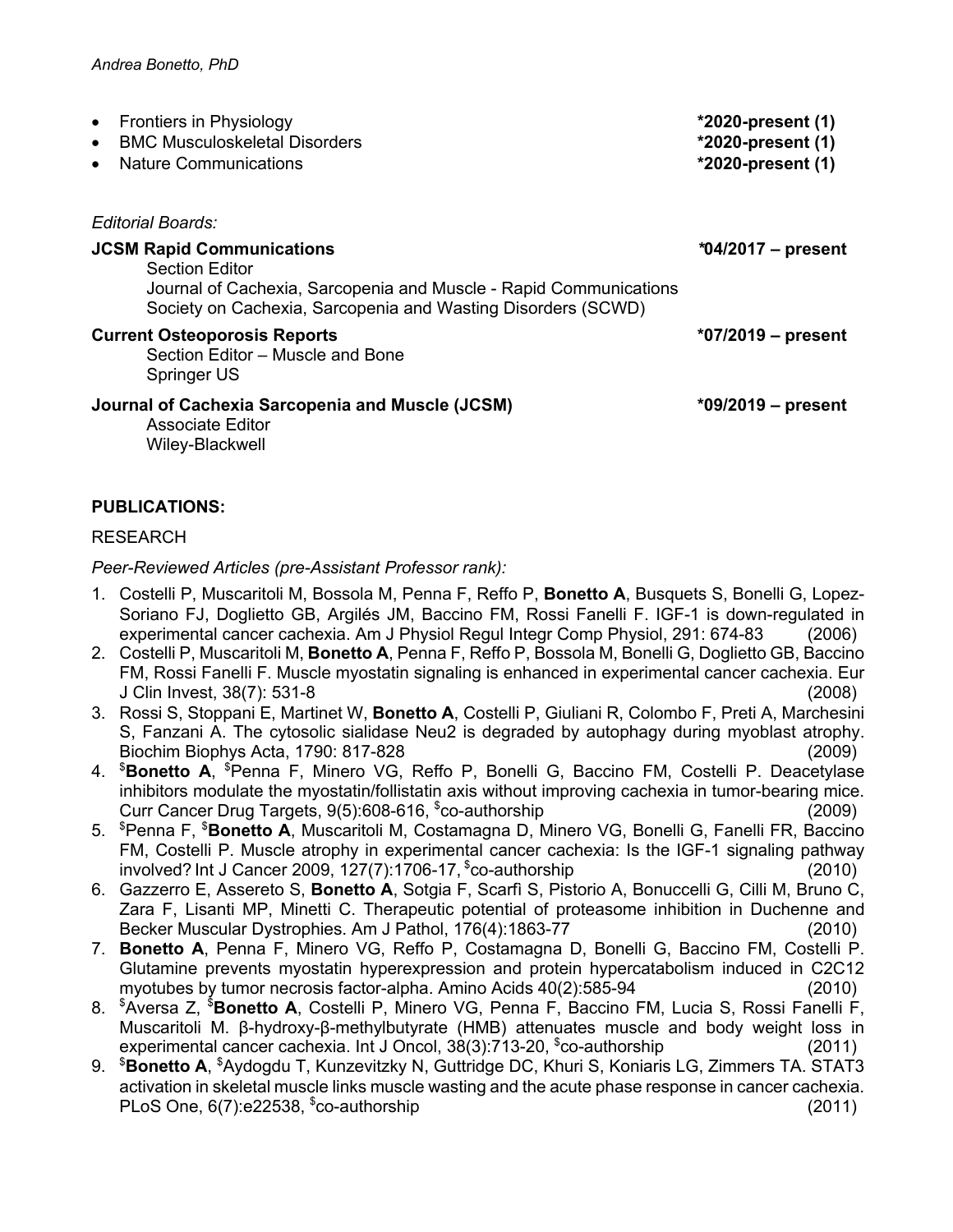- 10. Aversa Z, **Bonetto A**, Penna F, Costelli P, Di Rienzo G, Lacitignola A, Baccino FM, Ziparo V, Mercantini P, Rossi Fanelli F, Muscaritoli M. Changes in Myostatin Signaling in Non-Weight-Losing Cancer Patients. Ann Surg Oncol, 19(4): 1350-6 (2012)
- 11. Pedroso FE, Spaulding PB, Cheung MC, Yang R, Gutierrez JC, **Bonetto A**, Zhan R, Chan HL, Namias N, Koniaris LG, Zimmers TA. Inflammation, organomegaly and muscle wasting despite hyperphagia in a mouse model of burn cachexia. J Cachexia Sarcopenia and Muscle, 3(3): 199-211 (2012)
- 12. **Bonetto A**, Aydogdu T, Jin X, Zhang Z, Zhan R, Puzis L, Koniaris LG, Zimmers TA. JAK/STAT3 pathway inhibition blocks skeletal muscle wasting downstream of IL-6 and in experimental cancer cachexia. Am J Phys Endo Metab, 303(3): E410-21 (2012)

## *Peer-Reviewed Scholarship (Original Research) at rank of Assistant Professor, IUSM:*

- 13. **Bonetto A**, Penna F, Aversa Z, Mercantini P, Baccino FM, Costelli P, Ziparo V, Lucia S, Rossi Fanelli F, Muscaritoli M. Early changes of muscle IGF-1 and myostatin gene expression in gastric cancer patients. Muscle Nerve, 48(3): 387-92 **(2013)\***
- 14. Merli M, Giusto M, MolfinoA, **Bonetto A**, Rossi M, Ginanni CorradiniS, Baccino FM, Rossi Fanelli F, CostelliP, Muscaritoli M. MuRF-1 and p-GSK3β expression in muscle atrophy of liver cirrhosis. Liver Int, 33(5): 714-21 **(2013)\***
- 15. **Bonetto A**, Andersson DC, Waning DL. Assessment of muscle mass and strength in mice. Bonekey Rep, 4:732 **(2015)\***
- 16. \$ Penna F, \$ **Bonetto A**, Aversa Z, Minero VG, Rossi Fanelli F, Costelli P, Muscaritoli M. Effect of the specific proteasome inhibitor bortezomib on cancer-related muscle wasting. J Cachexia Sarcopenia Muscle, 7(3):345-54, \$ co-authorship **(2016)\***
- 17. Barreto R*†* , Waning DL, Gao H, Liu. Y, Zimmers TA, **Bonetto A**. Chemotherapy-related cachexia is associated with mitochondrial depletion and the activation of ERK1/2 and p38 MAPKs. Oncotarget, 12;7(28):43442-43460 **(2016)** *†* **\***
- 18. **Bonetto A**, Rupert JE, Barreto R<sup>t</sup>, Zimmers TA. The Colon-26 carcinoma tumor-bearing mouse as a model for the study of cancer cachexia. J Vis Exp (117), e54893 **\***
- 19. Barreto R*†* , Mandili G, Witzmann FA, Novelli F, Zimmers TA, **Bonetto A**. Cancer and chemotherapy contribute to muscle loss by activating common signaling pathways. Front Physiol 7:472 **(2016)** *†* **\***
- 20. **Bonetto A**, Kays JK, Parker VA*†* , Matthews RR*†* , Barreto R*†* , Puppa MJ, Kang KS, Carson JA, Guise TA, Mohammad KS, Robling AG, Couch ME, Koniaris LG, Zimmers TA. Differential bone loss in mouse models of colon cancer cachexia. Front Physiol 7:679 **(2017)** *†*  $(2017)^{t*}$
- 21. Mota R, Rodríguez JE, **Bonetto A**, O'Connell T, Parry TL, Lockyer P, McCudden CR, Asher S, Couch M, Willis MS. Post-Translationally Modified Muscle-Specific Ubiquitin Ligases as Circulating Biomarkers in Experimental Cancer Cachexia. Am J Cancer Res 7(9):1948-1958 **(2017)\***
- 22. Barreto R*†* , Kitase Y, Matsumoto T, Pin F*†* , Colston KC*†* , Couch KE*†* , O'Connell TM, Couch ME, Bonewald FE, **Bonetto A**. ACVR2B/Fc counteracts chemotherapy-induced loss of muscle and bone mass. Sci Rep 7(1):14470**(2017)** *†*  $(2017)^{t*}$
- 23. Pin F*†* , Barreto R*†* , Kitase K, Mitra S, Erne CE*†* , Novinger LJ*†* , Zimmers TA, Couch ME, Bonewald LF, **Bonetto A**. Growth of ovarian cancer xenografts causes loss of muscle and bone mass: a new model for the study of cancer cachexia. J Cachexia Sarcopenia Muscle, 9(4):685-700 **\***
- 24. Pin F*†* , Barreto R*†* , Couch ME, **Bonetto A\***, O'Connell TM\*. Cachexia induced by cancer and chemotherapy yield distinct metabolic perturbations. \*co-corresponding authors. J Cachexia Sarcopenia Muscle, 10(1):140-154 **(2019)** *†*  $(2019)$ <sup>†\*</sup>
- 25. Pin F*†* , Novinger LJ*†* , Huot JR*†* , Harris RA, Couch ME, O'Connell TM, **Bonetto A**. PDK4 drives metabolic alterations and muscle atrophy in cancer cachexia. FASEB J, 33(6):7778-7790**(2019)** *†* **\***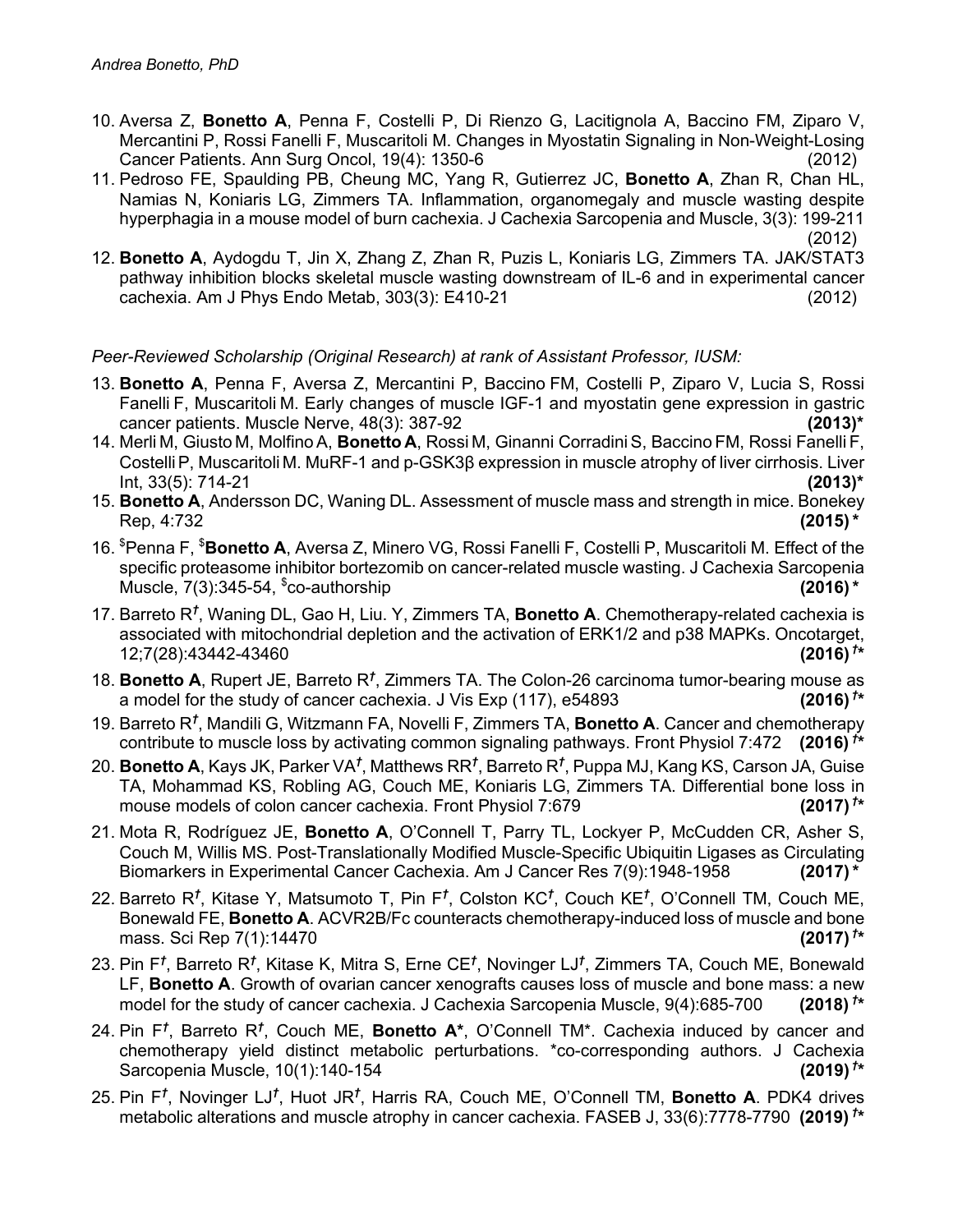- 26. Huot JR*†* , Essex AL*†* , Gutierrez M*†* , Barreto R*†* , Wang M, Waning DL, Plotkin LI, **Bonetto A**. Chronic treatment with multi-kinase inhibitors causes differential toxicities on skeletal and cardiac muscles. Cancers (Basel), 11(4):571. **(2019)** *†*  $(2019)^{t*}$
- 27. Davis HM, Essex AL*†* , Valdez S, Deosthale PJ, Aref MW, Allen MR, **Bonetto A**, Plotkin LI. Shortterm pharmacologic RAGE inhibition differentially affects bone and skeletal muscle in aging. Bone, 124:89-102 **(2019)** *†* **\***
- 28. Pin F*†* , **Bonetto A**, Bonewald LF, Gordon KL. Molecular Mechanisms Responsible for the Rescue Effects of Pamidronate on Muscle Cachexia in Pediatric Burn Patients. Frontiers in Endocrinology (Lausanne), 10:543 **(2019)** *†* **\***
- 29. O'Connell TM, Pin F<sup>†</sup>, Couch ME, Bonetto A. Treatment with soluble activin receptor type IIB alters metabolic response in chemotherapy-induced cachexia. Cancers (Basel), 11(9):1222 **(2019)** *†* **\***
- 30. Mitra S, Tiwari K, Pandhiri T, Podicheti R, Pandhiri T, Rusch DB, **Bonetto A**, Zhang C, Mitra AK. Transcriptome profiling reveals matrisome alteration is a key feature of ovarian cancer progression. Cancers (Basel), 11(10):1513 **(2019)\***
- 31. Essex LA<sup>†</sup>, Pin F<sup>†</sup>, Huot JR<sup>†</sup>, Bonewald LF, Plotkin LI, Bonetto A. Bisphosphonate treatment ameliorates chemotherapy-induced bone and muscle abnormalities in young mice. Frontiers in Endocrinology (Lausanne), 10:809.**(2019)** *†*  $(2019)$ <sup>†\*</sup>
- 32. Huot JR*†* , Novinger LJ*†* , Pin F*†* , **Bonetto A**. HCT116 colorectal liver metastases exacerbate muscle wasting in a mouse model for the study of colorectal cancer cachexia. Disease Models and Mechanisms, 13(1):dmm043166**(2020)** *†*  $(2020)$ <sup>†\*</sup>
- 33. Alwani M, Jones AJ*†* , Novinger LJ*†* , Pittelkow E, **Bonetto A**, Sim MW, Moore MJ, Mantravadi AV. The impact of sarcopenia on postoperative outcomes of autologous free tissue transfer in head and neck reconstruction. Journal of Reconstructive Microsurgery, 36(5):369-378.**(2020)\***
- 34. Wang L, Satoh T, Huot JR*†* , Baust JJ, Hu J, Vanderpool RR, Considine RV, **Bonetto A**, Tan J, Bachman TN, Sebastiani A, Mora AL, Gladwin MT, Lai Y-C. Skeletal muscle LKB1/SIRT3-AMPK-GLUT4 activation by Treprostinil and Metformin Normalizes Hyperglycemia and Improves Cardiac Function in Pulmonary Hypertension Associated with Heart Failure with Preserved Ejection Fraction (PH-HFpEF). Arteriosclerosis, Thrombosis, and Vascular Biology, 40(6):1543-1558 **(2020)\***
- 35. Huot JR*†* , Novinger LJ*†* , Pin F*†* , Narasimhan A, Zimmers TA, O'Connell TM, **Bonetto A**. Formation of colorectal liver metastases induces musculoskeletal and metabolic abnormalities consistent with exacerbated cachexia. JCI Insight, 5(9):e136687**(2020)** *†* **\***
- 36. Huot JR*†* , Pin F*†* , Narasimhan A, Novinger LJ*†* , Keith AS*†* , Zimmers TA, Willis MS, **Bonetto A**. ACVR2B antagonism as a countermeasure to multi-organ perturbations in metastatic colorectal cancer cachexia. J Cachexia Sarcopenia Muscle, *in press* **(2020)** *†* **\***
- 37. Jones AJ*†* , Campiti VJ, Alwani MA, Novinger LJ, **Bonetto A**, Sim MW, Yesensky JA, Moore MG, Mantravadi AV. Skeletal muscle index's impact on discharge disposition after head and neck cancer free flap reconstruction. Otolaryngology-Head and Neck Surgery, *in press* **(2020)** *†*  $(2020)^{t*}$

### *Invited Reviews and Book Chapters (pre-Assistant Professor rank):*

- 1. Costelli P, Muscaritoli M, Penna F, **Bonetto A**, Minero VG, Iannuzzi S, Aversa Z, Bonelli G, Baccino FM, Rossi Fanelli F. Nutritional support in cancer. Curr Nutr Food Sci, 3: 242-8 (2007)
- 2. Muscaritoli M, Costelli P, Aversa Z, **Bonetto A**, Baccino FM, Rossi Fanelli F. New strategies to overcome cancer cachexia: from molecular mechanisms to the 'Parallel Pathway'. Asia Pac J Clin Nutr, 17: 387-90 (2008)
- 3. \$ **Bonetto A**, \$ Penna F, Muscaritoli M, Minero VG, Rossi Fanelli F, Baccino FM, Costelli P. Are antioxidants useful for treating skeletal muscle atrophy? Free Radic Biol Med, 47(7):906-916, \$coauthorship (2009)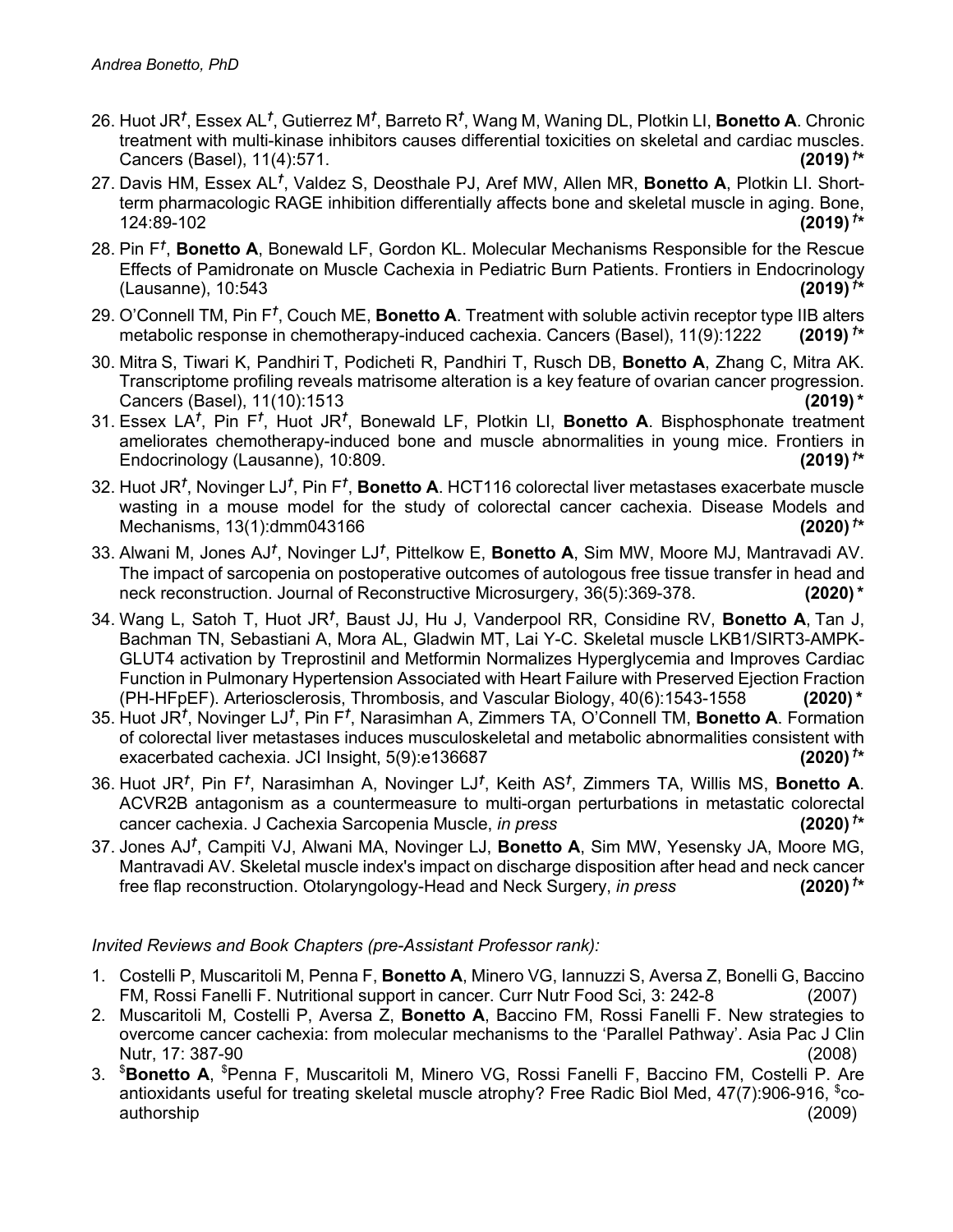4. Gazzerro E, **Bonetto A**, Minetti C. Caveolinopathies translational implications of caveolin-3 in skeletal and cardiac muscle disorders. Handb Clin Neurol, 101:135-42 (2011)

## *Invited Reviews and Book Chapters published at rank of Assistant Professor, IUSM:*

- 5. **Bonetto A**, Penna F, Bonelli G, Baccino FM, Costelli P. Modulation of the myostatin/follistatin axis by deacetylase inhibitors: improvement of  $TNF\alpha$ -induced myotube atrophy but not of experimental cancer cachexia. Adv Cancer Drug Targets, 2: 274-295 **(2014)\***
- 6. Penna F, **Bonetto A**, Baccino FM, Costelli P. Glutamine and myostatin expression in muscle wasting. Glutamine in Clinical Nutrition, Nutrition and Health, 39: 513-526 **(2015)\***
- 7. Zimmers TA, Fishel ML, **Bonetto A.** STAT3 in the systemic inflammation of cancer cachexia. Semin Cell Dev Biol, 54:28-41 **(2016)\***
- 8. Pin F*†* , Couch ME, **Bonetto A**. Preservation of muscle mass as a strategy to reduce the toxic effects of cancer chemotherapy on body composition. Curr Opin Support Palliat Car, 12(4):420-426

**(2018)** *†* **\***

- 9. **Bonetto A**, Bonewald LF. Bone and muscle. In 'Basic and Applied Bone Biology' (Elsevier Inc). **(2019)\***
- 10. Plotkin LI, **Bonetto A.** Connexin-mediated signaling in bone. In 'Encyclopedia of Bone Biology' (Elsevier Inc.) **(2020)\***

### *Manuscripts in preparation/submitted:*

- Huot JR<sup>†</sup>, Pin F<sup>†</sup>, **Bonetto A**. Therapy-induced toxicities associated with the onset of cachexia. *Submitted as invited chapter in 'Textbook of Systemic Effects of Advanced Cancer' (Springer Nature*   $Switzerland AG$ <sup> $)$ </sup>  $(2020)^{t*}$
- Pin F*†* , Jones AJ*†* , Huot JR*†* , Narasimhan A*†* , Zimmers TA, Bonewald LF, **Bonetto A**. Effects of RANKL producing tumors on muscle and bone. *In preparation.*
- Pin F<sup>†</sup>, Huot JR<sup>†</sup>, Essex AL<sup>†</sup>, Plotkin LI, Bonewald, LF, **Bonetto A**. Cachexia induced by non-bone metastatic cancers is accompanied by bone, cartilage and bone marrow destruction. *In preparation.*
- Golzarri-Arroyo L, Pin F<sup>†</sup>, Barreto R<sup>†</sup>, Dickenson S, Couch ME, **Bonetto A**, O'Connell TM. Metabolic biomarkers for the early detection of cancer cachexia. *Submitted to JCSM Rapid Communications.*
- Kim H-G, Huot JR, Pin F, Guo B, Bonetto A, Nader GA. Reduced rDNA transcription diminishes skeletal muscle ribosomal capacity and protein synthesis in cancer cachexia. *Submitted to FASEB J.*

### *Conference Proceedings (pre-Assistant Professor rank):*

- 1. Penna F, Reffo P, **Bonetto A**, Bossola M, Muscaritoli M, Bonelli G, Doglietto GB, Rossi Fanelli F, Costelli P, Baccino FM. Modulations of myostatin in cancer cachexia. Conference Cachexia in Aging and Cancer, Chicago, IL (2004)
- 2. Reffo P, Penna F, **Bonetto A**, Pioppo V, Bonelli G, Baccino FM, Costelli P. Modulazione dell'espressione della miostatina in un modello sperimentale di cachessia neoplastica. XXVII Congresso Nazionale Società Italiana di Patologia, Modena, Italy (2005)
- 3. Penna F, Reffo P, **Bonetto A**, Pioppo V, Bonelli G, Baccino FM, Costelli P. Alterazioni della segnalazione dipendente da IGF-1 nella cachessia neoplastica. XXVII Congresso Nazionale Società Italiana di Patologia, Modena, Italy (2005)
- 4. Reffo P, Penna F, **Bonetto A**, Costelli P, Muscaritoli M, Bossola M, Bonelli G, Doglietto G, Rossi Fanelli F, Baccino FM. Modulations of myostatin expression by TNF $\alpha$  in C2C12 myotubes. Clinical Nutrition 27<sup>th</sup> Congress of ESPEN, Brussels, Belgium (2005)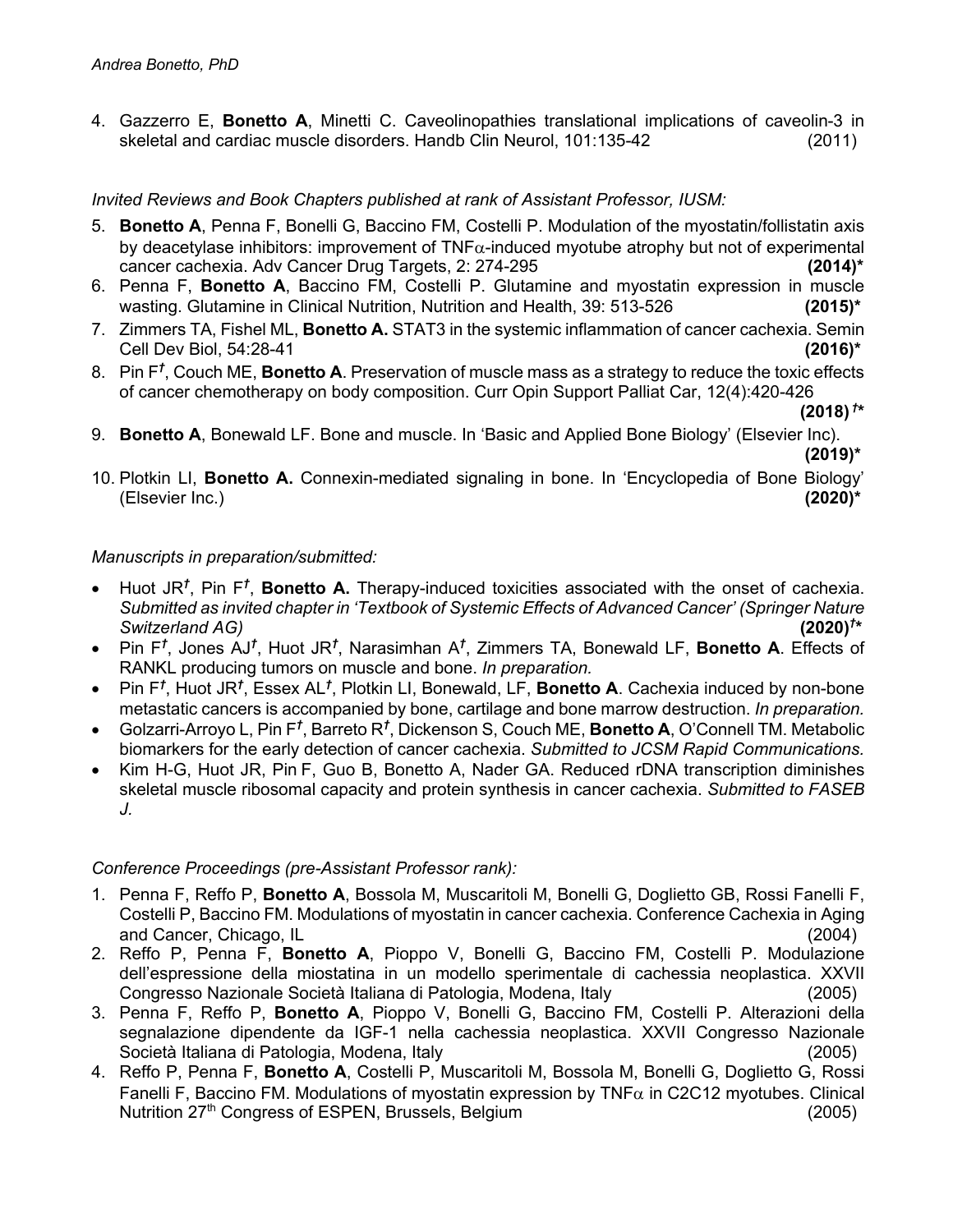- 5. Muscartoli M, **Bonetto A**, Reffo P, Costelli P, Bossola M, Bonelli G, Doglietto G, Rossi Fanelli F, Baccino FM. Muscle IGF-1 gene expression in downregulated in experimental cancer cachexia. Clinical Nutrition 27th Congress of ESPEN, Brussels, Belgium (2005)
- 6. Penna F, Reffo P, **Bonetto A**, Costelli P, Muscaritoli M, Bossola M, Bonelli G, Doglietto G, Baccino FM, Rossi Fanelli F. Myostatin expression is upregulated in cancer cachexia. Clinical Nutrition 27<sup>th</sup> Congress of ESPEN, Brussels, Belgium (2005)
- 7. Aversa Z, Muscaritoli M, Costelli P, Bossola M, Iannuzzi S, Sonni P, **Bonetto A**, Reffo P, Rossi Fanelli F. Pentossifillina e Formoterolo: effetto sull'espressione dell'isoforma muscolare di IGF-1 in un modello animale di cachessia neoplastica. XII Congresso Nazionale SINPE, Siena, Italy (2005)
- 8. Muscaritoli M, Costelli P, Bossola M, Molfino A, Penna F, **Bonetto A**, Venuta F, Cascino A, Licitra V, Iannuzzi S, Aversa Z, Rossi Fanelli F. L'espressione genica della miostatina è aumentata dalla presenza di neoplasia. XII Congresso Nazionale SINPE, Siena, Italy (2005)
- 9. Muscaritoli M, Sonni P, Costelli P, Bossola M, Bonetto A, Reffo P, Penna F, Aversa Z, Molfino A, Iannuzzi S, Licitra V, Cascino A, Rossi Fanelli F. Ruolo del TNFα sull'espressione della miostatina in colture cellulari C2C12. XII Congresso Nazionale SINPE, Siena, Italy (2005)
- 10. Penna F, Bonetto A, Reffo P, Costelli P, Muscaritoli M, Bossola M, Iannuzzi S, Busquets S, Bonelli G, Doglietto GB, Argilés JM, Baccino FM, Rossi Fanelli F. Perturbations of the IGF-1 system in cancer cachexia. 3rd Cachexia Conference, Rome, Italy (2005)
- 11. Penna F, Reffo P, Bonetto A, Costelli P, Muscaritoli M, Bossola M, Bonelli G, Doglietto GB, Rossi Fanelli F, Baccino FM. Myostatin pathway: from experimental cancer cachexia to cancer patients.  $3<sup>rd</sup>$ Cachexia Conference, Rome, Italy (2005)
- 12. Reffo P, Mastracola R, **Bonetto A**, Penna F, Aragno M, Costelli P, Bonelli G, Boccuzzi G, Baccino FM. Effect of dehydroepiandrosterone in the prevention of cancer- and diabetes-induced cachexia.  $3<sup>rd</sup>$  Cachexia Conference, Rome, Italy (2005)
- 13. **Bonetto A**, Penna F, Reffo P, Costelli P, Aragno M, Boccuzzi G, Bonelli G, Baccino FM. Modulations of the calcineurin/NF-AT pathway in diabetes-induced skeletal muscle atrophy. 3<sup>rd</sup> Cachexia Conference, Rome, Italy (2005)
- 14. **Bonetto A**, Penna F, Reffo P, Costelli P, Aragno M, Boccuzzi G, Bonelli G, Baccino FM. L'inibizione del sistema proteolitico ATP-ubiquitina dipendente non previene la perdita di massa muscolare in un modello sperimentale di cachessia neoplastica. XXVIII Congresso Nazionale SIP 2006 – Società Italiana di Patologia, Pavia, Italy (2006)
- 15. Reffo P, De Stefanis D, Penna F, **Bonetto A**, Bonelli G, Costelli P, Baccino FM. Il TNFa attiva l'autofagia nei miotubi C2C12. XXVIII Congresso Nazionale SIP 2006 – Società Italiana di Patologia, Pavia, Italy (2006)
- 16. Costelli P, Muscaritoli M, Sonni PV, Iannuzzi S, **Bonetto A**, Reffo P, Bossola M, Baccino FM, Rossi Fanelli F. Lithium administration modulates muscle GSK-3beta but does not prevent muscle loss in AH-130 bearing rats. 28<sup>th</sup> Congress of ESPEN, Istanbul, Turkey (2006)
- 17. Sonni PV, Muscaritoli M, Costelli P, Tommasi V, Licitra V, Iannuzzi S, **Bonetto A**, Bossola M, Baccino FM, Rossi Fanelli F. Effetti della somministrazione di litio carbonato sulla modulazione di GSK3-beta e sulla perdita di massa muscolare in un modello sperimentale di cachessia neoplastica. Riunione Monotematica SINPE, Torino, Italy (2006)
- 18. Minero VG, **Bonetto A**, Reffo P, Costamagna D, Costelli P, Bonelli G, Baccino FM. The calpain system is modulated in experimental cancer cachexia. Segnali di Calcio in Piemonte, Novara, Italy (2007)
- 19. Minero VG, Penna F, **Bonetto A**, Farcito S, Costelli P, Bonelli G, Baccino FM. Ca<sup>2+</sup>-dependent apoptosis in Jurkat cells treated with clofibrate. Segnali di Calcio in Piemonte, Novara, Italy (2007)
- 20. Muscaritoli M, Iannuzzi S, Costelli P, **Bonetto A**, Aversa Z, Tommasi Z, Merli M, Gentili F, Giusti M, Rossi M, Rossi Fanelli F. Molecular mechanisms underlying muscle loss in patients undergoing liver transplantation. 29th ESPEN Congress, Prague, Czech Republic (2007)
- 21. **Bonetto A**, Penna F, Reffo P, Minero VG, Costelli P, Baccino FM. Myostatin blockade by deacetylase inhibitors fails to counteract muscle wasting in tumor-bearing mice. 4th Cachexia Conference, Tampa, FL (2007)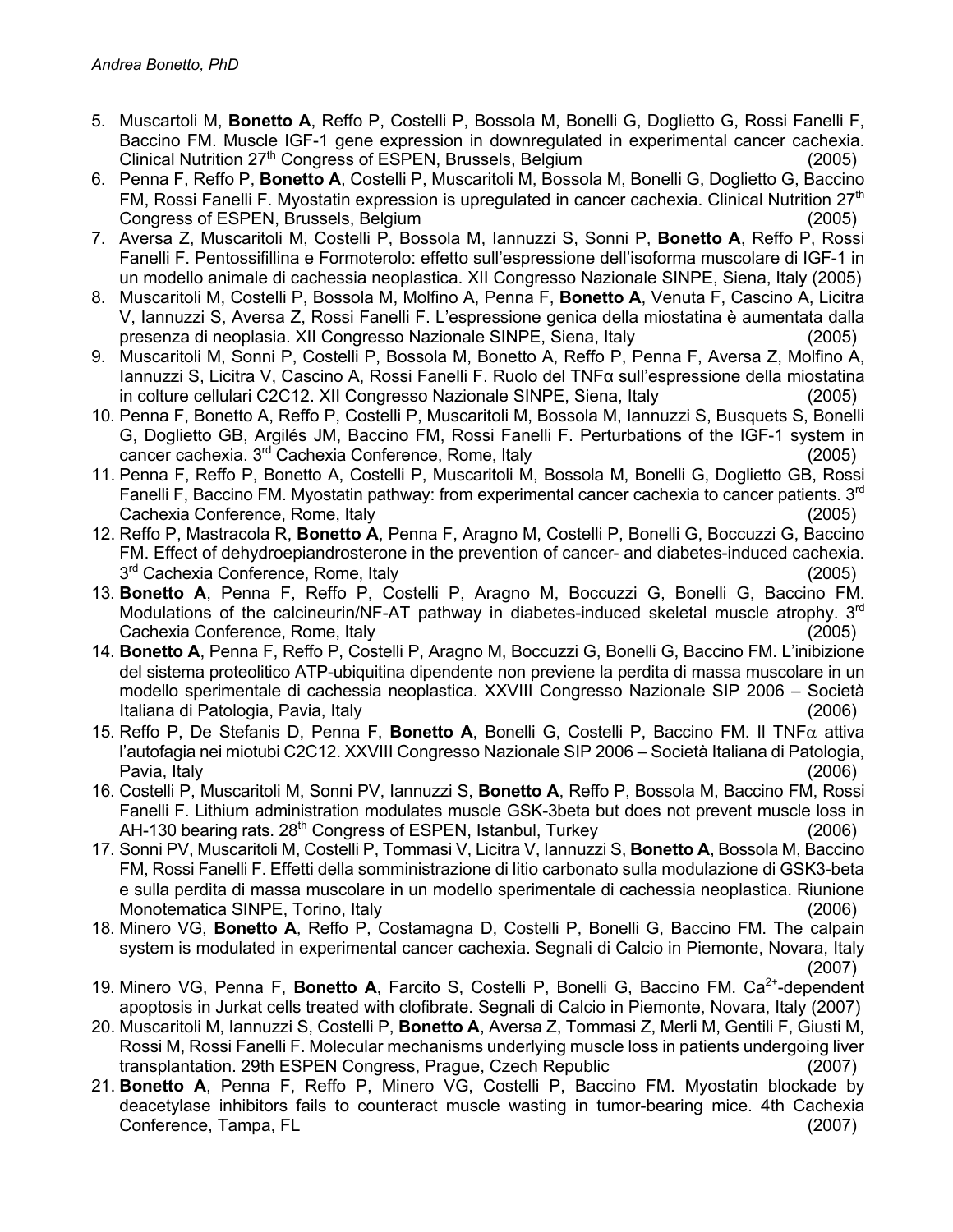- 22. Iannuzzi S, Costelli P, Merli M, **Bonetto A**, Gentili F, Rossi M, Aversa S, Sonni PV, Giusto M, Tommasi V, Rossi Fanelli F, Muscaritoli M. Pathogenic mechanisms of muscle loss in patients undergoing liver transplantation. 4th Cachexia Conference, Tampa, FL (2007)
- 23. Penna F, **Bonetto A**, Costelli P, Muscaritoli M, Rossi Fanelli F, Baccino FM. The IGF-1 signaling pathway is not down-regulated in cancer cachexia. 4th Cachexia Conference, Tampa, FL (2007)
- 24. Penna F, **Bonetto A**, Reffo P, Minero VG, Bonelli G, Baccino FM, Costelli P. Myostatin blockade by deacteylase inhibitors fails to counteract muscle wasting in tumor-bearing mice. 29th National Congress of Società Italiana di Patologia (Italian Society of Pathology), Rende (2008)
- 25. Assereto S, **Bonetto A**, Mastrototaro M, Sotgia F, Bruno C, Lisanti MP, Frigeri A, Minetti C, Gazzerro E. Potenziale terapeutico dell'inibizione del proteasoma nella Distrofia Muscolare di Duchenne. 9th National Congress Associazione Italiana di Miologia (Italian Myology Association), Verona, Italy (2009)
- 26. Penna F, Costamagna D, **Bonetto A**, Minero VG, Baccino FM, Costelli P. ERK inhibition prevents muscle atrophy in experimental cancer cachexia. 5th Cachexia Conference, Barcelona, Spain
- (2009) 27. **Bonetto A**, Assereto S, Sotgia F, Bonuccelli G, Bruno C, Zara F, Lisanti MP, Minetti C. Therapeutic potential of proteasome inhibition in Duchenne Muscular Dystrophy. 5th Cachexia Conference, Barcelona, Spain (2009)
- 28. Muscaritoli M, Aversa Z, **Bonetto A**, Penna F, Costelli P, Rossi Fanelli F. Myostatin signalling in lung and gastric cancer patients. 5th Cachexia Conference, Barcelona, Spain (2009)
- 29. **Bonetto A**, Aydogdu T, Pedroso FE*†* , Spaulding PB, Puzis L, Koniaris LG, Zimmers TA. SOCS3 overexpression counteracts the IL-6/STAT3 signaling pathways and improves muscle wasting in experimental cachexia. 6th Cachexia Conference, Milan, Italy (2011)
- 30. Pedroso FE*†* , Spaulding PB, Cheung MC, Yang R, **Bonetto A**, Chan HL, Zhang Z, Jin X, Koniaris LG, Zimmers TA. The pathophysiological course of burn-injury associated cachexia: a new murine model. 6<sup>th</sup> Cachexia Conference, Milan, Italy (2011)
- 31. Geiger B*†* , **Bonetto A**, Zimmers TA. Colo-205 Cells Induce Wasting in Mice and Myotubes: a New Model of Colon Cancer Cachexia. STEP-UP Research Symposium, Bethesda, MD (2012)
- 32. **Bonetto A**, Chan HL*†* , Zhan R, Pedroso FE*†* , Koniaris LG, Zimmers TA. High-fat diet and obesity exacerbate muscle wasting in experimental cancer cachexia. Cancer Cachexia Conference: Molecular Mechanisms and Therapeutic Approaches, Boston, MA (2012)

## *Conference Proceedings at rank of Assistant Professor, IUSM:*

- 33. **Bonetto A**, Aydogdu T, Camperi A*†* , Koniaris LG, Zimmers TA. SOCS3 affects muscle growth and differentiation and contributes to rescue muscle wasting in experimental cachexia. Postdoctoral Research Symposium, Thomas Jefferson University, Philadelphia, PA **(2013)\***
- 34. **Bonetto A**, Puppa MJ, Carson JA, Zimmers TA. The ES-2 ovarian cancer causes muscle wasting in vitro and in vivo: A novel experimental model of cancer cachexia. AACR – Advances in ovarian cancer research: from concept to clinic, Miami, FL **(2013)\***
- 35. **Bonetto A**, Zimmers TA. KLF-4: a novel target to prevent tumor-induced muscle wasting? Advances in skeletal muscle biology in health and disease, Gainesville, FL **(2014)\***
- 36. Goodwin C*†* , **Bonetto A**, Au ED*†* , Zhang Z-Y, Zimmers TA. A novel Shp-2 pharmacologic inhibitor promotes muscle growth *in vitro*. Summer Student Research Symposium, IUPUI, Indianapolis, IN **(2014)\***
- 37. Parker VM*†* , Matthews RR*†* , **Bonetto A**, Puppa MJ, Kang KS, Carson JA, Guise TA, Mohammed KS, Robling AG, Koniaris LG, Zimmers TA. Varying Severity of Bone Loss in Mouse Models of Colorectal Cancer Cachexia. 2nd Cancer Cachexia Conference, Montreal, Canada **(2014)\***
- 38. **Bonetto A**, Puppa MJ, Carson JA, Matei DE, Koniaris LG, Zimmers TA. IL-6 and IL-11 mediate muscle wasting in ovarian cancer cachexia. 2nd Cancer Cachexia Conference, Montreal, Canada

**(2014)\***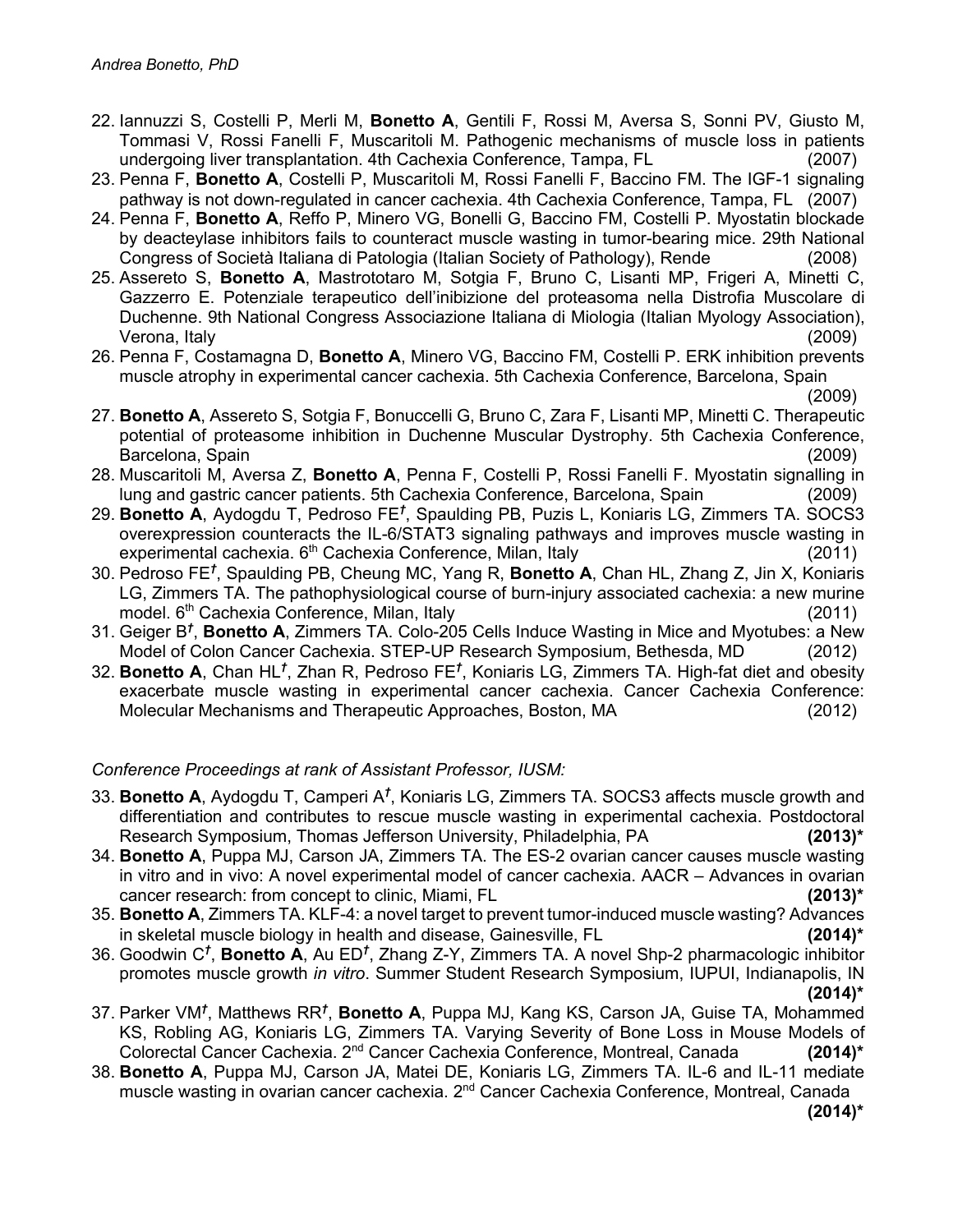- 39. **Bonetto A**, Aydogdu T, Camperi A<sup>†</sup>, Costelli P, Koniaris LG, Zimmers TA. SOCS3 is a bi-functional buffer of muscle growth and wasting. 2<sup>nd</sup> Cancer Cachexia Conference, Montreal, Canada (2014)<sup>\*</sup>
- 40. **Bonetto A**, Camperi A*†* , Aydogdu T, Pons M, Au ED*†* , Koniaris LG, Zimmers TA. SOCS3 is a novel bi-functional regulator of muscle growth and wasting. IUPUI Research Day 2015, IUPUI, Indianapolis, IN **(2015)\***
- 41. **Bonetto A**, Muscaritoli M, Lucia S, Verzaro R, Koniaris LG, Zimmers TA. Inhibition of IL-6 and IL-11 prevents cachexia in colorectal cancer. IUSCC Research Day, Indianapolis, IN **(2015)\***
- 42. Parker VA*†* , Matthews RR*†* , **Bonetto A**, Puppa M, Kang KS, Carson J, Guise TA, Mohammed KS, Robling AG, Koniaris LG, Zimmers TA. Varying severity of bone loss in mouse models of colorectal cancer cachexia. 8th Cachexia Conference, Paris, France **(2015)***†*  $(2015)^{t*}$
- 43. **Bonetto A**. Mitochondrial depletion and MAPKs activation are associated with the occurrence of muscle loss and fatigue: a potential mechanism for chemotherapy-associated cachexia. 8<sup>th</sup> Cachexia Conference, Paris, France **(2015)\***
- 44. Barreto R*†* , Waning DL, Gao H, Liu Y, Zimmers TA, **Bonetto A**. MAPKs activation and mitochondrial depletion are associated with chemotherapy-related cachexia. IUPUI Research Day 2016, Indianapolis, IN **(2016)** *†*  $(2016)$ <sup>t\*</sup>
- 45. Barreto R*†* , Mandili G, Witzmann FA, Novelli F, Zimmers TA, **Bonetto A**. Skeletal muscle proteome in cancer cachexia vs. chemotherapy-induced cachexia: so close, yet so far. IUSCC Research Day, Indianapolis, IN **(2016)** *†* **\***
- 46. Barreto R*†* , Waning DL, Gao H, Liu Y, Zimmers TA, **Bonetto A**. Chemotherapy contributes to the occurrence of cachexia by promoting mitochondrial depletion and by inducing the activation of ERK1/2 and p38 MAPKs. Indiana Musculoskeletal Symposium, Indianapolis, IN **(2016)** *†*  $(2016)^{T*}$
- 47. Barreto R*†* , Mandili G, Waning DL, Witzmann FA, Novelli F, Zimmers TA, **Bonetto A.** Cancerinduced cachexia vs. chemotherapy-associated cachexia: two sides of the same coin? 3<sup>rd</sup> Cancer Cachexia Conference, Washington, DC **(2016)** *†*  $(2016)^{t*}$
- 48. Zimmers TA, Jiang Y, Liu J, Ceppa E, Nakeeb A, House M, Zyromski N, Schmidt CM, Hannaford K, Schloss D, Brooks C, Radovich M, Liu Y, Jinag G, Koniczny SF, Schweickert P, Hancock B, Kayes J, Rupert J, Zhong X, Poirier C, Au E, **Bonetto A**, Shahda S, Kphli M, O'Neil B, Pons M, Koniaris M. Of mice and men and pancreatic cancer cachexia. 3<sup>rd</sup> Cancer Cachexia Conference, Washington, DC **(2016)\***
- 49. O'Connell TM, Barreto R<sup>t</sup>, Couch ME, Bonetto A. Chemotherapy and cancer-induced cachexia yield distinct metabolic perturbations. Advances in skeletal muscle biology in health and disease, Gainesville, FL **(2017)** *†*  $(2017)^{t*}$
- 50. **Bonetto A**, Barreto R*†* , Couch ME, O'Connell TM. Chemotherapy and cancer-induced cachexia yield distinct metabolic perturbations. IUSCC Research Day, Indianapolis, IN **(2017)** *†*  $(2017)$ <sup> $\uparrow$ \*</sup>
- 51. Pin F*†* **,** Barreto R*†* , Couch ME, O'Connell TM, **Bonetto A**. Cancer- and chemotherapy-induced cachexia yield distinct metabolic perturbations. Indiana Center for Musculoskeletal Health Retreat 2017, Indianapolis, IN **(2017)** *†*  $(2017)^{t*}$
- 52. Pin F*†* **,** Barreto R*†* , Couch ME, O'Connell TM, **Bonetto A**. Cancer- and chemotherapy-induced cachexia yield distinct metabolic perturbations. IUSM Postdoctoral Research Day 2017, Indianapolis, IN **(2017)** *†*  $(2017)$ <sup>†\*</sup>
- 53. Pin F*†* **,** Barreto R*†* , Couch ME, O'Connell TM, **Bonetto A**. Cancer- and chemotherapy-induced cachexia yield distinct metabolic perturbations. 10<sup>th</sup> Cachexia Conference, Rome, Italy  $(2017)^{t*}$
- 54. Barreto R*†* , Kitase Y, Matsumoto T, Prideaux M, Pin F*†* , Colston KC*†* , Couch KE*†* , Couch ME, O'Connell TM, Bonewald LF, **Bonetto A.** ACVR2B/Fc counteracts chemotherapy-induced loss of muscle and bone mass. 10<sup>th</sup> Cachexia Conference, Rome, Italy  $(2017)^{t*}$
- 55. Pin F*†* , Barreto R*†* , Couch ME, Bonetto A, O'Connell TM. Development of a Metabolic Biomarker Panel for the Early Detection of Cancer Cachexia. 10<sup>th</sup> Cachexia Conference, Rome, Italy (2017)<sup>†\*</sup>
- 56. Pin F*†* , Erne CE*†* , Couch ME, Bonewald LF, O'Connell TM, **Bonetto A**. Modulation of PDK4 drives metabolic alterations and skeletal muscle atrophy during cancer cachexia. IUSCC Research Day, Indianapolis, IN **(2018)** *†*  $(2018)$ <sup>†\*</sup>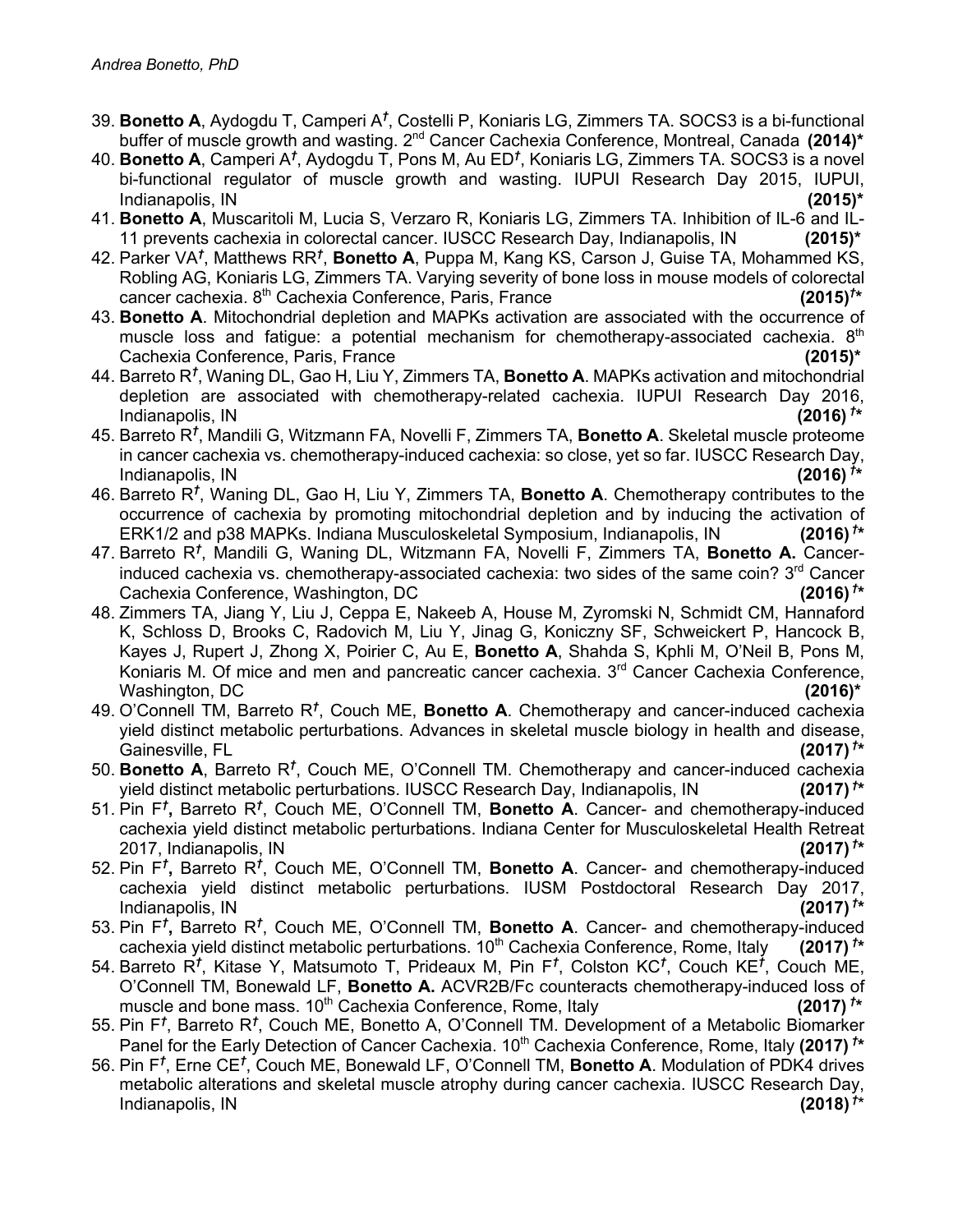- 57. Erne CE*†* , Barreto R*†* , Wang M, Pin F*†* , Waning DL, **Bonetto A**. Chronic treatment with multi-kinase inhibitors promotes growth retardation and cachexia-like symptoms. IUSCC Research Day, Indianapolis, IN **(2018)** *†*  $(2018)$ <sup>†\*</sup>
- 58. Pin F*†* , Bonewald LF, Couch ME, O'Connell TM, **Bonetto A**. PDK4 drives metabolic alterations and skeletal muscle atrophy in cancer cachexia. 4<sup>th</sup> Cancer Cachexia Conference, Philadelphia, PA

**(2018)**  $^{\dagger *}$ 

59. Pin F*†* , Couch ME, **Bonetto A**, O'Connell TM. Metabolic reprogramming by dichloroacetate mitigates muscle wasting in cancer cachexia. 4<sup>th</sup> Cancer Cachexia Conference, Philadelphia, PA

**(2018)** *†* **\***

- 60. Essex AL<sup>†</sup>, Davis H, Pin F<sup>†</sup>, Plotkin LI, **Bonetto A**. Rescuing age-associated decline in muscle mass by inhibition of the receptor for advanced glycosylation end products, RAGE. ASBMR, Montreal, Quebec, Canada **(2018)** *†* **\***
- 61. Pin F*†* , Herndon D, **Bonetto A**, Finnerty C, Nieten C, Bonewald LF, Klein G. Mechanisms responsible for Pamidronate rescue of post-burn muscle loss in children. ASBMR, Montreal, Quebec, Canada **(2018)** *†*  $(2018)$ <sup>†\*</sup>
- 62. Huot JR*†* , Novinger LJ*†* , Pin F*†* , O'Connell TM, **Bonetto A**. Face and construct validity of a new preclinical model of metastatic colorectal cancer. Advances in Skeletal Muscle Biology in Health and Disease, Gainesville, FL **(2019)** *†*  $(2019)^{t*}$
- 63. Essex AL*†* , Davis HM, Plotkin LI, **Bonetto A.** Rescuing age-associated decline in muscle mass by inhibition of the receptor for advanced glycosylation end products, RAGE. Advances in Skeletal Muscle Biology in Health and Disease, Gainesville, FL **(2019)** *†* **\***
- 64. Pin F*†* , Couch ME, **Bonetto A**, O'Connel TM. Treatment with soluble activin receptor type IIB alters metabolic response in chemotherapy-induced cachexia. Advances in Skeletal Muscle Biology in Health and Disease, Gainesville, FL **(2019)** *†*  $(2019)$ <sup>†\*</sup>
- 65. Huot JR*†* , Novinger LJ*†* , Pin F*†* , Essex AL*†* , Jones AJ*†* , O'Connel TM, **Bonetto A**. Metastatic colorectal cancer induces musculoskeletal and metabolic abnormalities. IUSCC Research Day, Indianapolis, IN **(2019)** *†* **\***
- 66. Pin F*†* , Bonewald LF, **Bonetto A**. Effects of RANKL producing compared to non-RANKL producing tumors on muscle and bone. IUSCC Research Day, Indianapolis, IN **(2019)** *†*  $(2019)^{t*}$
- 67. Jones AJ*†* , Alwani M, Novinger LJ*†* , Pittelkow E, **Bonetto A**, Sim MW, Moore MG, Mantravadi AV. Impacts of sarcopenia on post-operative outcomes of autologous free tissue transfer in head and neck reconstruction. IUSCC Research Day, Indianapolis, IN **(2019)** *†*  $(2019)$ <sup>†\*</sup>
- 68. Novinger LJ*†* , Jones AJ*†* , Pin F*†* , Huot JR*†* , Essex AL*†* , **Bonetto A**, Moore M. Characterization of cancer cachexia in head and neck cancer patients undergoing free flap reconstruction. IUSCC Research Day, Indianapolis, IN **(2019)** *†* **\***
- 69. O'Connell TM, Pin F<sup>†</sup>, Couch ME, **Bonetto A**. ACVR2B antagonism restores skeletal muscle mass and cardiac function in metastatic colorectal cancer cachexia. IUSCC Research Day, Indianapolis, IN **(2019)** *†*  $(2019)$ <sup>†\*</sup>
- 70. Huot JR*†* , Novinger LJ*†* , Pin F*†* , Essex AL*†* , Willis MS, **Bonetto A**. Treatment with soluble activin receptor type IIB alters metabolic response in chemotherapy-induced cachexia. Gordon Research Conference – Myogenesis, Lucca, Italy **(2019)** *†*  $(2019)^{t*}$
- 71. Huot JR*†* , Novinger LJ*†* , Pin F*†* , Essex AL*†* , Jones AJ*†* , Willis MS, **Bonetto A**. ACVR2B antagonism restores skeletal muscle mass and cardiac function in metastatic colorectal cancer cachexia. Bone and muscle interactions: the mechanical and beyond. Indianapolis, IN **(2019)** *†*  $(2019)$ <sup>†\*</sup>
- 72. Pin F<sup>†</sup>, Huot JR<sup>†</sup>, Essex AL<sup>†</sup>, Jones AJ<sup>†</sup>, Bonewald LF, **Bonetto A**. Preservation of bone mass by anti-resorptive treatments improves skeletal muscle mass and function in a non-metastatic model of cancer cachexia. Bone and muscle interactions: the mechanical and beyond. Indianapolis, IN

**(2019)** *†* **\***

73. Essex AL*†* , Davis H, Deosthale P, **Bonetto A**, Plotkin LI. Lack of osteocytic miR21 promotes sketelal muscle mass and growth in a sex-specific manner. Bone and muscle interactions: the mechanical and beyond. Indianapolis, IN **(2019)** *†*  $(2019)$ <sup>†\*</sup>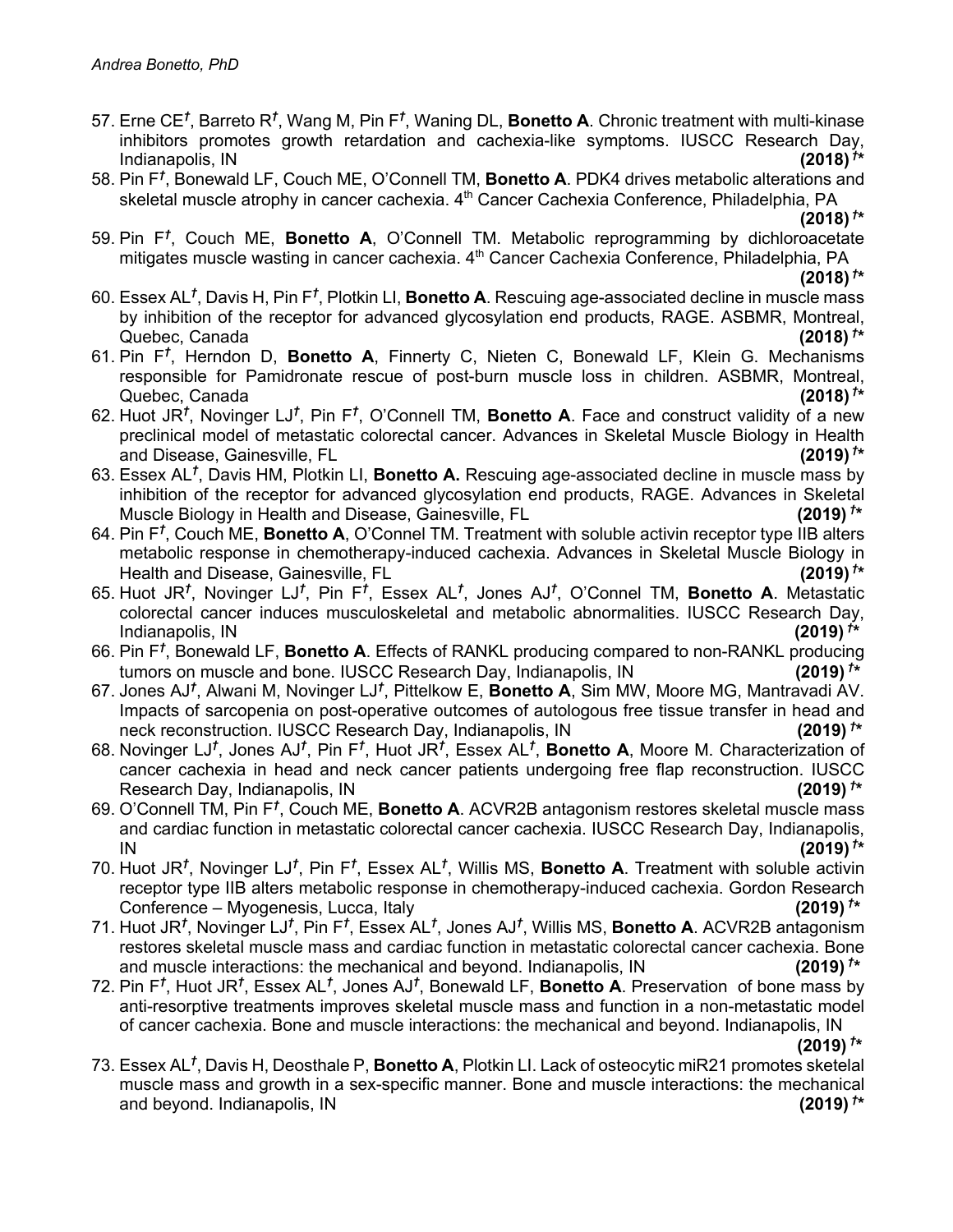- 74. Jengelley D, Wang M, **Bonetto A**, Robling A, Zimmers TA. Musculoskeletal effects of Oncostatin M. Bone and muscle interactions: the mechanical and beyond. Indianapolis, IN **(2019) \***
- 75. Rupert J, **Bonetto A**, Narasimhan A, Koniaris L, Zimmers TA. IL-6 trans-signaling among tumor, muscle and fat mediates pancreatic cancer cachexia. Bone and muscle interactions: the mechanical and beyond. Indianapolis, IN **(2019) \***
- 76. Pin F*†* , Bonewald LF, **Bonetto A**. Effects of RANKL producing compared to non-RANKL producing tumors on muscle and bone. ASBMR, Orlando, FL **(2019)** *†*  $(2019)^{t*}$
- 77. Essex AL*†* , Davis H, Deosthale P, **Bonetto A**, Plotkin LI. Lack of osteocytic-miR21 drives sexspecific skeletal muscle phenotype. ASBMR, Orlando, FL **(2019)** *†*  $(2019)^{1*}$
- 78. Jones JJ*†* , Campiti VJ, Alwani M, Novinger LJ*†* , **Bonetto A**, Sim MW, Moore MG, Mantravadi AV. Low Skeletal Muscle Mass Predicts Discharge Disposition After Free Flap Reconstruction in Head and Neck Cancer Patients. Multidisciplinary HNC Symposium, Scottsdale, AZ **(2019)** *†*  $(2019)$ <sup>†\*</sup>
- 79. **Bonetto A**. Musculoskeletal complications of cancer and its treatments. 12<sup>th</sup> Cachexia Conference, Berlin, Germany.  $(2019)^{t*}$
- 80. Gun H, Huot JR<sup>t</sup>, Pin F<sup>t</sup>, **Bonetto A**, Nader GA. Muscle wasting in cancer involves suppression of ribosomal production and increased expression of the ribophagy receptor NUFIP1. 12<sup>th</sup> Cachexia Conference, Berlin, Germany. **(2019)** *†*  $(2019)^{t*}$
- 81. Huot JR*†* , Novinger LJ*†* , Pin F*†* , Narasimhan A, Essex AL*†* , Zimmers TA, Willis MS, **Bonetto A**. Blockade of ACVR2B preserves skeletal and cardiac muscle function in the presence of metastatic colorectal cancer. 12th Cachexia Conference, Berlin, Germany. **(2019)** *†*  $(2019)^{t*}$
- 82. Pin F*†* , Bonewald LF, **Bonetto A**. Cachexia induced by non-bone metastatic cancers is accompanied by bone, cartilage and bone marrow destruction. 12<sup>th</sup> Cachexia Conference, Berlin, Germany. **(2019)** *†*  $(2019)^{t*}$
- 83. Gun H, Huot JR*†* , Pin F*†* , **Bonetto A**, Nader GA. Muscle Wasting in Cancer Involves Suppression of Ribosomal Production and Increased Expression of the Ribophagy Receptor NUFIP1. Experimental Biology 2020, San Diego, CA.  $(2020)^{T*}$
- 84.Essex AL*†* , Deosthale P, Wagner A, Damrath JD, Wallace J, Willis M, Bonetto A, Plotkin LI. Beyond the Brain: Neurodegeneration risk-factor TREM2 R47H mutation causes distinct sex-dependent bone and cardiovascular phenotype in the absence of neuropathology. ASBMR Virtual Meeting **(2020)** *†* **\***
- 85. Pin F*†* , Kitase Y, Shimonty A, Huot JR*†* , Smargiassi A, **Bonetto A**, Bonewald LF. The L- enantiomer of beta-aminoisobutyric acid (BAIBA), a contracting muscle metabolite, has positive effects on muscle in vitro and in vivo. ASBMR Virtual Meeting **(2020)** *†*  $(2020)^{T*}$
- 86. Pin F*†* , Huot JR*†* , Prideaux M, Bonewald LF, **Bonetto A**. Non-bone metastatic cancers promote osteocytic bone destruction. ASBMR Virtual Meeting **(2020)** *†* **\***
- 87. Pin F*†* , Jones AJ*†* , Huot JR*†* , Narasimhan A, Zimmers TA, Bonewald LF, **Bonetto A**. RANKL blockade reduces cachexia and bone loss induced by non-metastatic cancer. Cancer Cachexia Virtual Meeting **(2020)** *†*  $(2020)$ <sup>†\*</sup>
- 88. Huot JR*†* , Pin F*†* , Narasimhan A, Novinger LJ*†* , Keith A*†* , Zimmers TA, Willis M, **Bonetto A**. ACVR2B antagonism as a countermeasure to multi-organ perturbations in metastatic colorectal cancer cachexia. Cancer Cachexia Virtual Meeting **(2020)** *†* **\***
- 89. Jones AJ*†* , Novinger LJ*†* , Shariff F*†* , Rukes M*†* , Campiti V, Davis K, Moore M, **Bonetto A**. The correlation of cachexia and radiographic bone density in head and neck cancer patients. Cancer Cachexia Virtual Meeting **(2020)** *†*  $(2020)^{t*}$
- 90. Jones AJ*†* , Novinger LJ*†* , Rukes M*†* , Campiti V, Davis K, **Bonetto A**, Moore M, Yesensky J. The association of cachexia with head and neck cancer burden and pathologic features. Cancer Cachexia Virtual Meeting **(2020)** *†*  $(2020)^{1*}$
- 91. Narasimhan A, Zhong X, Jengelley DHA, Huot JR*†* , Wang M, Rupert JE, Young AR, **Bonetto A**, Liu Y, Koniaris LG, Fishel ML, Kelley MR, Zimmers TA. Gemcitabine and nab-paclitaxel reduce tumor burden and preserve muscle and cardiac functions in murine model of PDAC cachexia Cancer Cachexia Virtual Meeting **(2020)** *†*  $(2020)$ <sup>†\*</sup>